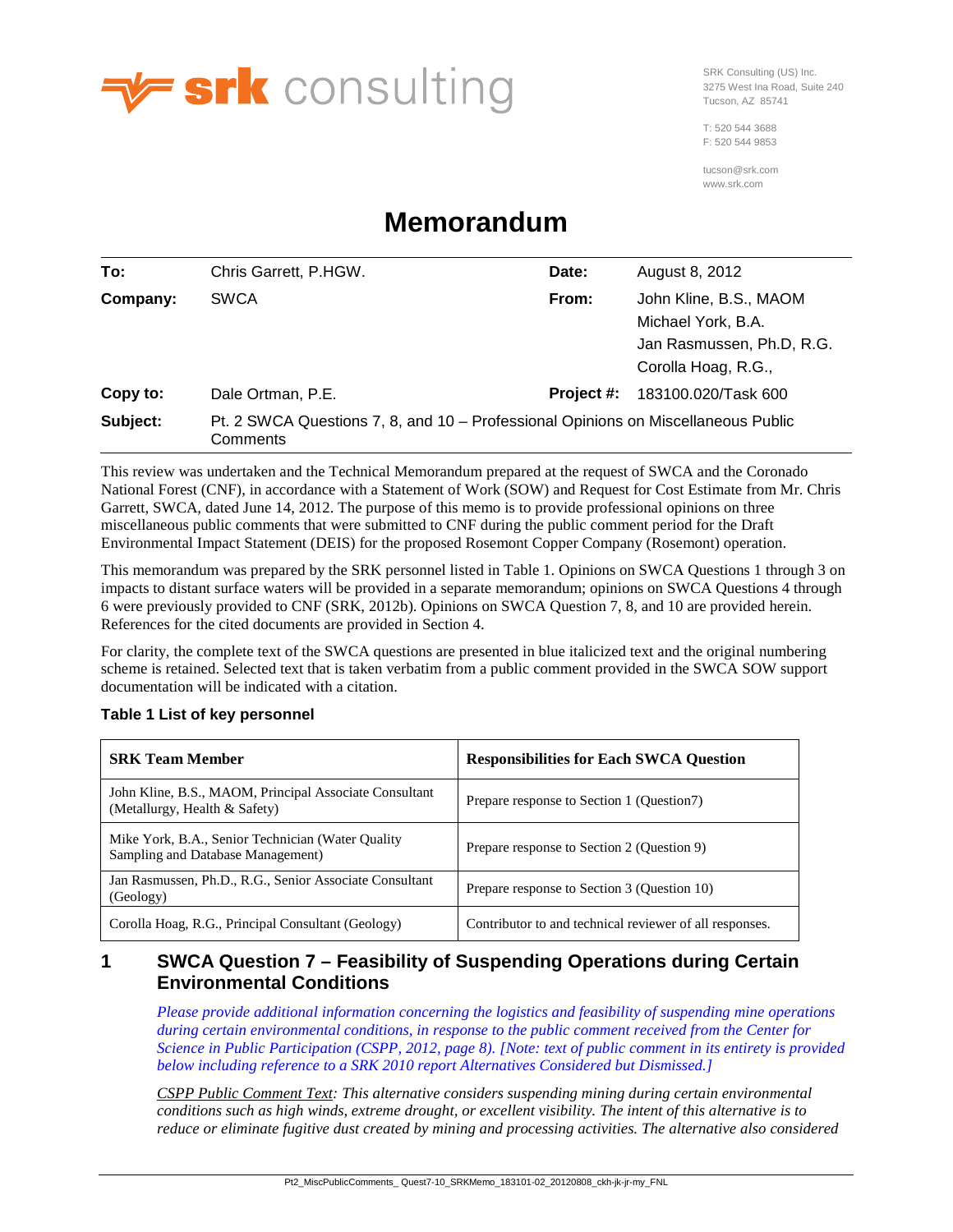*day only-operations. The final determination to eliminate this alternative was based on the follow (sic) rationale:*

SRK, 2010 Original Document Text: 'It is not practically feasible to operate a mine on a 12-hour schedule. Mining and milling operations are continuous-flow processes that are not amenable to being shut down half of each day (12-hour scheduling)." (SRK Consulting, 7 May 2012, p. 33)

*CSPP: This response is misleading. It is practical to conduct mining operations on a 12-hour schedule, but the mill would need to operate on a 24-hour schedule. Again, this response appears to short circuit a more sincere evaluation of this alternative, which would be technically feasible. The ultimate viability of this alternative would be purely economic.*

*~~~~~~~~~~~*

*CSPP Public Comment Text: With regard to the potential for shutting down mine operations during dust events, it was concluded:* 

SRK, 2010: 'It is not practically feasible to suspend mining during high winds, in most instances." (SRK Consulting, 7 May 2010, p. 34)

*CSPP: It is feasible to suspend mining during high winds. In fact, on the next page of the SRK report it is explained:* 

*SRK, 2010:* "It is practically feasible to suspend selected operations temporarily during high winds to comply with air quality permit requirements. This is a standard industry practice." (SRK Consulting, 7 May 2010, p. 35)

*CSPP: Making such contradictory statements does not lend credibility to these alternatives analyses. Mining operations will in fact be suspended if air quality permit conditions require it. The "suspend mining during high winds" variation conceivably would just make these suspensions more frequent, but the impact of requiring this was not evaluated in eliminating this alternative.*

## **1.1 SRK Response to Public Comment on Change in Scheduled Hours of Operation**

In an evaluation report titled *Alternatives Considered but Dismissed,* SRK (2010, p. 33) had written: *"*It is technically feasible to operate a mine on a 12-hour schedule (day only or night only) or to suspend mining operations during periods of extreme weather conditions. It is not practically feasible to operate a mine on 12 hour schedule. Mining and milling operations are continuous-flow processes that are not amendable to being shut down half of each day (12-hour scheduling). For that reason it is an industry standard practice to operate an open pit mine and the associated processing facilities on a 24-hr-per-day schedule, 365 days per year."

Rosemont has submitted a Base Case plan of operation for a mining rate that defines a range of overburden and ore tons to be mined and copper to be produced by milling the ore and producing copper concentrate and by producing copper through heap leaching. Peak mining rates of 318,000 short tons per day (tpd) would be realized in Year 1, but typical mining rates would be between 224,000-299,000 tpd including overburden and oxide and sulfide ore material. The volume and rate includes approximately 75,000 tpd of sulfide ore on an average annual basis for an anticipated mine life of approximately 20 years (M3, 2009).

In response to a comment provided by Center for Science in the Public Participation (CSPP, 2012, page 8), this memo clarifies select comments SRK made that addressed the feasibility of reducing potential environmental impacts by reducing the hours of operation(SRK, 2010). For completeness, we will address two alternative operational cases to the Base Case 24-hour operations schedule:

- Case  $1 12$ -hr schedule with no change to the daily production rate or the expected mine life, and
- Case  $2 12$ -hr schedule with half the daily production rate and double the expected mine life.

## 1.1.1 Case 1 – 12 Hr Operation with Same Production as Planned for a 24-Hr Operation and Same Mine Life

This analysis will examine the practical feasibility of operating the mining operations on a 12-hour basis. SRK writes the following comment assuming a given mine life, a given average annual tonnage rate, and that the answer is related to environmental impacts.

In order to remove the overburden (i.e. material with low or no copper mineralization) for waste disposal and the ore extraction, several impacts to the environment occur depending upon the "intensity" of operations and handling of the mined materials. Intensity refers to the activity level of material and equipment movement on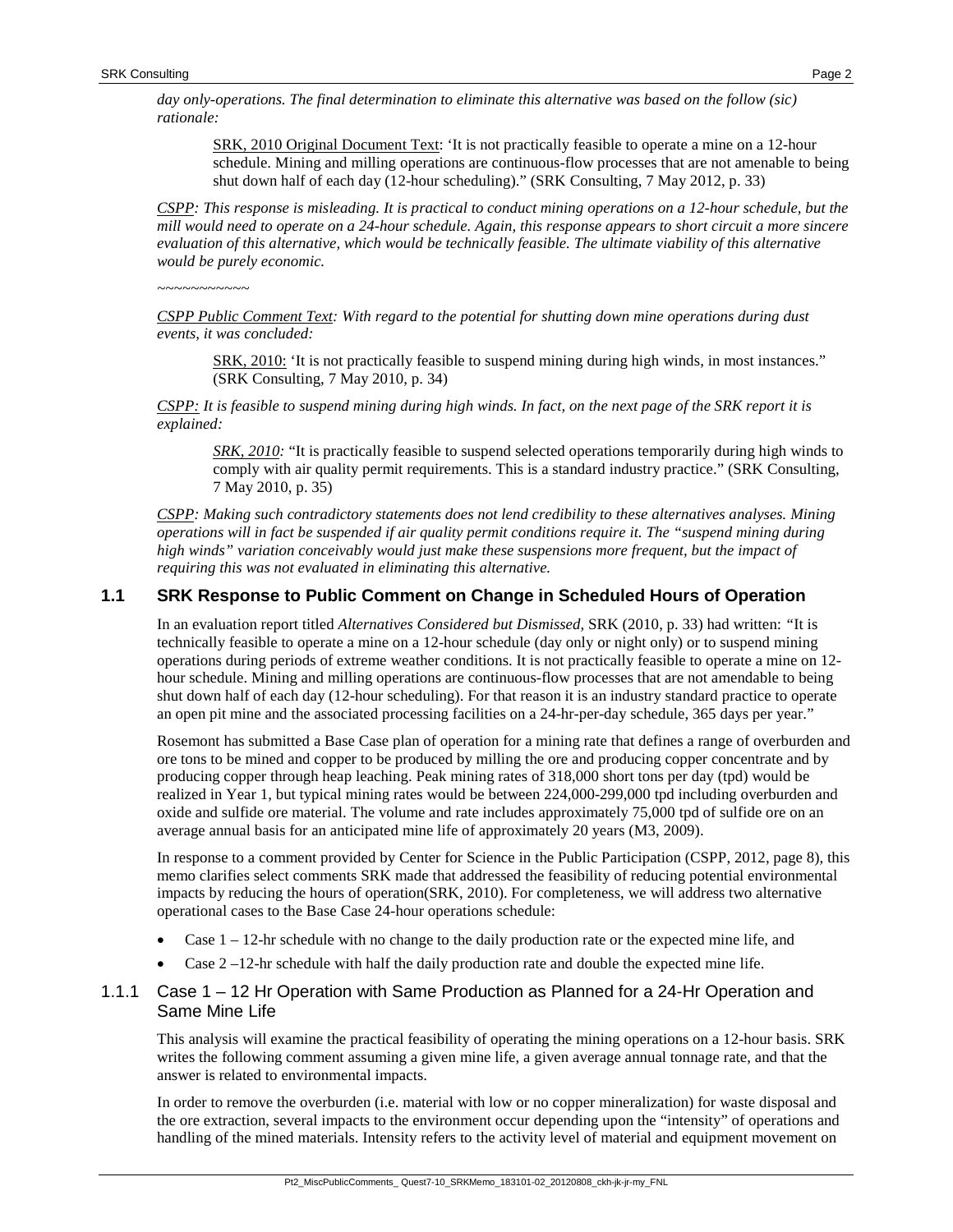local highways, and the mine access roads, haul roads, associated storage yards, and in the mill ore storage facility.

To achieve the same production goals as in the Base Case, one 12-hour operating shift requires nearly twice as many hourly mine operating personnel traveling to and from work on public roads in 12 hours as would be required on a basis of two 12-hr work shifts. The number of personnel required to move the material in one shift simply doubles to accomplish the same task in 12 hours. Approximately the same number of total employees is involved—the intensity of activity just increases on the single 12-hour shift.

In the mine itself, blasting normally occurs only on one shift, but the drilling the blast holes to allow operators to install the blasting material can be done on two shifts. In any case the number of blast holes is the same whether the activity is spread over one or two shifts, but the dust load created per shift is increased if the drilling activity is compressed within a single 12-hour shift.

Haul trucks are used to transport the overburden to the waste rock storage area and the ore material to the Heap Leach Facility (oxide) or to the primary crusher (sulfide). The number of trucks and personnel required for haulage is a function of the size of the trucks and the shovel. Larger trucks require wider haul roads as documented in the specification manuals for the mobile haulage equipment as prepared by the manufacturer (i.e. Caterpillar, Komatsu, Liebherr Mining Equipment, etc.). Wider roads generate more surface area for potential fugitive dust emissions to occur and may require larger mobile water spraying equipment for dust suppression.

Dust loads used to calculate the air quality permit are based upon road conditions, miles traveled, the vehicle types (large mobile equipment, service trucks, light-duty pickups, etc.) and tire sizes used at the operation. Several impacts will occur by forcing all mine material movements to one shift assuming the same mining rate as proposed by Rosemont.

On a per hour basis, dust loads will be higher on single shift as the intensity of the number of trucks is greater. Loading the blasted materials into the trucks to maintain the same daily tonnage rate means additional large excavation and haulage equipment and thus potentially higher associated dust loads.

Safety concerns also become an issue with a compressed schedule. Haul truck speeds and distances between trucks are managed to ensure optimal performance and to provide minimum safe distance between vehicles. More vehicles on the mine road at any one time increase the probability of interactions between employees working on the ground (surveyors, blasting engineers, ore control, maintenance, and inspection personnel) in smaller vehicles, support vehicles, and re-fueling vehicles.

Rosemont has specified that it will use an enclosed ore facility building. This building will be fed by a truck dump and a covered conveyor system. The ore in the building is placed on top of ore feeders that underlie the ore stockpile. An ore pile looks like an inverted cone and only about one third of the pile can be used if ore is not fed to the pile continuously.

Operating on one shift only would require a much larger ore stockpile and associated ore stockpile building along with a near doubling in size of the conveyors that feed the stockpile. These would increase the potential for more dust and the need for larger air quality control equipment in SRK's opinion. If the ore stockpile and building were kept as presently designed, there would be insufficient ore over the feeders due to the limited space, and bulldozers and dozer operators would have to be used to push the remaining ore into the feeder to ensure continuous feed to the mill. This activity is expected to increase not only dust, but also substantially increase safety risk issues when working over active stockpile feeders.

Forcing all mine production into a 12-hour per day basis while maintaining the total planned production rate has several environmental, cost, and safety impacts. These are:

- Increasing the intensity of traffic on public and mine roads in one shift.
- Near doubling of the haul truck and ore/waste handling vehicles fleet with:
	- o More haul trucks and ore handling equipment, and
	- o More oil, lubricant, and maintenance wastes due to more equipment.
- More dust load from haul roads, dump pockets, and conveyors owing to operational intensity on the one shift.
- Larger dust suppression mobile equipment needed to address more fugitive dust exposed on wider haul roads.
- A larger ore storage facility with larger conveyor systems.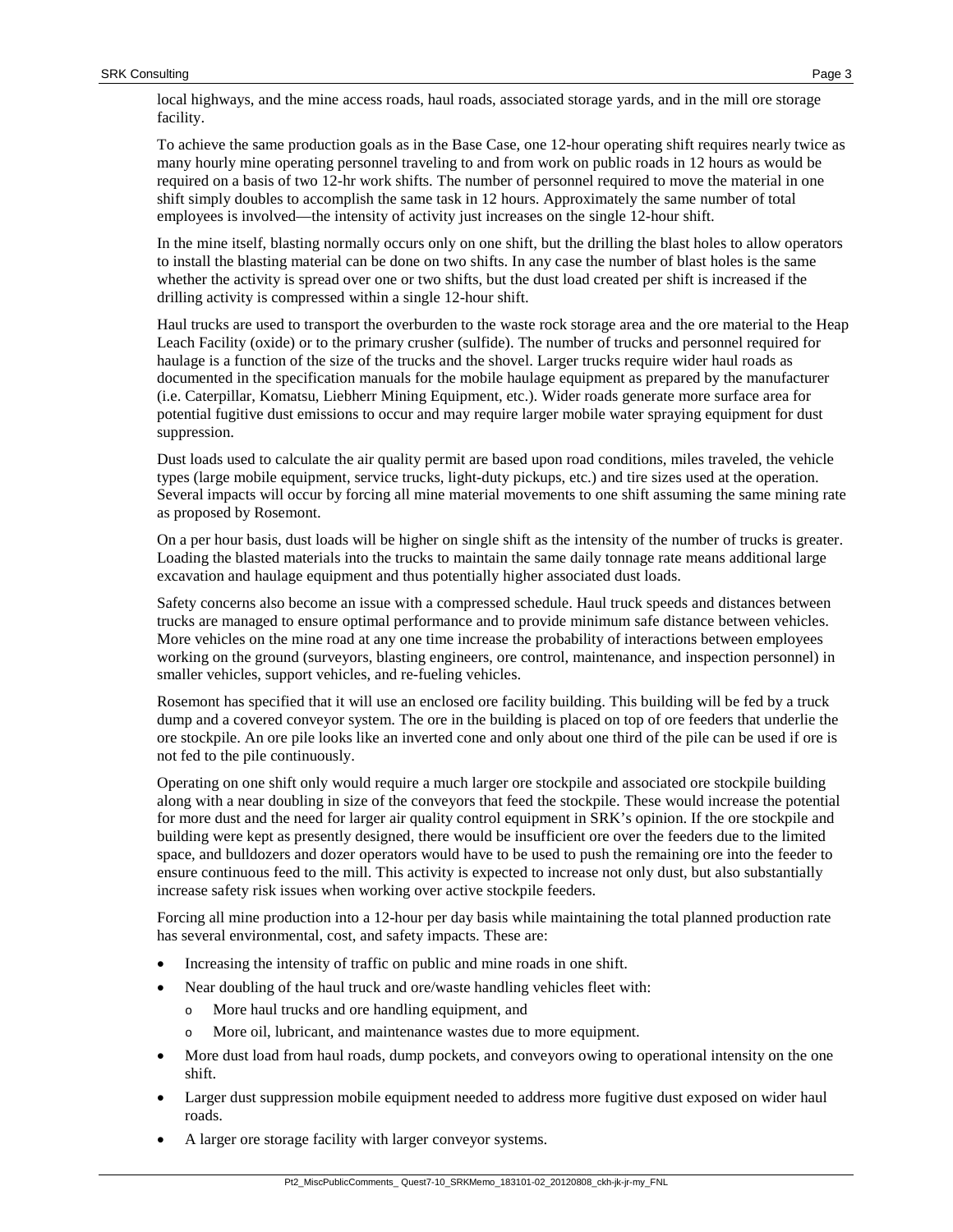• Safety issues increase with the use of bulldozers to push ore into the ore feeders in the ore storage facility and increased mobile equipment operating simultaneously on the mine and haul roads.

SRK believes the Case 1 operation may be technically feasible with increased environmental impacts, safety risk, and capital costs. It is not practically feasible due to the negative environmental impacts owing to increased dust load per day as discussed in this response to the commenter.

#### 1.1.2 Case 2 – 12 Hr Operation with Half the Production as Planned for a 24-Hr Operation and Double the Mine Life

This analysis will examine the practical feasibility of operating the mining operations on a 12-hour basis with half the daily production rate and twice the mine life planned in the proposed Base Case. SRK writes the following comment assuming a given mine life, a given average annual tonnage rate, and that the answer is related to environmental impacts.

CSPP (2012) states: *This response is misleading. It is practical to conduct mining operations on a 12-hour schedule, but the mill would need to operate on a 24-hour schedule. Again, this response appears to short circuit a more sincere evaluation of this alternative, which would be technically feasible. The ultimate viability of this alternative would be purely economic.*

CSPP recognizes the need to operate the mill on a 24-hour per days schedule. SRK's response will therefore address the full range of environmental impacts based upon the following assumptions:

- 1. The total mine life will approximately double in order to mine and process the same number of ore and waste tons with half the available time per day.
- 2. Staff levels for mine staff (i.e. planners, management, surveyors, safety staff, admin personnel, etc.) will be approximately the same in either Base Case or Case 2. The staff will be on site for twice as many years in Case 2.
- 3. Mill management, operating staff, and operating personnel will be approximately the same whether the mill operates at full tonnage per day (Base Case) or half tonnage per day (Case 2) because the size of the equipment will be smaller in than in the Base Case. Personnel will be required for twice as many years in Case 2 as in the Base Case.
- 4. Blasting load per ton will be the same in order to supply the right blast rock size.
- 5. Blasting could all be done on a single shift. The operators, however, may choose to blast enough material (mill ore, oxide leach, and waste rock tons) at one time for a two-week period rather than blasting one week of material at one time as is planned in Base Case.
- 6. Haul truck sizes would have to be either resized from the Rosemont Base Case or adjusted in order to move the tons to the mill on a single shift basis in order to feed the mill over a two-shift period.
- 7. The stockpile in the mill ore storage facility would have to accommodate feeding in a 24-hour period what is mined and moved in 12 hours.

The following environmental impacts would be realized in Case 2:

- Traffic from employees (Admin, Mine, Mill, Plant, Environmental, Safety), contractors, vendors, and other personnel would occur over a period that is twice the Base Case mine life at approximately the same rate per day as the Base Case, which means personal vehicle fuel consumption over the project life will be twice as great in Case 2 as it is in the Base Case.
- Blast dust is produced on a per ton basis. Blast explosive used for oxide, sulfide, and overburden is designed to produce a certain run-of-mine fragment size for moving and processing the material. Over the mine life, the dust produced is the same whether the mine life is doubled or not. If the blast occurs once every two weeks instead of once per week, the load on the day the shot is conducted for the two week supply will be as high as it is for the Base Case, although it would only occur once every two weeks.
- Mine support staff traffic would be marginally smaller for Case 2, but not half of Base Case. Safety, survey, management, and environmental staff would still tour and inspect the mine at the same level for Case 2 as for Base Case because their oversight responsibility occurs daily regardless of production. Dust loads on a daily basis for these staff activities would not significantly change for Base Case or Case 2. The dust loads would however, occur over twice as many years and roughly double the total load for life of mine. The same is true of non-Rosemont company personnel like safety and environmental inspectors,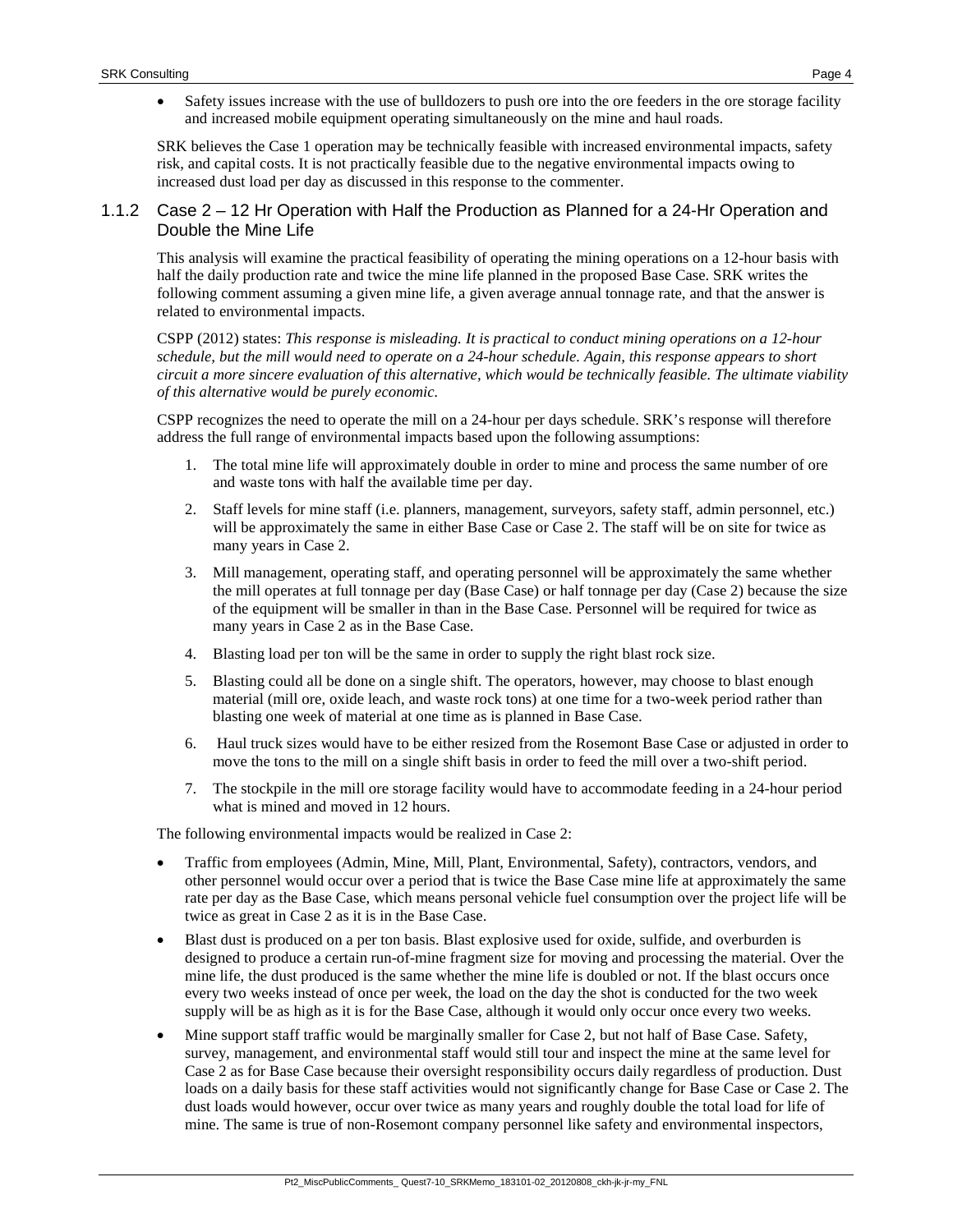service providers, and vendors. The intensity is nearly the same but occurs over twice the Base Case mine life.

- Mill shutdowns normally occur once per week for one shift to do preventative maintenance (PM) or planned repairs. The mill equipment size would be smaller for Case 2 than for the Base Case, but the PM requires basically the same staff and day shift maintenance crew sizes in either case. Thus, owing to the doubled mine life, the traffic load and fuel consumption for on-site and off-site for personnel will be approximately twice as high for Case 2 than for the Base Case.
- A "close-as-you-go" reclamation plan is proposed for Dry Stack Tailings such that tailings embankments will be covered and revegetated during the mine life instead of waiting until all tailings disposal is completed. Case 2 will double the mine life, thereby lengthening the process of concurrent reclamation and delaying the completion of final reclamation activities for the entire mine site.

In summary, environmental impacts for Case 2 are not halved as compared to the Base Case. In fact over the life of mine some impacts are greater due to cumulative requirements for staff and operating traffic, both on site and off site. Blast-produced dust is the same total load, but spread out over twice the period for Case 2 as seen in the Base Case. Final reclamation will require approximately 40 years rather than 20 years contributing to additional fugitive dust during the longer operations period. SRK believes the Case 2 alternative operation may be technically feasible with increased environmental impacts, safety risk, and capital/operating costs. It is not practically feasible due to the negative environmental impacts discussed in this response to the commenter.

## **1.2 SRK Response to Comments on the Impact of Wind and Rain on Operations**

"Mining" in this response refers to blasting, truck haulage, and handling of ores that will be delivered to the mill and heap leach operations for treatment of the ores to recover copper.

With respect to cessation of mining operations owing to natural environmental factors (i.e. wind conditions), air quality permits typically specify compliance opacity percentage limits, which by extension dictate the allowable operations that can occur during high winds and resulting increase in high-opacity conditions. Air quality permit requires cessation when dust loads exceed an opacity compliance level regardless of whether or not there are "high" winds.

Wind velocity and opacity measured on the mine property may not be the same everywhere owing to the physical layout of facilities. Operations may continue in some locations whereas activities must be temporarily suspended in other areas. From a safety perspective, operators may deem it necessary to cease operations temporarily in a limited area of the mine despite the fact that the winds may occur at levels lower than will generate opacity that exceeds compliance limits. Safety factors are implied in the response, as driver visibility may be locally affected but the effect may not be mine-area wide.

For clarity, therefore, the following line from SRK's 2010 report is amended from:

*"It is practically feasible to suspend selected operations temporarily during high winds to comply with air quality permit requirement. This is a standard industry practice."*

to:

"*It is practically feasible to suspend selected operations temporarily during wind velocities or dust loads that exceed permit compliance conditions in order to comply with air quality permit requirement. This is a standard industry practice."*

Other environmental factors may cause temporary cessation of mining operations from safety related conditions (not environmental-permit related). These include lightning and rainfall that cause unsafe outdoor work conditions or unsafe road conditions. Generally outdoor operations that expose mine operators in nonprotected areas to lightning will cease when lightning is noted within a certain distance of the work area. Some mining companies and power companies have procedures that require operations to cease when lightning is within 7 miles of the facilities or work area. For example, ore and waste blasting operations, and operators who work in the open or on elevated platforms may have their work stopped until the area is deemed safe.

Rainfall may cause the unpaved mine roads to become too slick to drive on or be affected by wash outs. Safety conditions are continuously monitored, and operations cease temporarily when the mine management deems the conditions dangerous to men and equipment.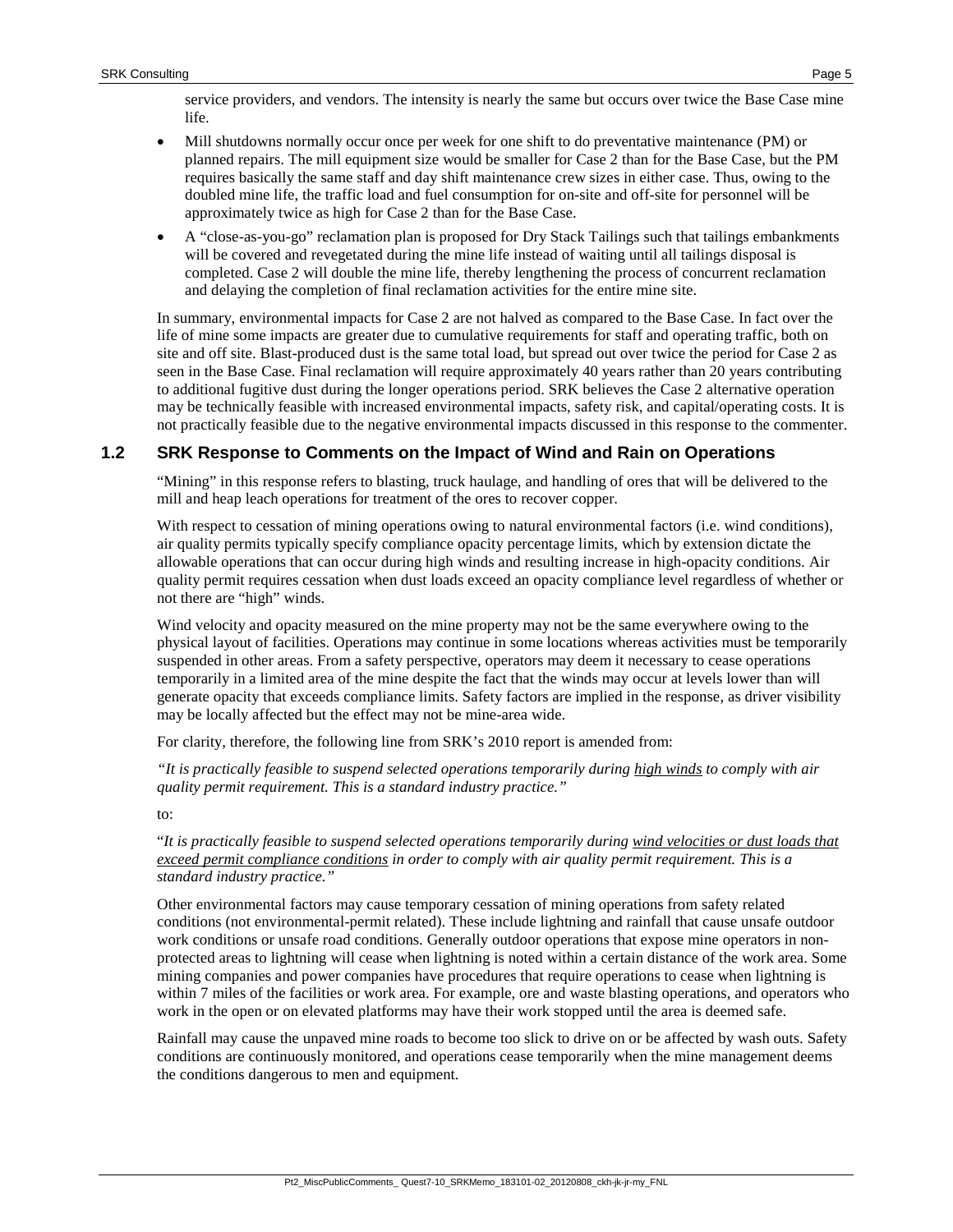# **2 SWCA Question 8 – Review of Background Groundwater Samples Collected for DEIS – Organic Compound Analyses**

*As described in the DEIS, groundwater samples were collected by Rosemont from 38 wells and six springs and analyzed for organic compounds. In 104 instances, an organic compound was detected in a groundwater sample by the analytical laboratory.*

- *For 48 of these instances, similar compounds were detected in quality control samples.*
- *For 39 of these instances, detections were below the limits considered practical for quantifying chemical constituents.*
- *For 8 of these instances, dimethyl ketone (acetone), diethyl phthalate, or 2- butanone were identified, which can be common laboratory contaminants.*
- *For 7 of these instances, toluene was identified.*
- *For 2 of these instances, benzoic acid was identified.*

*Overall, public comments reflect an opinion that the above detections indicate that the laboratory analyses conducted on the groundwater samples should be invalidated and sampling should be conducted over. Please provide some context for these results in light of similar environmental sampling. Are such results unusual for a sampling program of similar size and scope? Do these results suggest that the laboratory analyses conducted are invalid or should be redone? Are there organic constituents observed that suggest groundwater contamination is present at the Rosemont site?*

# **2.1 Executive Summary**

j

Water quality site characterization was performed at the Rosemont project area by two groundwater consulting firms and two laboratories from 2007 through 2010. A number of water quality samples detected volatile and semi-volatile organic compounds particularly in August and September 2008. Organic compounds, such as solvents, plasticizers, and fuel products, would not be expected to occur naturally in the groundwater in the Rosemont project area, so a field or laboratory origin is assumed. The results of the sampling program included a number of detections for  $BTEX<sup>1</sup>$  $BTEX<sup>1</sup>$  $BTEX<sup>1</sup>$  constituents, which are commonly found in gasoline and combustion fume exhaust. Two regulated constituents (toluene and total xylenes) were detected in a number of wells at low concentrations that did not exceed the applicable numeric groundwater standards. Results of follow-up sampling were similar in samples that were sent to a different laboratory. These contaminants could have been captured in the water sample or sample bottles during the sampling process.

Chemicals such as acetone and 2-butanone were noted in a number of samples; the contamination is assumed to have occurred during laboratory handing or analysis. One regulated constituent (bis(2-ethylhexyl) phthalate) exceeded the applicable groundwater standards in three monitor wells, but was acknowledged by the laboratory as having been contaminated during analyses. The contamination occurred during a limited time period in August 2008 and resulted from a reagent used in the extraction process; the source was confirmed by the supplying vendor. The constituent was not subsequently found in values exceeding standards in any other wells.

In SRK's opinion, it is not unexpected or unusual to see some contamination issues occurring in the field or laboratory during multi-year sampling programs of this scope. The overall sampling program was adequate to characterize the concentration of organic compounds, and the results (minus the samples that were contaminated) are a valid representation of site conditions.

# **2.2 Water Quality Sampling Program Overview**

A hydrogeological characterization sampling and analysis program of local groundwater, seeps, and springs was conducted in the Rosemont project area from 2007 through 2010. A sampling and analysis program was implemented by groundwater consulting firms Montgomery & Associates (M&A) in 2007-2008 and the Verdad Group in 2009-2010. The results of the site hydrogeological characterization were submitted to the Arizona Department of Environmental Quality (ADEQ) in support of Rosemont's application for an Aquifer Protection Permit. The results were intended to establish the baseline, pre-mining hydrologic conditions, including groundwater levels, spring flow rates, potentiometric surface, and water chemistry.

Pt2\_MiscPublicComments\_ Quest7-10\_SRKMemo\_183101-02\_20120808\_ckh-jk-jr-my\_FNL

<span id="page-5-0"></span> $1$  BTEX is an acronym that stands for benzene, toluene, ethylbenzene, and xylenes. These compounds are some of the volatile organic compounds (VOCs) found in petroleum derivatives such as gasoline or diesel fuel.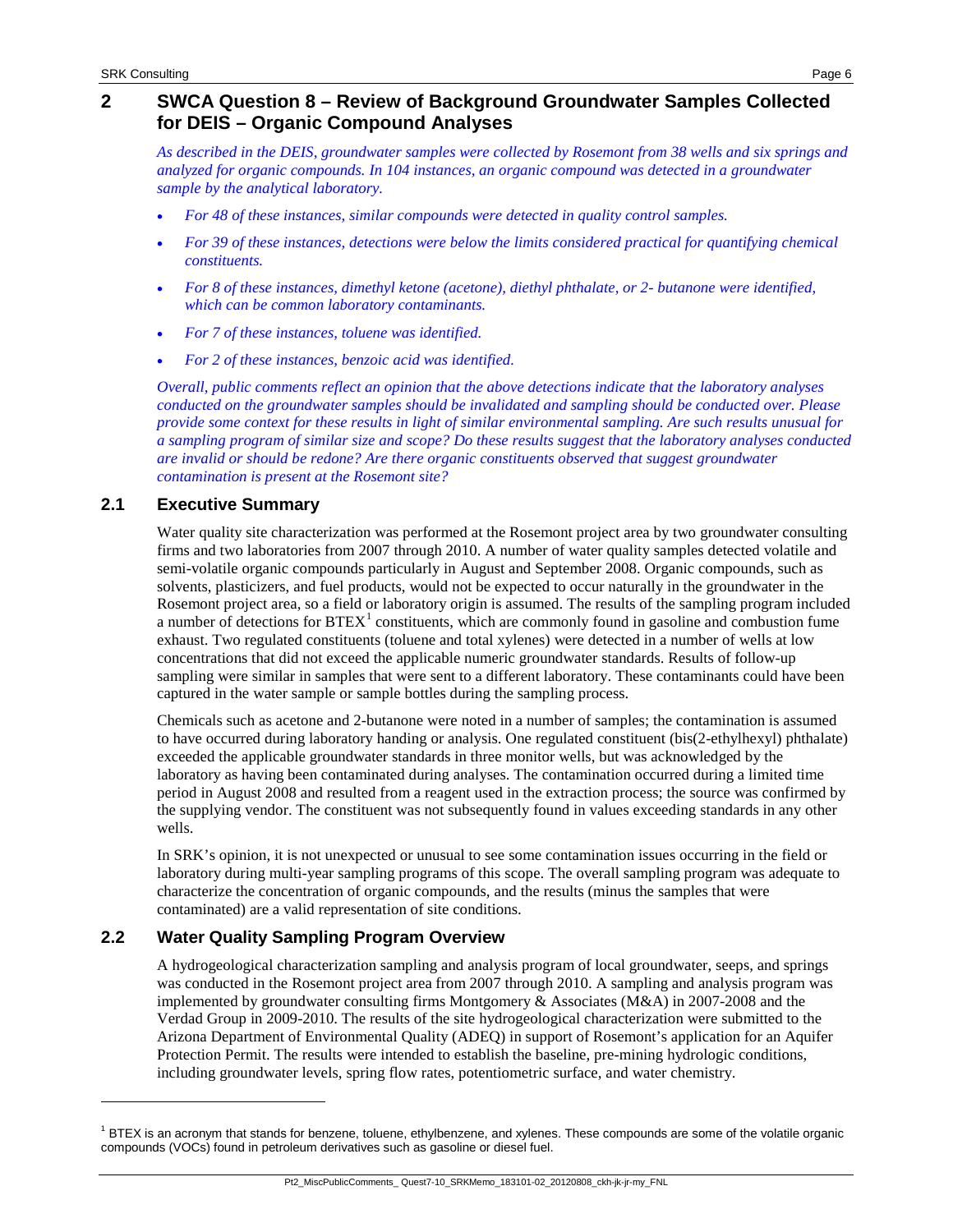Groundwater monitoring included historic and recently drilled wells under Rosemont's control, historic wells on property not controlled by Rosemont, and seeps and springs in the Santa Rita Mountains as well as in the Davidson Canyon and Cienega Creek areas. Sampling the groundwater wells required pumping a specified volume of water from the wells prior to sampling. The volumes pumped are typically a volume that is equivalent to three times the water that fills the borehole under static water conditions (diameter x length of borehole below the water table). The well purging was completed using a submersible electric pump that was suspended by PVC pipe into the well and powered by a portable generator that was transported to the sites by the samplers (J. Davis, M&A, pers. commun., 2012). Spring, seep, and creek samples were taken by hand with no pumping required. Constituents analyzed included common ions, major cations/anions, trace metals, organic compounds, and radiochemicals.

Public comments by Center for Science in Public Participation (CSPP, 2012, Item 4.2, p. 24) inquired about the apparent laboratory or other contamination evident in the organics sampling done during the 2008 baseline characterization. SRK reviewed both the results of the 2007-2008 sampling program and the follow-up analyses in 2009-2010 that were performed by a second laboratory. The 2006-2010 laboratory reports and electronic data deliverable results were provided to SRK by J. Davis, Montgomery & Associates. In the sections below, SRK will review the scope of the sampling program, summarize the compounds measured above detection and those exceeding groundwater quality standards, assess possible origins for the contaminants, and evaluate whether the results of the sampling program are valid.

Contamination can be caused by exposure of the sample stream to compounds in the immediate environment. This can include exposure to vapors, exposure via improper well construction or damaged wellhead, laboratory solvents, disinfectants, or residue from plastic containers. Off-site wells, creeks, seeps, and springs are not controlled by Rosemont, and therefore, their protection from contamination cannot be entirely assured. Groundwater impacts can occur from fuel spills in parking areas or roads, or from wildcat dumping and disposal of used motor oil or other products into an historic well. This type of contamination could enter groundwater. SRK's believes, however, that potential historic impacts are not the most likely explanation of the compounds measured above detection. SRK assumes there are no known sources of current or historical potential industrial contamination at the sites sampled. It is not expected that waste from manufacturing plants, landfills, or waste water treatment plants, etc. would occur in natural groundwater. The sample contamination is therefore expected to be of an anthropogenic nature due to contamination in the field sampling or laboratory analysis.

## **2.3 Size and Scope of the Characterization Sampling Program**

SRK has not had the opportunity to interview the field technicians responsible for taking the samples or review field log books. In both sample sets, the sampling is assumed to have been performed by trained and experienced water quality sampling technicians. All analysis methods were standard methods approved for environmental monitoring by the Arizona Department of Health Services.

The first set of organic compounds characterization samples (Sample Set 1) included those from 46 wells, springs, and creeks sampled between May 16, 2007 and October 23, 2008 as itemized in Attachment A Table 1. This set included historic stock wells and recently drilled wells installed by M&A for characterization and monitoring purposes. Thirteen of the sample points were sampled more than once, with a minimum of one month between sample events. The newly constructed HC-series and PC-series wells installed in 2007 and 2008 (HC-1A to HC-5B; PC-1 to PC-8) were sampled between one week and 4.5 months following installation, with the first sample generally being collected 48 to 75 days following well construction. The samples were analyzed for Volatile Organic Compounds  $(VOCs)^2$  $(VOCs)^2$  and Semi-Volatile Organic Compounds  $(SVOCs)$ <sup>[3](#page-6-1)</sup> by ACZ Laboratories, Steamboat Springs, Colorado. ACZ is an Arizona-certified environmental water quality laboratory.

A subsequent sample set (Sample Set 2) was obtained from seven wells that were sampled between June 22, 2009 and May 28, 2010 (Attachment A Table 2). These samples were taken from the Rosemont Project characterization wells (designated by RP in the well name). The wells were sampled four to five times each with variable 2- to 6-month gaps between the sampling dates. The samples were analyzed for  $VOCs<sup>4</sup>$  $VOCs<sup>4</sup>$  $VOCs<sup>4</sup>$  by Columbia Analytical Services of Phoenix, which is also an Arizona-certified environmental laboratory.

-

<span id="page-6-0"></span><sup>2</sup> Method M8260B GC/MS

<sup>3</sup> Method M8270C GC/MS

<span id="page-6-2"></span><span id="page-6-1"></span><sup>4</sup> Method EPA524.2 and SW8260B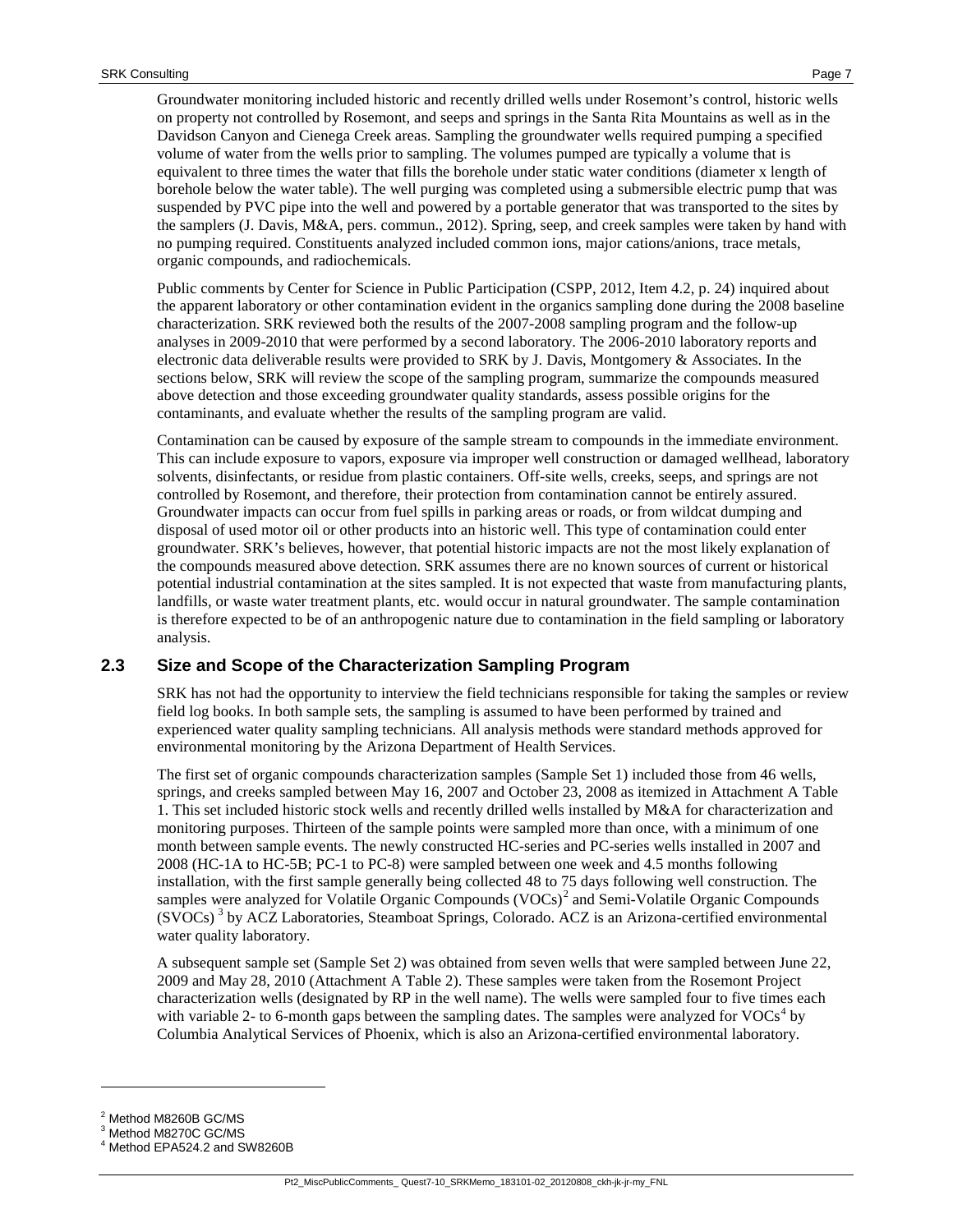For Sample Set 1, 124 samples were analyzed, including duplicates, trip blanks, and field blanks, with the result that 23 qualified measurements of organic compounds were above detection limits as shown in Attachment A Table 3. Additional detections of organic compounds occurred, but were designated as "estimated values" and assigned a "J" qualifier by ACZ. This designation indicates that the results were between the minimum detection limit and the practical quantitation limit according to protocols established by U.S. Environmental Protection Agency (EPA, 1994). The 23 qualified detections were 19 percent of the number of samples analyzed.

For Sample Set 2, 76 samples were analyzed, including duplicates, trip blanks, field blanks, and equipment blanks. This sampling program resulted in 29 qualified measurements of organic compounds that were above detections limits, which consisted of 38 percent of the number of samples (Attachment A Table 4).

#### **2.4 Review of Analyses and Potential Avenues of Contaminant Entry into the Samples**

Seven compounds were detected in one or more samples comprising Sample Set 1. These compounds included 2-butanone, acetone, benzoic acid, bis(2-ethylhexyl) phthalate, diethylphthalate, hexachlorobutadiene, and toluene (Attachment A Table 3). The common usages and potential entry points into the environment for these seven compounds are listed in [Table 2](#page-9-0) below. Two of the detected compounds (bis(2-ethylhexyl) phthalate and toluene) detected in Sample Set 1 have regulatory groundwater standards. In general, these organic compounds are found in additives in fuel, fuel exhaust/combustion products, solvents, and plasticizers in vinyl and polyvinyl chloride (PVC) products.

Sample Set 2 was analyzed by an alternative, approved laboratory method by a different laboratory. The list of VOC constituents measured was slightly different in the alternative analysis method, but contained similar families of compounds as were detected as measured in Sample Set 1. The samples contained one or more detections for nine compounds including 1,2,4-trimethylbenzene, 1,3,5-trimethylbenzene, 4-isopropyltoluene, bromoform, chloroethane, naphthalene, toluene, total trihalomethanes, total xylenes (Attachment A Table 4). The common usages of the compounds detected in Sample Set 2 are listed in [Table 3.](#page-10-0) Two of the detected constituents in Sample Set 2 (toluene and total xylenes) have regulatory groundwater standards. In general, the compounds are found in additives in gasoline, fuel exhaust/combustion products, solvents, and disinfectants.

Two primary avenues of contamination could explain the entry of these compounds into the sample stream or sample vial—field sampling and handling procedures or laboratory handling procedures. Of the field conditions, potential avenues of contamination include the following:

- Fuel and exhaust fumes could have been present in the air in the immediate vicinity of the sampling area related to use of a portable generator over several hours to purge the wells and pump the groundwater while the sample was collected. Volatile compounds can contact water during sampling or remain in the sampling vials if the headspace is not completely filled with the sample;
- Fuel and exhaust fumes present in the air at a sampling site could have been related to a vehicle or piece of mobile equipment that may have been operating on a stationary basis or passing by at the time the sampling was performed;
- Plasticizer compounds could have been volatilizing from plastic or vinyl-based containers, products, or objects that inadvertently came into contact with the sample stream or sample bottle; and
- Disinfectants may have inadvertently contacted the inside of the lid, sample bottle, or sample as it was collected.

Of the laboratory conditions considered, the potential avenues of contamination include the following:

- Reagents provided by the laboratory's supplier could have been contaminated;
- Solvents and disinfectants used at the laboratory may have inadvertently contacted the inside of the lid, bottle, or sample during the analysis process; and
- Plasticizer compounds volatilizing from plastic or vinyl-based containers, products, or other objects may have inadvertently come into contact with the sample stream or sample bottle.

A number of constituents detected in both sample sets fall within the BTEX suite of organic compounds (benzene, toluene, ethylene, and total xylenes) that are commonly associated with fuel, fuel combustion and exhaust, and related fuel-containing products. Solvents, such as acetone and bromoform, are also present in fuel as a thinning agent. The presence of trace concentrations of BTEX compounds, various similar derivatives, and benzoic acid is most likely related to the operation of a motorized vehicle or a portable dieselor gasoline-powered electric generator in the immediate sampling area during purging and sampling activities.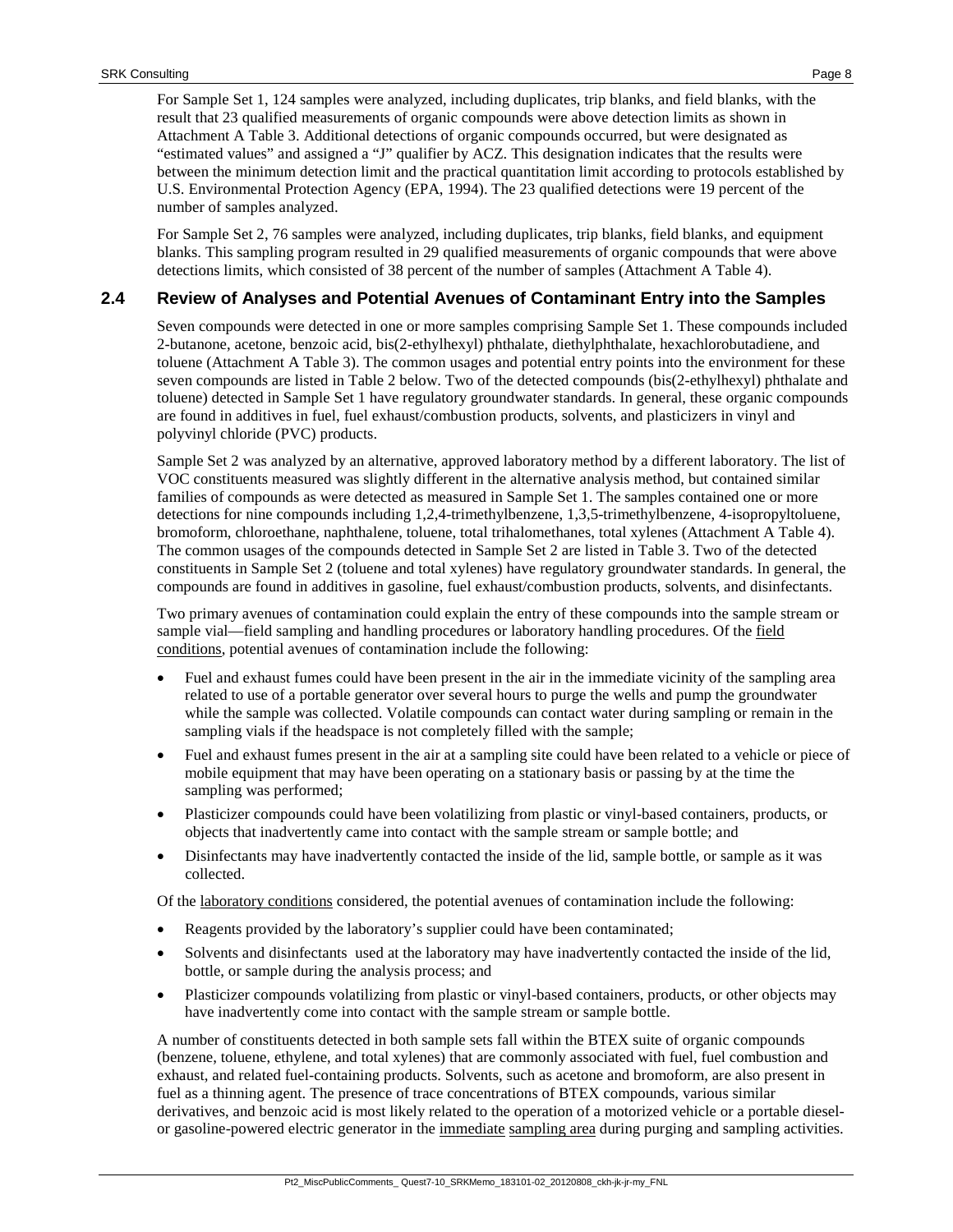Depending on the well diameter and water column height, purging can take 2-6 hours or more to complete. In remote areas outside the range of established electric infrastructure, the purging is typically completed by using a small, portable generator placed in the back of a pickup or a larger generator pulled from site to site via pickup or all-terrain vehicle. Small portable generators give off small quantities of fuel exhaust, perhaps barely noticeable to a particular technician, but which could potentially build up in the immediate well area unless they are removed by a moderate breeze. Based on the fuel-related compounds detected, one cannot eliminate the possibility that fuel-exhaust fumes may have been present in the air in the sampling area during the purging and sampling activities. The fumes could have been dissolved within the water stream or could have been present in the sample bottle if the sample bottle was not sufficiently filled to remove any gas remaining in the headspace below the sample vial lid.

Two types of phthalates and the solvents acetone and 2-butanone were noted in Sample Set 1. Of the 124 samples that were analyzed, only eight had qualified detections of these compounds. Solvents and numerous types of plastic bottles are commonly found in laboratory settings and could have come into contact with these particular samples. Phthalates are used in the production of PVC and vinyl chloride resins and are added to plastics to make them flexible. They are not added to PVC household plumbing or well casing products. Phthalates can enter the atmosphere and groundwater through volatilization of plastic and vinyl products, such as plastic water bottles, flexible plastic tubing and containers, or other plastic consumer object. It is conceivable that the sample stream or organics sample bottle inadvertently could have come into contact with phthalates and 2-butanone compounds that may have volatilized from a plastic sample container or water bottle in either the field or laboratory.

In the analysis report case narratives, however, ACZ acknowledged the responsibility for eleven bis(2 ethylhexyl) phthalate contaminations, which were attributed to a methylene chloride reagent used in the extraction process. This contamination was confirmed by the supplying vendor as noted on the analysis reports as detailed in [Table .](#page-29-0) Three of the 11 contaminations were identified as being qualified measurements of the compound, while the remaining eight were identified as being estimated values. Samples that were affected by the contaminated reagent were analyzed between August 13 and September 5 in 2008. Analysis of samples outside of that time frame resulted in values that were estimated or not detected for these compounds.

An examination was conducted of the days the samples were analyzed during the 1.5-year sampling program. The investigation examined whether the detected compounds were all analyzed on the same day or within a short period of time; this would indicate a potential problem with procedures used by a particular analytical technician or that one or more samples may have been contaminated by compounds introduced in the laboratory at the same time. Of the seven compounds detected during Sample Set 1, only two samples were analyzed on the same day, not including a primary sample and its duplicate, which could have been contaminated in the field. This investigation indicated the detections were likely not related to a systematic error by a particular technician.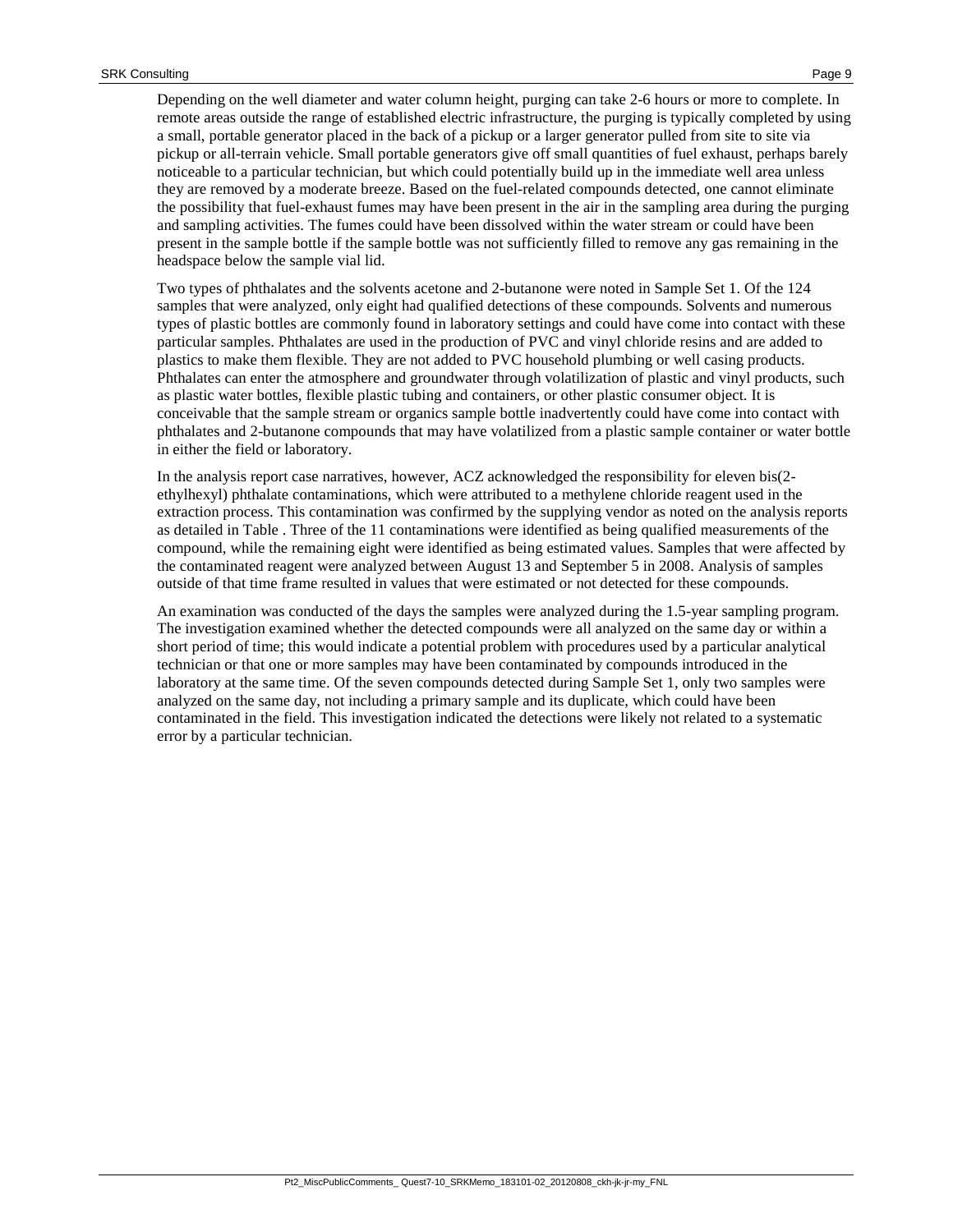#### <span id="page-9-0"></span>**Table 2 Sample Set 1 - Organic compounds measured above detection and common usage**

| Compound                              | <b>Common Usage</b>                                                                                                                                                                                                                                                                                                                                                                                                                                 | <b>Potential Avenue of Contamination in General and in Sampling</b><br>Program                                                                                                                                                                                                                                                                                                                                                                                                                                                                                                                                                                                                                                                                                                                                                                                                            |
|---------------------------------------|-----------------------------------------------------------------------------------------------------------------------------------------------------------------------------------------------------------------------------------------------------------------------------------------------------------------------------------------------------------------------------------------------------------------------------------------------------|-------------------------------------------------------------------------------------------------------------------------------------------------------------------------------------------------------------------------------------------------------------------------------------------------------------------------------------------------------------------------------------------------------------------------------------------------------------------------------------------------------------------------------------------------------------------------------------------------------------------------------------------------------------------------------------------------------------------------------------------------------------------------------------------------------------------------------------------------------------------------------------------|
| 2-Butanone                            | Primarily used as a solvent in processes<br>involving gums, resins, cellulose acetate,<br>and cellulose nitrate. Methyl ethyl<br>ketone is also used in the synthetic<br>rubber industry, in the production of<br>paraffin wax, and in household products<br>such as lacquer and varnishes, paint<br>remover, and glues.                                                                                                                            | The release of 2-butanone to water or soil is not well documented.<br>Release of 2-butanone to surface water may occur via industrial<br>waste water emissions. 2-Butanone may also be released to soil or<br>water from a spill. The leachate of landfills and hazardous waste<br>sites may result in 2-butanone contamination of soil and<br>groundwater.                                                                                                                                                                                                                                                                                                                                                                                                                                                                                                                               |
| Acetone                               | Common solvent                                                                                                                                                                                                                                                                                                                                                                                                                                      | Acetone is emitted into the atmosphere both from natural and<br>anthropogenic (man-made) sources. Natural sources of emission<br>include plants and trees, forest fires, and insects and microbes.<br>Acetone is also produced endogenously and is expired in human<br>breath. Important anthropogenic sources of acetone in the air include<br>vehicular exhaust, chemical manufacturing, tobacco smoke, wood<br>burning and pulping, refuse and polyethylene combustion, petroleum<br>production, certain landfill sites, and solvent use. Acetone is<br>released into groundwater mainly as a result of leaching from<br>municipal and industrial landfills. The principal sources of acetone<br>in soil are municipal and industrial discharge in landfills. Acetone is<br>released in soil from natural sources, such as disposed agricultural<br>and food wastes and animal wastes. |
| Benzoic acid                          | Used regularly in food preservation, the<br>treatment of bacterial infections, and<br>combined with other chemicals to create<br>products like repellants and perfumes.                                                                                                                                                                                                                                                                             | Benzoic acid may be released into the environment as emissions or,<br>more commonly, in wastewater during its production and use as a<br>chemical intermediate and additive. Benzoic acid and sodium<br>benzoate are commonly added to food products as preservatives and<br>as antimicrobial agents. Formed in combustion processes, benzoic<br>acid is found in automobile exhaust, refuse combustion, and<br>tobacco smoke. Benzoic acid is also widely distributed in nature and<br>naturally occurs in food such as berries.                                                                                                                                                                                                                                                                                                                                                         |
| Bis(2-ethylhexyl)<br>phthalate (DEHP) | Used in production of PVC and vinyl<br>chloride resins, where it is added to<br>plastics to make them flexible.                                                                                                                                                                                                                                                                                                                                     | DEHP is a widely used chemical that enters the environment both<br>through disposal of industrial and municipal wastes in landfills and<br>by leaching into consumer products stored in plastics.                                                                                                                                                                                                                                                                                                                                                                                                                                                                                                                                                                                                                                                                                         |
| Diethylphthalate                      | Used in applications that include<br>building materials, clothing, cosmetics,<br>perfumes, food packaging, toys, and<br>vinyl products (e.g., flooring, shower<br>curtains, and rain coats); and in medical<br>applications that include blood<br>transfusion bags and tubing, intravenous<br>fluid bags and tubing, and other medical<br>devices. Phthalates are also found in<br>lubricating oils, solvents, and detergents.                      | Diethyl phthalate may be released to the environment as a result of<br>manufacturing processes, disposal in landfills, incomplete<br>incineration, or by leaching or volatilization from products in<br>which it is used. Releases are expected to be primarily to water or to<br>soil as a result of leaching from landfills. Diethyl phthalate may<br>enter the atmosphere through combustion of plastics and, to a<br>lesser degree, by volatilization. Diethyl phthalate partitions to<br>particulate matter in water or sediments, where it can be biodegraded<br>either aerobically or anaerobically; other degradation processes are<br>not significant. From soils with low organic matter content, diethyl<br>phthalate may enter the underlying groundwater.                                                                                                                    |
| Hexachlorobutadiene                   | Used to make rubber, it is used as a<br>solvent and to make lubricants, in<br>gyroscopes, as a heat transfer liquid, and<br>as a hydraulic fluid                                                                                                                                                                                                                                                                                                    | Hexachlorobutadiene may be released to underground and surface<br>waters through discharge from industrial facilities, by leaching from<br>industrial discharges, by leaching from landfills or soils, or by urban<br>runoff.                                                                                                                                                                                                                                                                                                                                                                                                                                                                                                                                                                                                                                                             |
| Toluene                               | Used as a mixture added to gasoline to<br>improve octane ratings. Toluene is also<br>used to produce benzene and as a solvent<br>in paints, coatings, synthetic fragrances,<br>adhesives, inks, and cleaning agents.<br>Toluene is also used in the production of<br>polymers used to make nylon, plastic<br>soda bottles, and polyurethanes and for<br>pharmaceuticals, dyes, cosmetic nail<br>products, and the synthesis of organic<br>chemicals | Toluene may be released to water from industrial discharges and<br>urban wastes, or by spills and leaks of gasoline.                                                                                                                                                                                                                                                                                                                                                                                                                                                                                                                                                                                                                                                                                                                                                                      |

Source: Compiled by SRK from EPA and other internet sources, 2012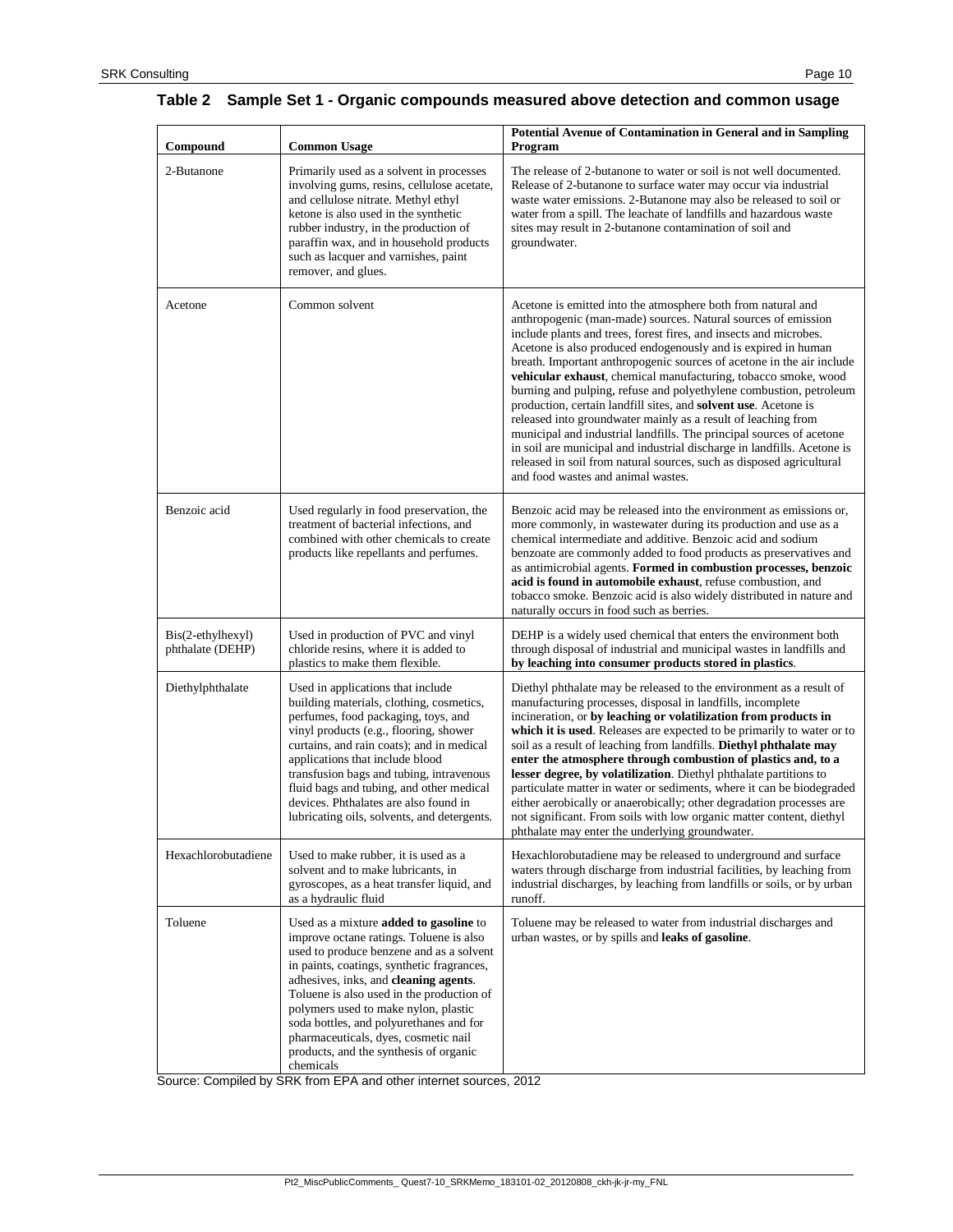#### <span id="page-10-0"></span>**Table 3 Sample Set 2 - Organic compounds measured above detection and common usage**

| <b>Compound Name</b>         | <b>Common Usage</b>                                                                                                                                                                                                                                                                                                                                                                                                                                                                                                                                                                                                                                                                           | Potential Avenue of Contamination in General and in<br><b>Sampling Program</b>                                                                                                                                                                                                                                                                                                                                                                                                                                                                                                                                                                                                                                                                                       |
|------------------------------|-----------------------------------------------------------------------------------------------------------------------------------------------------------------------------------------------------------------------------------------------------------------------------------------------------------------------------------------------------------------------------------------------------------------------------------------------------------------------------------------------------------------------------------------------------------------------------------------------------------------------------------------------------------------------------------------------|----------------------------------------------------------------------------------------------------------------------------------------------------------------------------------------------------------------------------------------------------------------------------------------------------------------------------------------------------------------------------------------------------------------------------------------------------------------------------------------------------------------------------------------------------------------------------------------------------------------------------------------------------------------------------------------------------------------------------------------------------------------------|
| $1,2,4-$<br>trimethylbenzene | <b>Gasoline additive</b>                                                                                                                                                                                                                                                                                                                                                                                                                                                                                                                                                                                                                                                                      | Exposure to 1,2,4 trimethylbenzene can occur in the workplace<br>or in the environment following releases to air, water, land, or<br>groundwater. Exposure can also occur when people use<br>gasoline or certain paints and cleaners.                                                                                                                                                                                                                                                                                                                                                                                                                                                                                                                                |
| $1,3,5-$<br>trimethylbenzene | 1,3,5-TMB is used in dyes, solvents, paint<br>thinners and plastics. 1,3,5-TMB is emitted<br>into the air by emissions from gasoline-<br>powered vehicles, waste treatment plants and<br>coal-fired power stations. 1,3,5-TMB occurs<br>in petroleum and coal tar.<br>1,3,5-TMB is found at low levels in air and<br>in water, including drinking water. It is also<br>found at low levels in food. Often, it is in<br>beef and pork flavorings. 1,3,5-TMB is found<br>in some automobile engine treatments and<br>some epoxies for home use.                                                                                                                                                 | Breathing vapors when filling a tank with gasoline. Drinking<br>small amounts of 1,3,5-TMB in drinking water, such as from<br>groundwater near a waste site polluted with petroleum.                                                                                                                                                                                                                                                                                                                                                                                                                                                                                                                                                                                 |
| 4-isopropyltoluene           | Widely used as solvent, applied to synthetic<br>resin, p-phthalic acid, cresylol and<br>intermediate to dyestuff, perfume, medicine<br>production as eliminating phlegm and<br>preventing cough.                                                                                                                                                                                                                                                                                                                                                                                                                                                                                              | Released into the environment from natural sources such as<br>volatile plant emissions. It is also released from anthropogenic<br>sources such as <b>motor vehicle exhaust</b> , solvent evaporation,<br>and industrial wastewaters                                                                                                                                                                                                                                                                                                                                                                                                                                                                                                                                  |
| <b>Bromoform</b>             | Bromoform is used as a fluid for mineral ore<br>separation in geological tests, as a laboratory<br>reagent, and in the electronics industry in<br>quality assurance programs. Bromoform was<br>formerly used as a solvent for waxes,<br>greases, and oils, as an ingredient in fire-<br>resistant chemicals and in fluid gauges. It<br>has also been used as an intermediate in<br>chemical synthesis, as a sedative, and as a<br>cough suppression agent.                                                                                                                                                                                                                                    | The principal route of human exposure to bromoform is from<br>drinking water that has been disinfected with chlorine, bromine,<br>or bromine compounds. Bromoform has been detected in<br>swimming pools that have been disinfected with bromine or<br>bromine compounds; therefore, exposure to low levels could<br>occur from inhalation of bromoform that has evaporated into<br>the air or through the skin from bromoform in the water.<br>Exposure could also occur from inhalation of ambient air near<br>factories or laboratories that use bromoform. Another place for<br>exposure is near a chemical waste site where bromoform leaked<br>into water or soil.                                                                                             |
| Chloroethane                 | Ethyl chloride is used in the production of<br>ethyl cellulose, use as a solvent, refrigerant,<br>and topical anesthetic, in the manufacture of<br>dyes, chemicals, and pharmaceuticals, and as<br>a medication to alleviate pain associated with<br>insect burns and stings.<br>In the past, ethyl chloride was used in the<br>production of tetraethyl lead, an anti-knock<br>additive to leaded gasoline. Government-<br>mandated reduction in the amount of lead<br>additives used in gasoline in the United<br>States and a shift to the use of unleaded<br>gasoline has caused a drastic reduction in the<br>amount of ethyl chloride required for the<br>production of tetraethyl lead | Sources of possible ethyl chloride exposure include the<br>inhalation of contaminated air and ingestion of contaminated<br>drinking water at very low levels.<br>The general population can be exposed to ethyl chloride by skin<br>contact with consumer products that contain ethyl chloride such<br>as solvents and refrigerants.<br>Occupational exposure by inhalation or dermal contact with<br>ethyl chloride can occur in industries such as medical and<br>health services; automotive dealers and service stations;<br>wholesale trade, electric, gas, and sanitary services; machinery<br>(except electrical) and special trade contractors; fabricated<br>metal productions; printing and publishing; painting; rubber<br>and plastic products; and food |
| Naphthalene                  | The primary use for naphthalene is in the<br>production of phthalic anhydride. However,<br>o-xylene is replacing naphthalene as the<br>preferred raw material for phthalic anhydride<br>production.<br>Other uses of naphthalene include carbamate<br>insecticides, surface active agents and resins,<br>as a dye intermediate, as a synthetic tanning<br>agent, as a moth repellent, and in<br>miscellaneous organic chemicals                                                                                                                                                                                                                                                               | Naphthalene is released to the air from the burning of coal and<br>oil and from the use of mothballs. Coal tar production, wood<br>preserving, and other industries release small amounts. Typical<br>air concentrations of naphthalene in cities are about 0.18 parts<br>per billion (ppb). Naphthalene has also been detected in<br>tobacco smoke.                                                                                                                                                                                                                                                                                                                                                                                                                 |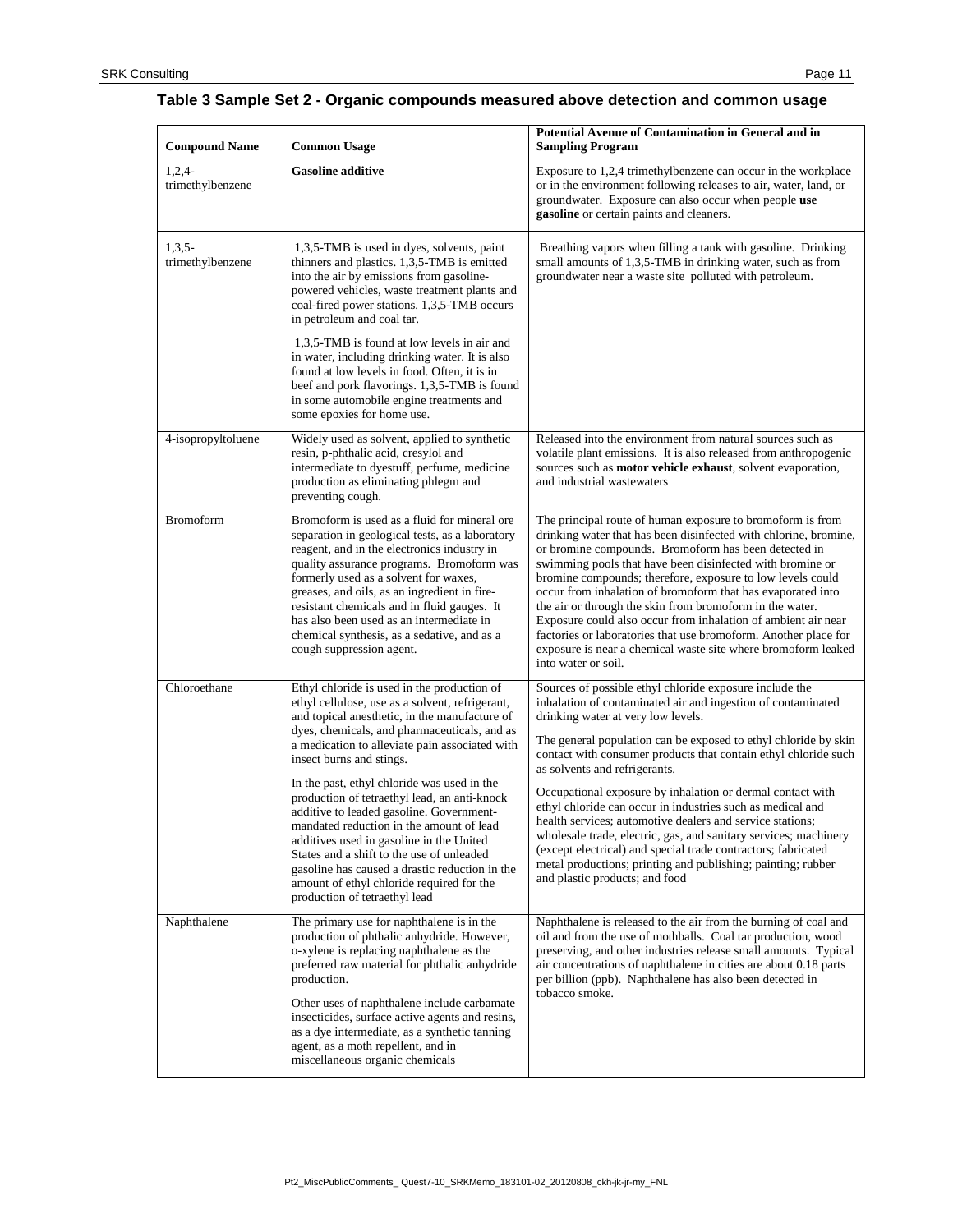#### **Table 3Sample Set 2 - Organic compounds measured above detection and common usage (cont.)**

| Toluene               | Same as Table 2 above                                                                                                                                                                                                                                                                              | Same as Table 2 above                                                                                                                                                                                                                                                                                                                                                                                                                                                                                                                                                                                                                    |
|-----------------------|----------------------------------------------------------------------------------------------------------------------------------------------------------------------------------------------------------------------------------------------------------------------------------------------------|------------------------------------------------------------------------------------------------------------------------------------------------------------------------------------------------------------------------------------------------------------------------------------------------------------------------------------------------------------------------------------------------------------------------------------------------------------------------------------------------------------------------------------------------------------------------------------------------------------------------------------------|
| Total trihalomethanes | Trihalomethanes (THM) are a group of four<br>chemicals that are formed along with other<br>disinfection byproducts when chlorine or<br>other disinfectants used to control microbial<br>contaminants in drinking water react with<br>naturally occurring organic and inorganic<br>matter in water. | Disinfection byproducts (DBPs) form when disinfectants used<br>to treat drinking water react with naturally occurring materials<br>in the water. The predominant byproducts that result from<br>use of chlorine as a disinfectant are trihalomethanes<br>(chloroform, bromoform, bromodichloromethane, and<br>dibromochloromethane) and haloacetic acids (monochloro-,<br>dichloro-, trichloro-, monobromo-, dibromo-). Trihalomethanes<br>(THMs) and haloacetic acids (HAAs) form when chlorine<br>reacts with organic and inorganic material in source water<br>(which comes from decomposing plant material, pesticides,<br>$etc.$ ). |
| Total xylene          | The greatest use of xylenes is as a solvent<br>which is much safer than benzene. Other uses<br>include: in gasoline as part of the BTX<br>component (benzene-toluene-xylene);<br>Xylene mixtures are used to make phthalate<br>plasticizers, polyester fiber, film, and<br>fabricated items.       | The major sources of xylenes in drinking water are discharge<br>from petroleum factories; and discharge from chemical<br>factories                                                                                                                                                                                                                                                                                                                                                                                                                                                                                                       |

Source: Compiled by SRK from EPA and other internet sources, 2012

# **2.5 Review of Results for Regulated Organic Constituents**

The majority of the VOCs and SVOCs detected during the characterization program in trace concentrations were non-hazardous and non-regulated. Three regulated constituents with AWQS numeric limits were measured above detection including bis(2-ethylhexyl) phthalate (three samples), toluene (eight samples), and total xylenes (one sample) as shown in [Table 4.](#page-11-0) Low level concentrations of regulated constituents toluene and total xylenes were detected but were below the applicable AWQS. Their use is ubiquitous so the source cannot be confirmed with 100 percent assurance.

At groundwater monitor wells RP-7, RP-8, and RP-9, three samples (one sample each, all in August 2008) exceeded the AWQS limit of 6  $\mu$ g/L for the compound bis(2-ethylhexyl) phthalate. These particular samples, as well as other several other samples measured with concentrations below AWQS, were contaminated during laboratory analysis as confirmed by ACZ (see Attachment A Table 5).

| <b>Parameter</b>            |                   | $PC-4$     | $PC-3$     | $HC-4B$    | $HC-4B$ dup |
|-----------------------------|-------------------|------------|------------|------------|-------------|
| $(\mu g/L)$                 | AWOS <sup>1</sup> | 05/18/2007 | 06/01/2007 | 07/17/2008 | 07/17/2008  |
| bis(2-ethylhexyl) phthalate | O                 |            |            |            |             |
| toluene                     | 1000              | 46         | 34         | 92         | 87          |
| xylenes, total              | 10000             |            |            |            |             |
| Laboratory                  |                   | ACZ        | ACZ        | ACZ        | ACZ         |
| Laboratory ID               |                   | L62751-01  | L62992-01  | L70588-01  | L70588-02   |

<span id="page-11-0"></span>**Table 4 Analysis results of organic compound with respect to applicable AWQS**

| <b>Parameter</b>            |                   | $RP-7^2$   | $RP-8^2$   | $RP-9^2$   | $RP-2B$    |
|-----------------------------|-------------------|------------|------------|------------|------------|
| $(\mu g/L)$                 | AWOS <sup>1</sup> | 08/05/2008 | 08/07/2008 | 08/13/2008 | 08/26/2008 |
| bis(2-ethylhexyl) phthalate | 6                 | 42         | 31         | 21         |            |
| toluene                     | 1000              | 36         |            |            | 10         |
| xylenes, total              | 10000             |            |            |            |            |
| Laboratory                  |                   | ACZ        | ACZ        | ACZ        | ACZ        |
| Laboratory ID               |                   | L70986-01  | L71043-01  | L71193-01  | L71459-01  |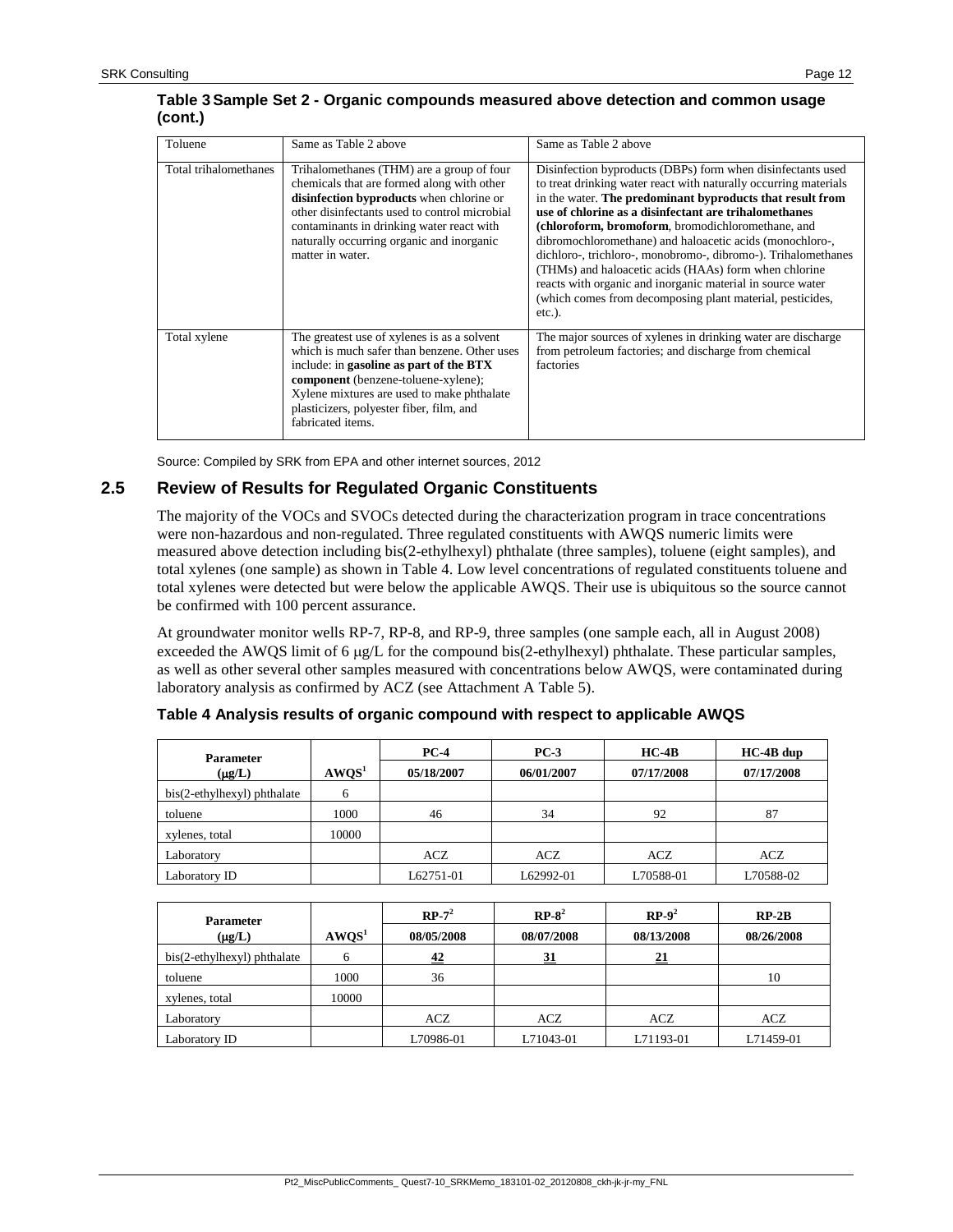|                             | . .               |            |              | . .         |             |
|-----------------------------|-------------------|------------|--------------|-------------|-------------|
| <b>Parameter</b>            |                   | $RP-2A$    | PC-5-1516-LP | $RP-2C$     | $RP-4B$     |
| $(\mu g/L)$                 | AWOS <sup>1</sup> | 08/28/2008 | 10/23/2008   | 6/24/2009   | 8/27/2009   |
| bis(2-ethylhexyl) phthalate | 6                 |            |              |             |             |
| toluene                     | 1000              | 141        | 59           | 0.5         |             |
| xylenes, total              | 10000             |            |              |             | 0.7         |
| Laboratory                  |                   | ACZ        | ACZ          | Columbia    | Columbia    |
| Laboratory ID               |                   | L71524-01  | L72677-01    | 09060396-02 | 09080520-02 |
| $\cdots$                    |                   |            |              |             |             |

Notes:

1 AWQS = Arizona Department of Environmental Quality, Water Quality Standards, Title R18-11 bold and underlined values exceed AWQS

2 ACZ Laboratories reported bis(2-ethylhexyl) phthalate was found in the prep blank above the reporting limit. It is attributable to methylene chloride reagent used in the extraction process and confirmed by the supplying vendor.

#### **2.6 Summary and Conclusion**

Trace concentrations of primarily non-hazardous, non-regulated organic compounds were detected in a number of water quality characterization samples taken at the Rosemont project site and surrounding area from 2007- 2010. The samples included water pumped from groundwater wells and water sampled by hand from springs, seeps, and creeks. A number of other measurements were designated as "estimated" because their concentrations were so low they fell between the minimum detection limit and the practical quantitation limits according to EPA protocols. Of the qualified measurements above detection, the contaminants were primarily fuel and fuel-combustion related compounds, solvents, or plasticizers.

Detections of three hazardous, regulated organic compounds were detected in several groundwater wells in 2008-2009. The results from three groundwater monitor wells exceeded the AWQS limit for a plasticizer compound called bis(2-ethylhexyl) phthalate. The samples were confirmed to have been contaminated during laboratory handling owing to poor quality reagents as supplied by a chemical vendor.

No groundwater contamination associated with industrial activities is known to exist at the sites sampled. In SRK's opinion, the trace detections for BTEX compounds are most likely related to the presence of fuel exhaust fumes from a nearby vehicle or from a generator that may have been present in the air at the moment the sample bottles were being filled. Owing to the low laboratory detection limits, the presence of fuel-related compounds can be measured at exceedingly low concentrations.

In SRK's opinion, the number of qualified detections for organic compounds in the sampling results reported for these two sample sets in natural, unimpacted groundwater is not unusual for a multi-year groundwater monitoring program of this nature and scope. The results of the remaining analyses, as well as the overall organics sampling program, are valid and an extensive follow-up monitoring program is not recommended.

As a follow-up comment, SRK does not view VOCs and SVOCs to be meaningful parameters for routine groundwater monitoring at mining sites because they primarily occur below laboratory detection limits and are therefore unable to provide useful data on any trends in concentration. These types of samples can also, on occasion, be contaminated by compounds and chemicals that are ubiquitous and not reflective of actual groundwater conditions. The APP program does not include them in the routine compliance monitoring programs for mining sites. Field parameters (i.e. pH and electrical conductivity) and monitoring constituents such as sulfate and trace metals that are closely associated with the mineralization in the deposit and that are always or typically measured above detection are more relevant indicators of potential groundwater contamination related to the mining, processing, and waste disposal activities proposed for the site.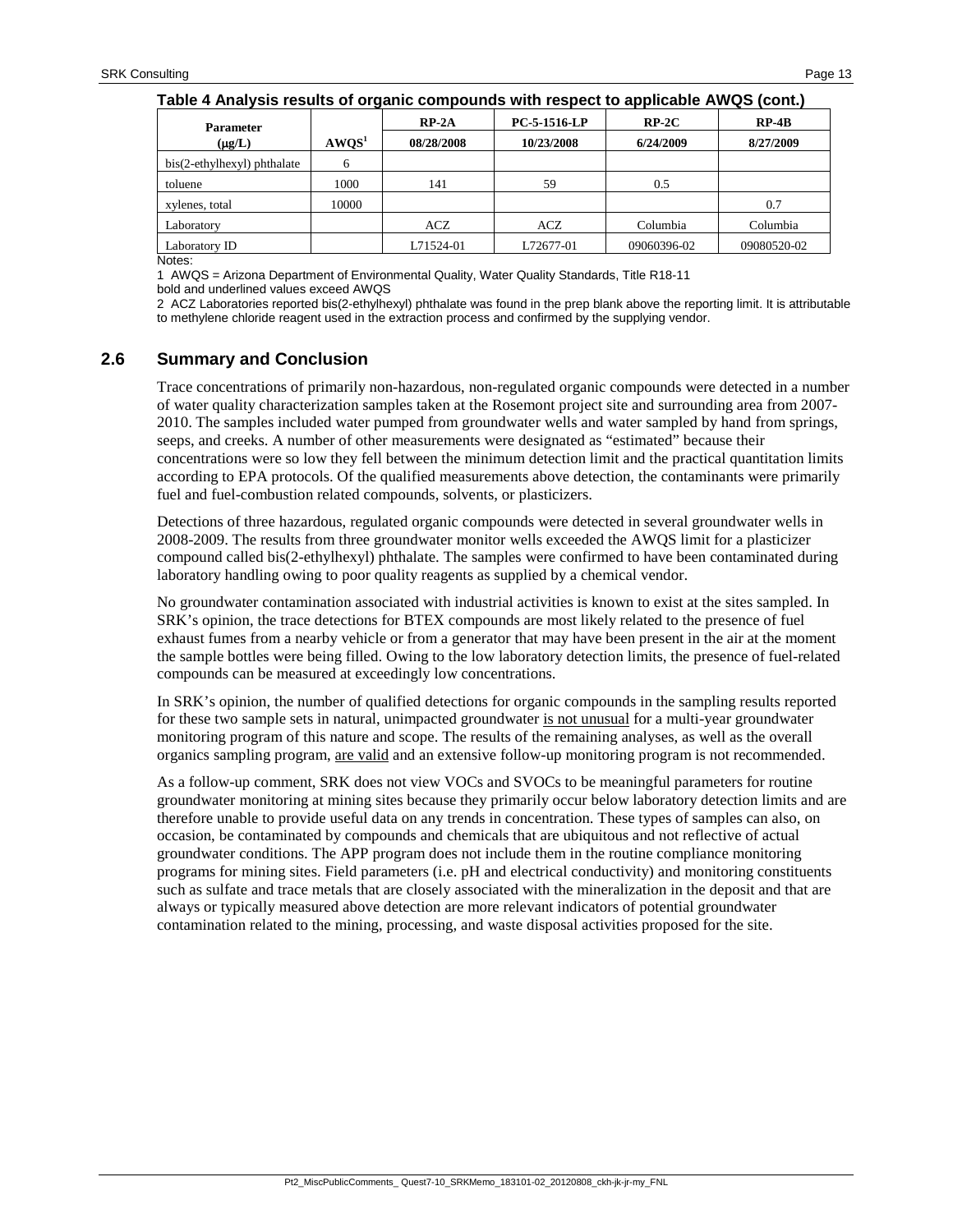-

## **3 SWCA Question 10 – Potential for TENORM to be Present in Tailings Material**

*Numerous public comments express concern over the potential for the concentration of radioactive materials through the mining process, or Technologically Enhanced Naturally Occurring Radioactive Materials (TENORM). Please provide an analysis of the potential for TENORM to be present in the tailings. If so, please identify whether the potential for TENORM was adequately analyzed in the geochemical models for the tailings facility.*

TENORM is defined as any naturally occurring radioactive materials whose radionuclide concentrations or potential for human exposure has been increased above levels encountered in the natural state as a result of human activities (USEPA, 1999; NAS, 1999). In the discussion below, SRK will address the question of whether elevated concentrations or radioactive minerals are likely to be generated in significant amounts in the Dry Stack Tailings facility. This discussion will address the (1) ranges of uranium concentration generally found in crustal rock types, (2) general concentrations by rock type as related to the percentages of various rocks found in the Rosemont project area, (3) radionuclide analysis results for Rosemont tailings samples, and (4) uranium solubility at pH ranges expected in the tailings with reference on other Arizona deposits where information is readily available.

The discussion below cites data from a number of sources that use different units of measurement. Units of picoCuries per gram (pCi/g), milligrams per kilogram (mg/kg), and parts per million (ppm) refer to analyses performed on rock or soil solids. PicoCuries per Liter (pCi/L) and milligrams per Liter (mg/L) refer to analyses of liquids such as groundwater or extracts from geochemical testwork. Unit conversions are described in the notes under each table.

## **3.1 Uranium Content of Crustal Rocks**

Information about the characteristics of uranium in background concentrations in various rock types has been compiled by a number of researchers. The average background uranium concentration found in crustal rocks is 1.92 pCi/g or 2.78 parts per million (ppm) according to a compilation completed by the U.S. Environmental Protection Agency (USEPA, 1999). The values in the ranges and averages in two studies reviewed by SRK vary by rock type from a high in granite of 4.78 ppm to a low in sandstone of 0.5 ppm (USEPA, 1999; Hansen, 1975). Although the two sources of information used different populations, there is general congruence in the ranges and averages, such as high uranium values in granite and low values in basalt. The range of values presented in [Table 5](#page-14-0) for various crustal rock types establish background levels that can be used to evaluate the uranium concentrations measured in the tailings samples at Rosemont.

In general, uranium is found in accessory minerals in igneous rocks, such as zircon, monazite, sphene, apatite, and other minerals that are more common in the more silicic or felsic<sup>[5](#page-13-0)</sup> rocks, such as granite and rhyolite. Mafic igneous rocks, such as basalt, have the lowest content of radioactive minerals. Generally, sedimentary rocks are low in radioactivity, with the exception of black, carbonaceous shale and arkosic sandstone. In sedimentary rocks, most of the radionuclides are in the detrital particles, such as feldspars that are rich in potassium. Uranium enrichment in black shale results from the tendency for uranium to precipitate from solution in reducing environments, such as in the presence of organic material, sulfide-bearing minerals, or hydrogen sulfide (Johnson, 1991).

The majority of the host rocks at Rosemont that will be placed on the Dry Stack Tailings consist of carbonate (limestone or dolomite) that is characterized by low concentrations of uranium (0.99 – 2.2 ppm) per research compiled on crustal rocks. The shale present at Rosemont is red oxidized siltstone or shale, which contains low amounts of uranium compared to the higher amounts of uranium in black shale, which enhances precipitation of uranium by the presence of organic material. The generally low concentration of uranium documented in carbonate rocks globally is important in establishing the natural low background concentration of uranium expected in the ore materials at Rosemont, which are primarily light-colored, non-organic limestone formations.

<span id="page-13-0"></span><sup>&</sup>lt;sup>5</sup> Silicic refers to a rock that is rich in silica. Felsic refers to a rock such as granite, rhyolite, or monzonite that is enriched in silica, oxygen, aluminum, potassium, and sodium and contains minerals such as quartz, muscovite, orthoclase, and sodium-rich plagioclase feldspars.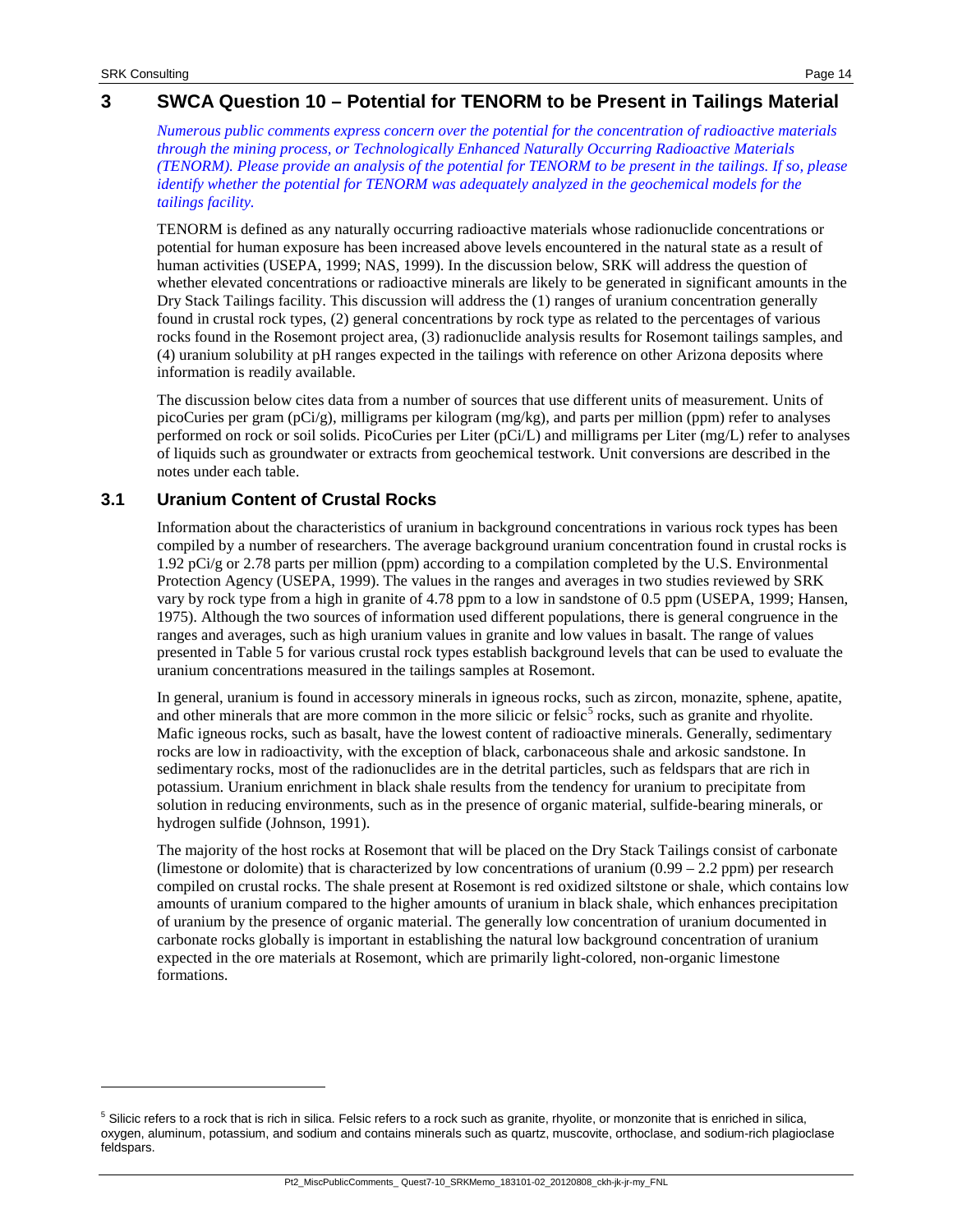j

<span id="page-14-0"></span>

| <b>Rock Type</b>    | <b>Uranium Range or</b><br>Average $(pCi/g)^1$ | <b>Uranium Range</b><br>(converted to<br>$ppm)^{1}$ | <b>Uranium</b> average<br>$(ppm)^2$ |
|---------------------|------------------------------------------------|-----------------------------------------------------|-------------------------------------|
| Mafic Basalt        | $0.34 - 0.61$                                  | $0.49 - 0.88$                                       |                                     |
| <b>Salic Basalt</b> | $2.67 - 3.22$                                  | $3.87 - 3.99$                                       |                                     |
| Basalt              |                                                |                                                     | 1.0                                 |
| Carbonate           | $0.68 - 1.37$                                  | $0.99 - 1.99$                                       | 2.2                                 |
| Clean Sandstone     | $0.68 - 1.37$                                  | $0.99 - 1.99$                                       |                                     |
| Dirty Sandstone     | $1.38 - 2.06$                                  | $2.00 - 2.99$                                       |                                     |
| Sandstone           |                                                |                                                     | 0.5                                 |
| Granite             | $2.06 - 3.30$                                  | $2.99 - 4.78$                                       | 3.0                                 |
| Soils average       | 1.23                                           | 1.78                                                |                                     |
| Crustal average     | 1.92                                           | 2.78                                                |                                     |
| Shale               | 2.20                                           | 3.19                                                | 3.7                                 |
| Rhyolite            | 2.75                                           | 3.99                                                |                                     |

Note: pCi/g = picoCuries per gram; conversion from pCi/g to ppm: 1.0 part per million (ppm) = 0.69 pCi/g Sources:  $1 = \text{USEPA}$  (October 1999, Table 6);  $2 = \text{Hansen}$  (1975)

#### **3.2 Percentages of Potentially Uranium-bearing Rock Units at Rosemont**

The most frequent sources of natural uranium and residual radioactivity in the Arizona porphyry copper deposits are granitic rocks associated with Precambrian intrusive and metamorphic basement rocks and Laramide<sup>[6](#page-14-2)</sup> intrusive igneous rocks (ADEQ, 1989; USEPA, 1999). The most common intrusive igneous rocks in these deposits include granite, quartz monzonite porphyry, quartz latite porphyry, and granodiorite porphyry.

As commented previously by SRK (2012), the volume of intrusive igneous rocks found in the ore types at Rosemont is low, in contrast to the amounts of intrusive igneous rock types that occur at nearby porphyry copper mines. Most of the other porphyry copper deposits contain significant percentages of Precambrian granite or Laramide quartz monzonite porphyry (Tqmp) that host the sulfide ore. For example, the amount of Tqmp found at the two closest analogs to the Rosemont deposit—Mission mine (active) and Twin Buttes mine (inactive)—is estimated to be 50 percent by volume. In contrast, igneous rocks at Rosemont containing the ore that will be processed through the mill during life of mine are less than 0.002% of the material to be placed in the Dry Stack Tailings [\(Table 6\)](#page-14-1).

| <b>Formation, rock type</b>      | <b>Tons material</b> | % by weight of total |
|----------------------------------|----------------------|----------------------|
| Horquilla Limestone (sulfide)    | 246,897,000          | 45.191               |
| Horquilla Limestone (mixed)      | 12,360,000           | 2.262                |
| Earp Formation (sulfide)         | 91,053,000           | 16.666               |
| Colina Limestone (sulfide)       | 79,220,000           | 14.500               |
| Epitaph Dolomite (sulfide)       | 47,995,000           | 8.785                |
| Escabrosa Limestone (sulfide)    | 19,810,000           | 3.626                |
| Sulfide other                    | 48,119,000           | 8.807                |
| Mixed other                      | 166,000              | 0.030                |
| <b>Ouartz Monzonite Porphyry</b> | 12,000               | 0.002                |
| Abrigo (mixed)                   | 712,000              | 0.130                |
| <b>Total Amounts</b>             | 546,344,000          | 100.000              |

<span id="page-14-1"></span>**Table 6 Summary of tonnages of sulfide rock types to be sent to the mill (and tailings)**

Source: Geochemical Solutions, LLC (2012, Table 1 Rock types mined by year)

Pt2\_MiscPublicComments\_ Quest7-10\_SRKMemo\_183101-02\_20120808\_ckh-jk-jr-my\_FNL

<span id="page-14-2"></span> $6$  Laramide refers to the period in which the Laramide Orogeny (mountain building event) occurred at the end of the Late Cretaceous to Early Tertiary time period approximately 75 Ma to 55 million years (Ma) before present.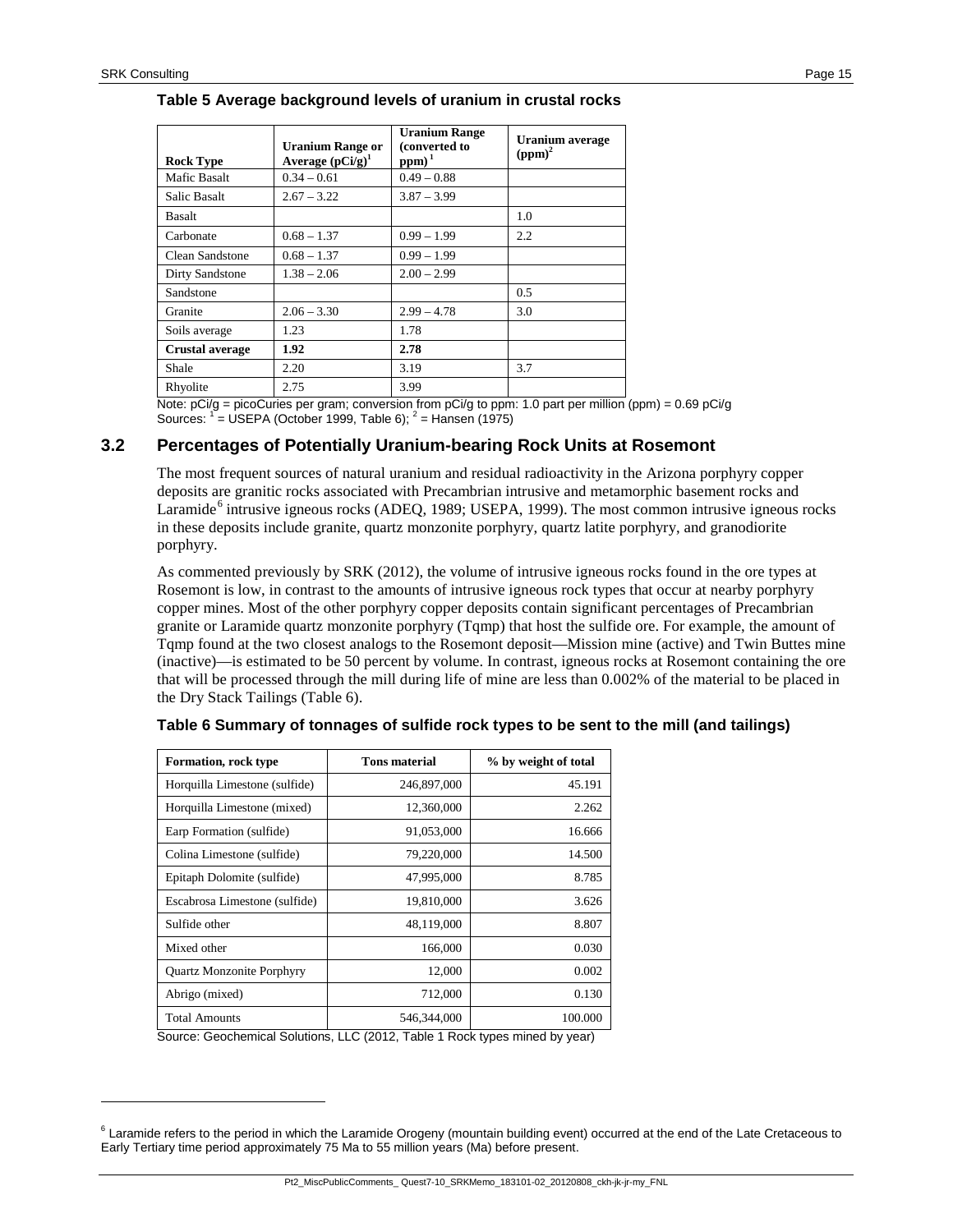## **3.3 Analyses Methods for Uranium and Radionuclides**

Uranium content can be measured in groundwater, in solids, and in the fluid extracts derived from laboratory test work. There are regulatory standards for groundwater used for drinking water and for soil materials used for residential and non-residential purposes. The USEPA national Maximum Contaminant Level (MCL) for total uranium concentration in groundwater used for drinking purposes is 30 micrograms per Liter ( $\mu$ g/L) (which can be converted to 30 parts per billion (ppb) or 0.03 ppm assuming 1 Liter of water has a mass of 1 kg). The mass of uranium in the water is needed to demonstrate compliance with this rule rather than just total uranium activity in pCi/L. Arizona has not adopted a numeric standard for uranium mass in groundwater as included in the Arizona Aquifer Water Quality Standards.

The Arizona non-residential soil remediation level (NRSRL) for uranium chemical toxicity is 200 mg/kg. Processed ore that is subsequently ground to rock-powder grit and placed in a tailings storage facility can contain trace amounts of uranium in the soil-sized particles. So although tailings are ground rock and not natural soil materials per se, they can be analyzed for total uranium content in units of mg/kg, and these results can be compared to the Arizona NRSRLs.

There are no regulatory standards for fluid extracts derived through laboratory test work, but the results can be compared to numeric water quality standards for reference purposes.

In addition to uranium concentration noted in units of mg/L or mg/kg, all uranium isotopes are radioactive. The three natural uranium isotopes found in the environment, U-234, U-235, and U-238, undergo radioactive decay by emission of an alpha particle accompanied by weak gamma radiation. The dominant isotope, U-238, forms a long series of decay products that includes the key radionuclides radium-226, and radon-222. The decay process of uranium continues until a stable, non-radioactive decay product is formed. Most of the naturally occurring radionuclides are alpha particle emitters (e.g., the uranium isotopes and radium-226), but naturally occurring beta particle emitters do occur (e.g., radium-228 and potassium-40).

Gross alpha radionuclides are radiological contaminants specifically identified by measuring the concentration of radionuclides that emit alpha particles, particularly the radioactivity from radium-224 and radium-226. The approved method is EPA Method 900.0.2.

The current Arizona Aquifer Water Quality Standards for activity are:

- 5 picoCuries per Liter (pCi/L) for combined radium 226/228;
- 15 pCi/L for gross alpha for all alpha emitters of (not including radon and uranium); and
- 4 millirem/year for combined beta emitters.

The gross alpha activity of a water sample is an estimate of the actual alpha activity of the water sample. If the gross alpha activity is greater than 5 pCi/L, but less than 15 pCi/L, an analysis is performed to determine the radium (Ra)-226 and Ra-228 activities of the water sample. If the combined activity of the radium isotopes exceeds 5 pCi/L, then the sample has a radium violation. If the gross alpha exceeds 15 pCi/L, then, in addition to the Ra-226 and Ra-228 activities, the total uranium activity is determined. The total uranium activity is subtracted from the gross alpha activity to obtain the adjusted gross alpha activity. If the adjusted gross alpha activity exceeds 15 pCi/L, then the water sample has a gross alpha violation, even if there is no radium violation.

Attempts to estimate the mass of uranium from total activity, or the total activity from mass, are prone to significant errors. Only laboratory methods that can measure the concentration of each individual isotope of uranium can provide the needed parameters accurately.

## **3.4 Results for Rosemont Geochemical and Tailings Test Work**

Rosemont's geochemical consultants conducted uranium or radionuclide analyses on composite tailings samples consisting of more than one formation in proportions to be used in mining operations for particular production years. Limestone is not expected to contain any more than very low residual uranium (if present at all) based on analysis of rocks elsewhere in southern Arizona. Tetra Tech also focused their Tier II uranium and radionuclide investigation on specific rock types that were identified during the Tier I geochemical test phase to be potentially acid generating (PAG) or to have undetermined potential to generate acid such as Bolsa Quartzite, Willow Canyon Arkose, andesite, and quartz latite/quartz monzonite porphyry.

Although limited numbers of rock units at Rosemont were analyzed for uranium and radionuclides, the rock types that were analyzed (limestone, arkose, and andesite) will comprise the dominant volume of the mined materials (tailings, waste rock). The majority of the samples analyzed for radionuclides or uranium by Tetra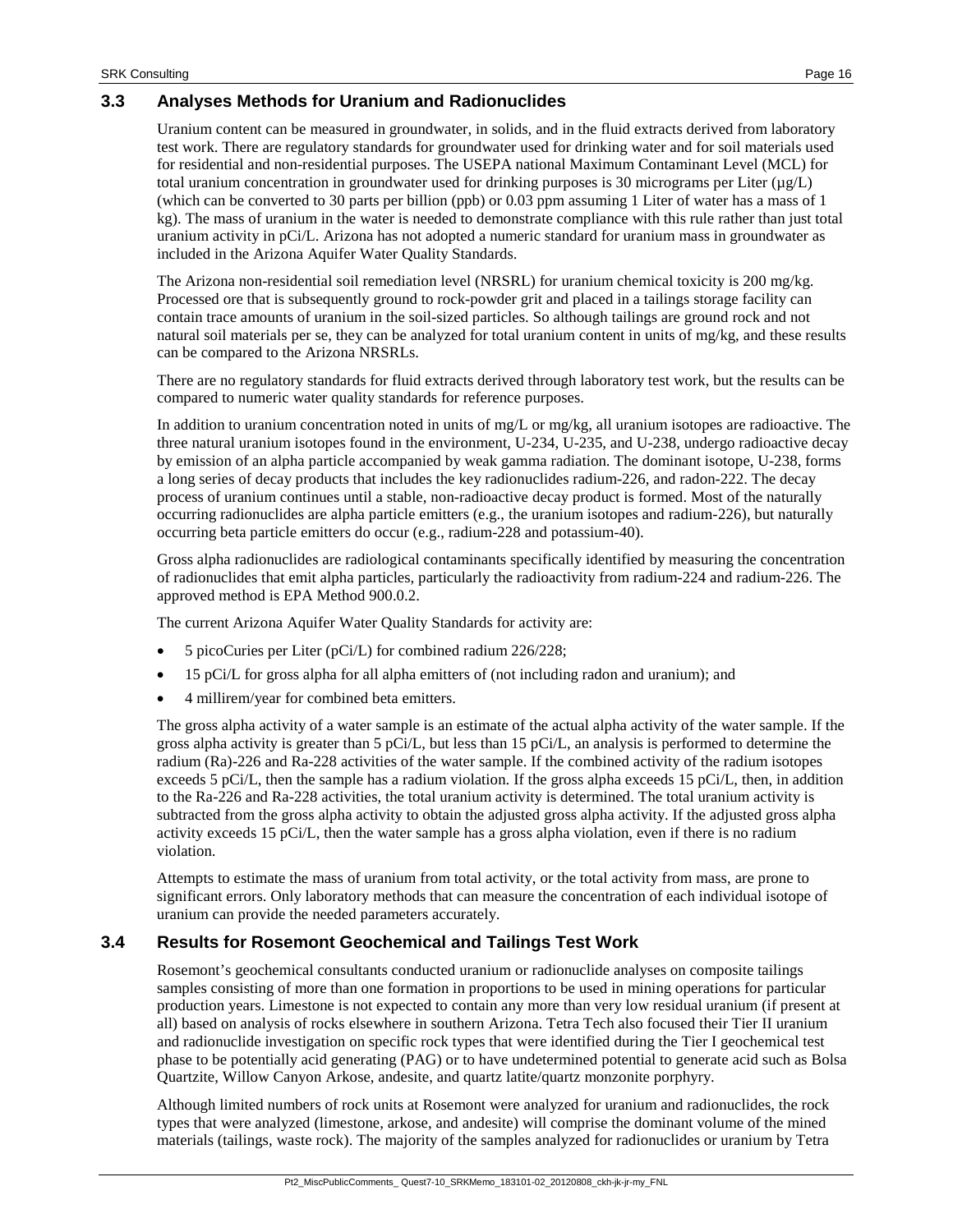Tech (2007, 2010) returned results that were below the detection limits (designated by a  $\lt$  symbol). Only a few samples returned results that were slightly above detection [\(Table 7,](#page-16-0) [Table 8,](#page-16-1) [Table 9,](#page-17-0) an[d Table 10\)](#page-17-1).

<span id="page-16-0"></span>

| Table 7 Summary of SPLP radionuclide testing data |  |  |
|---------------------------------------------------|--|--|
|---------------------------------------------------|--|--|

| Rock type | <b>Sample</b><br>No. | <b>Gross Alpha</b> | <b>Adjusted</b><br><b>Gross Alpha</b> | <b>Gross Beta</b> | Gross<br>Radium 226 | Radium 238 | Uranium  |
|-----------|----------------------|--------------------|---------------------------------------|-------------------|---------------------|------------|----------|
| Units     |                      | pCi/L              | pCi/L                                 | pCi/L             | pCi/L               | pCi/L      | mg/kg    |
| Colina    | A830-01              | $- -$              | $- -$                                 | $- -$             | $ -$                | $- -$      | < 0.0003 |
| Arkose    | AR2001-01            | < 1.0              | < 1.0                                 | 2.7               | < 0.02              | < 1.0      | < 0.0010 |
| Arkose    | AR2003-03            | < 1.0              | < 1.0                                 | <2.0              | < 0.2               | < 1.0      | < 0.0010 |
| Arkose    | AR2009-01            | < 1.0              | < 1.0                                 | <2.0              | < 0.2               | < 1.0      | < 0.0010 |
| Andesite  | AR2013-01            | 1.1                | 1.1                                   | 8.3               | < 0.2               | < 1.0      | < 0.0010 |

Source: Tetra Tech (September 2007, Geochemical Characterization Addendum 1, Table A.5)

SPLP = Synthetic Precipitation Leaching Procedure

 $-$  = Not measured; 1 mg/kg = 1 part per million (ppm);  $pCi/L = picoCuries$  per Liter.

Maximum contaminant level (MCL) by USEPA for total uranium concentration in groundwater used for drinking water is 30 micrograms per Liter (µg/L) (converted to 30 parts per billion (ppb) or 0.03 ppm, assuming 1 Liter of water has a mass of 1 kg)

The adjusted gross alpha particle activity is the gross alpha particle activity including radium 226, minus radon and total uranium (i.e. the sum of uranium 238, uranium 235, and uranium 234 isotopes) reported in pCi/L.

The rock units analyzed for radionuclides (gross alpha, adjusted gross alpha, gross beta, gross radium 226, radium 238, and uranium) were arkose (three samples), Colina Limestone (one sample), and andesite (one sample). These analyses were conducted on samples of fluids and solids derived from the Synthetic Precipitation Leaching Procedure (SPLP) testing (Tetra Tech, 2007). All of the samples, except the andesite and arkose, returned SPLP results that were below detection levels [\(Table 7\)](#page-16-0).

Whole rock analyses were performed on the July 2008 tailings samples representing production years 1 to 3 and years 4 to 7. SPLP and Meteoric Water Mobility Procedure (MWMP) were performed on a mixed sample of Earp, Horquilla, and Escabrosa formations that represented the proportional amount of these rock types expected to be milled during the first 7 years. Year 1-3 sample contained uranium above the detection limit (2.89 mg/kg or 2.89 ppm) as shown in [Table 8.](#page-16-1) The uranium contents of the Year 4-7 tailings composite containing Horquilla, Earp, Colina, and Epitaph was not measured, possibly because the previous result on the whole rock analysis was close to natural background of uranium in crustal rocks and the fluids derived from SPLP and MWMP testing were below detection limits (Tetra Tech, 2010).

| Date             | <b>Rock Units</b>                                                      | <b>Test Type</b>   | <b>Result</b> | Unit  |
|------------------|------------------------------------------------------------------------|--------------------|---------------|-------|
| <b>July 2008</b> | 1-3 year composite (21.3% Earp, 72.9%)<br>Horquilla, 5.8% Escabrosa)   | Whole rock         | 2.89          | mg/kg |
| <b>July 2008</b> | $(1-3$ year composite) 21.3% Earp,<br>72.9% Horquilla, 5.8% Escabrosa  | <b>SPLP</b> fluids | <0.002        | mg/L  |
| <b>July 2008</b> | $(1-3$ year composite) 21.3% Earp,<br>72.9% Horquilla, 5.8% Escabrosa  | <b>MWMP</b> fluids | < 0.001       | mg/L  |
| <b>July 2008</b> | 4-7 year composite (50% Horquilla,<br>28% Earp, 18% Colina, 4% Epitaph | Whole rock         | NM            | mg/kg |

<span id="page-16-1"></span>

|  |  |  |  |  |  | Table 8 Summary of uranium analyses from whole rock, SPLP, and MWMP tailings analyses |
|--|--|--|--|--|--|---------------------------------------------------------------------------------------|
|--|--|--|--|--|--|---------------------------------------------------------------------------------------|

Source: Tetra Tech (August 2010, Attachment D, Summary of Geochemical Data for Tailings Samples)

Note: SPLP = Synthetic Precipitation Leaching Procedure; MWMP = Meteoric Water Mobility Procedure; NM = Not measured; Conversion: 1 mg/kg = 1 part per million (ppm) assuming 1 Liter of water has a mass of 1 kg.

Uranium was also measured at low concentrations in the feed charge and fluid extracts from Humidity Cell tests performed by McClelland Laboratories, Inc. of Sparks, Nevada. Humidity Cell Tests were performed on rock units that were determined during preliminary geochemical test work (acid base accounting tests or ABA) as being potentially acid generating (PAG). Two PAG composite samples of Bolsa Quartzite material were prepared and analyzed (Tetra Tech, 2009). Sample A780-02 was a composite of samples having average sulfide-sulfur analyses based on the results of ABA test work. Sample A780-03 was composited from samples with high (worst case) sulfide-sulfur analyses. The uranium content in the feed charge for both samples (0.633 mg/kg for A780-02 and 0.795 mg/kg for A780-03) was measured in concentrations well below the average uranium crustal abundance of 2.78 ppm (2.78 mg/kg).

The fluid extracts from every fifth week of the Humidity Cell tests were analyzed from the two Bolsa composite samples. Most of the uranium analyses were below detection limits (McClelland, 2009). Sample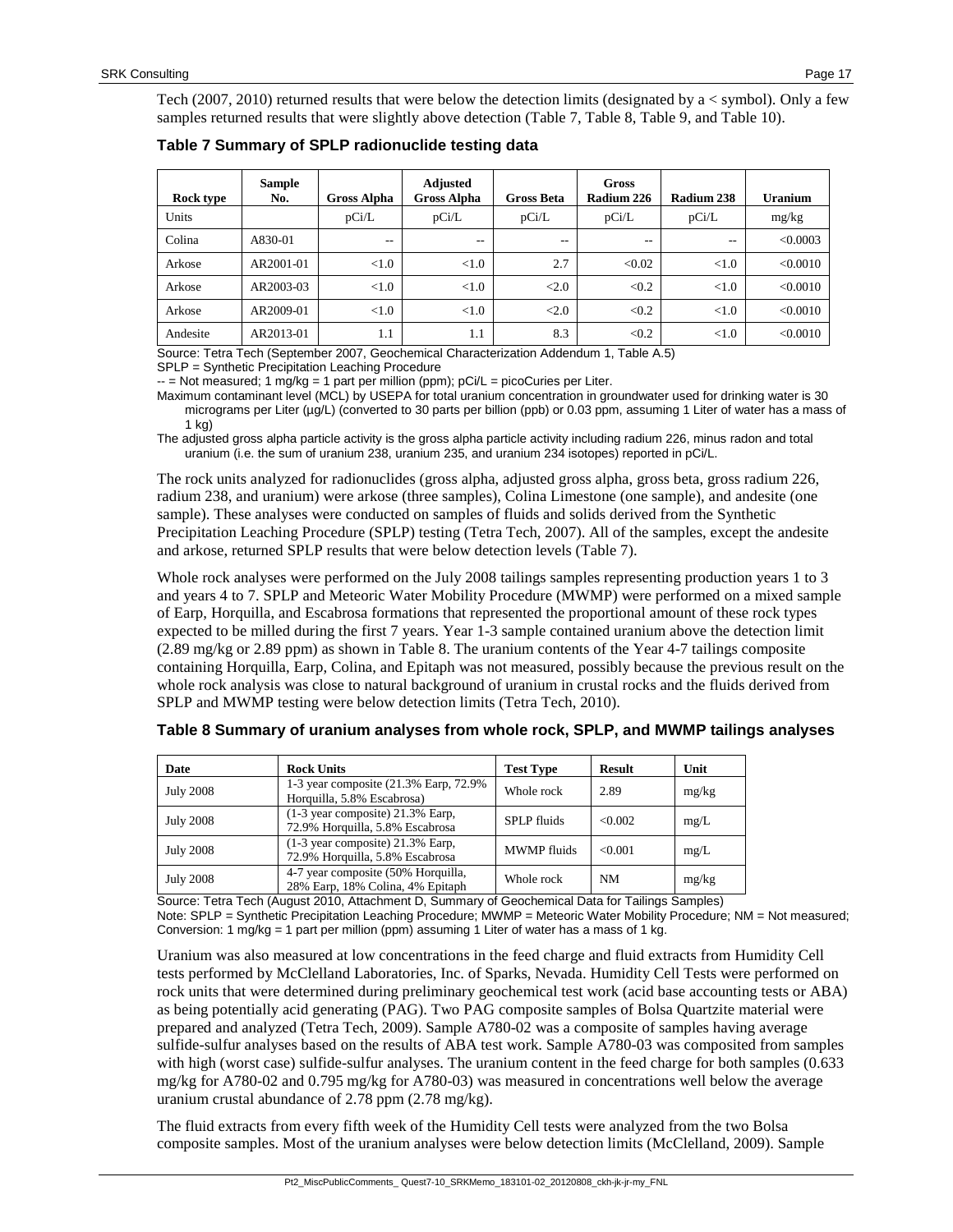A780-02 measured uranium concentrations above detection in Week 0 and in the samples taken during Weeks 5 through 24. Sample A780-03 measured uranium concentrations above detection in Week 0 and Week 25 only.

| Sample No.              | A780-02                                                                        | A780-03                                                                     |
|-------------------------|--------------------------------------------------------------------------------|-----------------------------------------------------------------------------|
| <b>Materials Type</b>   | <b>Bolsa Quartzite Composite with</b><br><b>Average Sulfide-Sulfur Content</b> | <b>Bolsa Quartzite Composite with High</b><br><b>Sulfide-Sulfur Content</b> |
| <b>Element Analyzed</b> | Uranium $(mg/L)$                                                               | Uranium $(mg/L)$                                                            |
| Week 0                  | 0.00440                                                                        | 0.00137                                                                     |
| Weeks 1-4               | < 0.00100                                                                      | < 0.00100                                                                   |
| Weeks 5-8               | < 0.00100                                                                      | < 0.00100                                                                   |
| Weeks 9-12              | < 0.00100                                                                      | < 0.00100                                                                   |
| Weeks 13-16             | 0.00105                                                                        | < 0.00100                                                                   |
| Weeks 17-20             | 0.00176                                                                        | < 0.00100                                                                   |
| <b>Weeks 21-24</b>      | 0.00165                                                                        | < 0.00100                                                                   |
| Week 25                 | < 0.00100<br>Note: 1 none 1 mail convenient liter of water has a mose of 1 in  | 0.00132                                                                     |

#### <span id="page-17-0"></span>**Table 9 Metals analysis results, Humidity Cell test fluid extracts on Bolsa Quartzite**

lote: 1 ppm = 1 mg/L, assuming 1 Liter of water has a mass of 1 Source : McClelland Laboratories, Inc. (August 17, 2009, Tables 7 and 8)

Cumulative metals mobility data from the Humidity Cell tests were calculated by McClelland Laboratories during the study. Inductively Coupled Plasma (ICP) metals analysis results (provided to McClelland by Tetra Tech) for the A780-02 sample (Bolsa Quartzite) and A780-03 (Composite) feed solids, extract volumes, and constituent concentrations from HC test extracts were used to calculate constituent mobility on a mass basis. These data were provided to place mobility potential in perspective with respect to the percentage of total contained metals actually mobilized during the Humidity Cell tests.

Constituent mobility was minimal from the two A780 solids-charges (McClelland, 2009). McClelland states that "Potential for metals mobility was minimal, and primary metals were not detected in Humidity Cell test extracts in concentration exceeding primary drinking water maximum contaminant levels (MCLs) after week 0" (McClelland, 2009). Results after the initial sample were generally below detection limits or were very low. For example, of the 0.633 ppm of uranium in the initial feed of the Humidity Cell test for the Bolsa Quartzite, only 1.58 percent was mobilized during the testing [\(Table 10\)](#page-17-1) (McClelland, 2009). The 0.10 ppm of uranium that was mobilized was far below the average crustal abundance of uranium (2.78 ppm).

| Sample No.               | A780-02                   | A780-03         |
|--------------------------|---------------------------|-----------------|
| <b>Materials Type</b>    | <b>Bolsa Quartzite</b>    | Composite       |
| <b>Element Analyzed</b>  | <b>Uranium</b><br>(mg/kg) | Uranium (mg/kg) |
| Metals in feed           | 0.633                     | 0.795           |
| Metals mobilized         | 0.10                      | 0.002           |
| Percent of feed that was |                           |                 |
| mobilized                | 1.58                      |                 |

<span id="page-17-1"></span>

| Table 10 Cumulative metals mobility data, Humidity Cell Test |  |  |
|--------------------------------------------------------------|--|--|
|--------------------------------------------------------------|--|--|

Source : McClelland Laboratories, Inc. (August 17, 2009, Table 9)

#### **3.5 Analyses for Residual Uranium in Coronado National Forest**

In a thorough study of the geophysics of the Coronado National Forest, Gettings (1996) analyzed the National Uranium Resource Evaluation (NURE) geophysical data to evaluate the gravity, magnetic, and gamma-ray spectrometric anomaly fields in the CNF units. The residual uranium NURE data consisted of gamma-ray total count; equivalent residual uranium, thorium, and potassium; and other data. The residual uranium values [\(Figure 1\)](#page-18-0) are plotted as profiles along the flight lines projected onto maps at the scale of compilation of the geologic maps. For these plots, a base level was chosen for each area that approximates the average value of the data; base-level values are plotted in red on the flight-line location. Residual uranium values that are less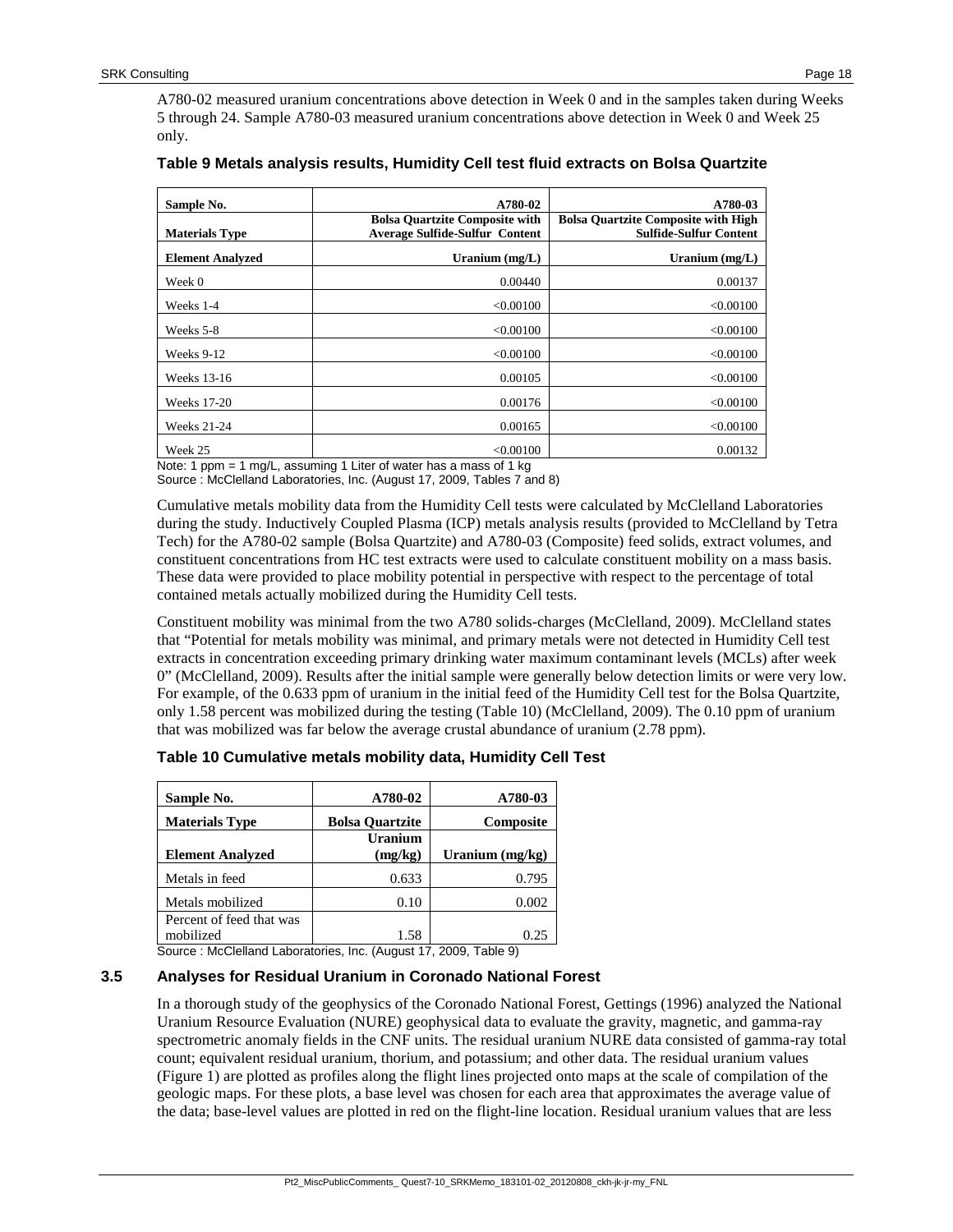The residual uranium values in the vicinity of the Rosemont deposit are primarily lower than the base level [\(Figure 1\)](#page-18-0). The values for thorium and radioactive potassium are also primarily lower than the base level (Gettings, 1996). Gamma-ray emissions depicted by the radiometric profiles are produced by material in the upper few meters of the Earth's crust. The geologic formations shown on the figure indicate that the flight line was over the location of outcrops of Cretaceous Bisbee Group, Pennsylvanian-Permian Naco Group limestone, and Cretaceous volcanic and sedimentary rocks. Even in areas where the ground is mineralized at surface, these rock units contain very low amounts of uranium.



Source: Gettings in DuBray and others (1996, Plate 20) Note: Red line is residual NURE radiometric-uranium values, with base value = 45 counts per second (CPS); deflections to the right of flight path are positive anomalies and deflections to the left are negative anomalies for North-South oriented lines. For East-West lines, positive and negative anomalies are shown above and below the line, respectively. **Figure 1 Residual NURE radiometric uranium values at Rosemont**

## <span id="page-18-0"></span>**3.6 Uranium Solubility**

Groundwater in southern Arizona does not typically mobilize uranium in high concentrations although radionuclides such as uranium and gross alpha have been reported above detection in areas where groundwater wells are screened in 1.4 billion year old Precambrian basement rock such as the Oracle or Ruin Granite. Natural groundwater in southern Arizona generally falls between pH 7 to 9, which is the pH range where uranium is insoluble or has very low solubility.

The solubility of uranium minerals and compounds is greatest in acidic, low pH conditions and in alkaline, high pH conditions. Uranium compounds have low solubility between approximately pH 6 through pH 11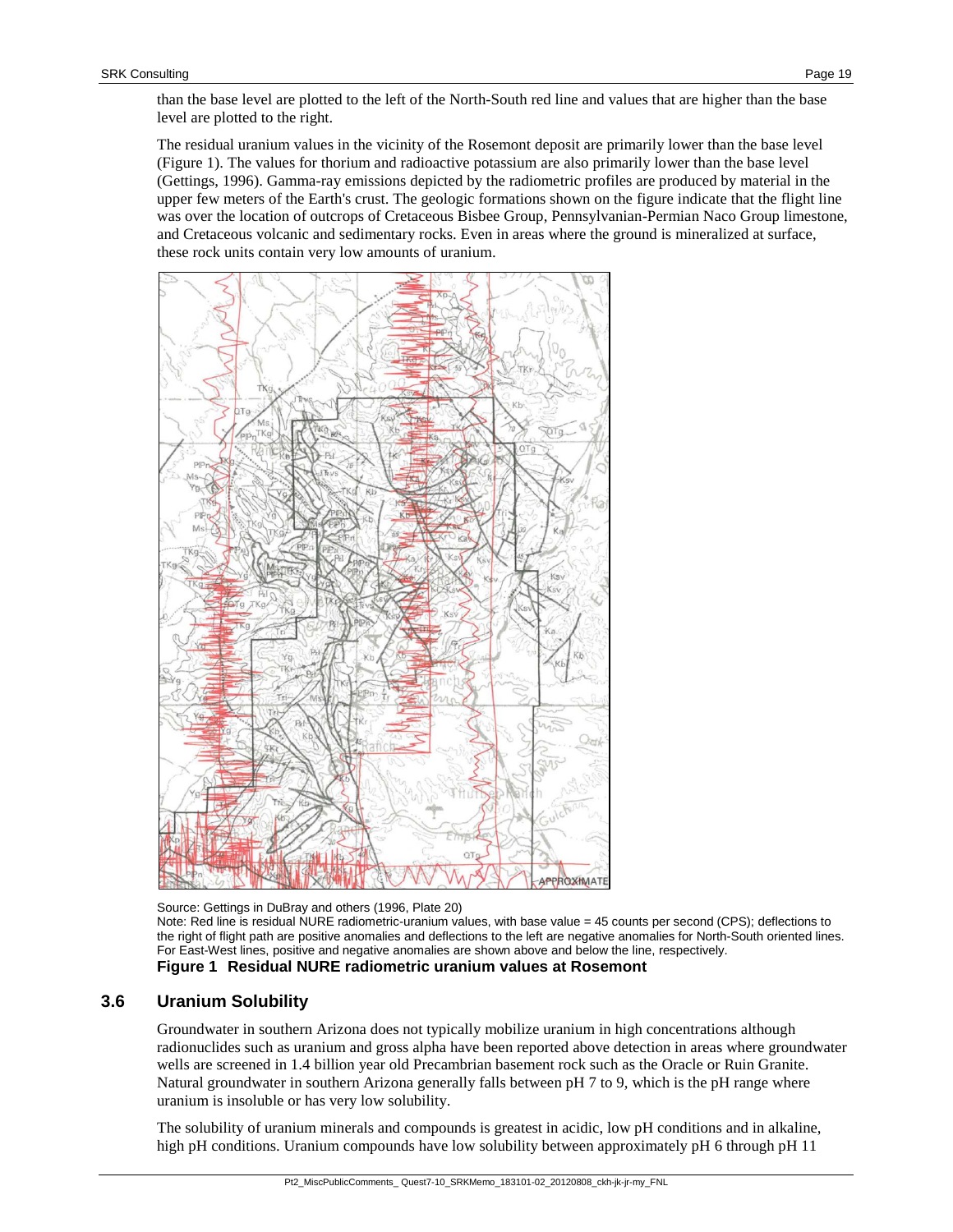[\(Figure 2\)](#page-19-0). These characteristics of uranium solubility are the basis for the leaching and processing of uranium ores with either very acidic or very alkaline process solutions. In commercial uranium leaching operations, a low pH or high pH solution must be added to liberate the uranium in heap leach or in-situ leach operations. In Arizona, elevated uranium has been noted in groundwater at select porphyry copper mines where low-pH sulfuric acid process solution circulating in unlined rock leach dumps liberated uranium from the host rocks (EPA, 1999). At Twin Buttes, sufficient uranium was present in the deposit for Cyprus to commission a uranium extraction plant that operated in the 1980s. Elevated thorium-230 and uranium were detected in the Twin Buttes oxide tailings ponds in 1985 (EPA, 1999).

Based on the geochemical test work and fate and transport modeling completed to date for the Rosemont tailings facility, Tetra Tech modeled water quality for the starting solution for the tailings facilities and the resulting seepage water quality (Tetra Tech, 2010b). The starting solution is a mix of meteoric water and residual process water in contact with the tailings (called pore water). The pore water in contact with simulated Rosemont tailings materials (using composites of more than one formation and the testwork on Horquilla, Colina, Epitaph, and Earp formations) was estimated to have pH values ranging from a near-neutral 6.47 to a an alkaline value of 8.1 depending on the specific rock type. This is the pH range in which uranium has very low solubility or is generally insoluble. The modeled tailings seepage chemistry was estimated to have a pH of slightly acidic pH of 5.87. Uranium concentration was not included in the model starting solutions owing to the fact it was not detected in the geochemical test work program so it was not relevant to include in the model simulations; uranium was therefore not generated in the seepage model results.

It may be useful to compare the Rosemont tailings seepage predictions with actual pH values and uranium concentrations from a closed tailings facility in southern Arizona (San Manuel). This conventional tailings facility contained a higher relative percentage of pore water to solids than the Rosemont Dry Stack Tailings will have during its operation and has a much higher proportion of intrusive igneous rocks than are found at Rosemont. The Precambrian Oracle Granite and Laramide granodiorite porphyry are the dominant host rocks at the San Manuel deposit and main component of the tailings facilities. As mentioned previously, uranium in Arizona porphyry deposits is typically associated with Precambrian and Laramide intrusive rocks.

The San Manuel tailings pore water measured in several locations in four tailings facilities ranged from a minimum pH of 5.1 to a maximum pH of 9.5; the majority of pH measurements ranged from 7.3 to 7.9. The tailings seepage water had a pH ranging from 7.7 to 7.9. Uranium in the tailings pore water ranged from <0.0001 to 0.00099 mg/L with the uranium concentration in the seepage water ranging from 0.0004 to 0.0104 mg/L (SRK, 2005). The individual tailings facilities operated for 30-50 years prior to decommissioning; the water quality measurements on the tailings were taken 5 to 27 years after the tailings were deactivated. The measurements for these actual tailings fluids were well below the national MCL of 0.03 mg/L uranium.



<span id="page-19-0"></span>Note: Solubility data under nominally reducing conditions; log [U] is concentration Source: Casas and others (1998, Figure 5) **Figure 2 Uranium dioxide solubility versus pH**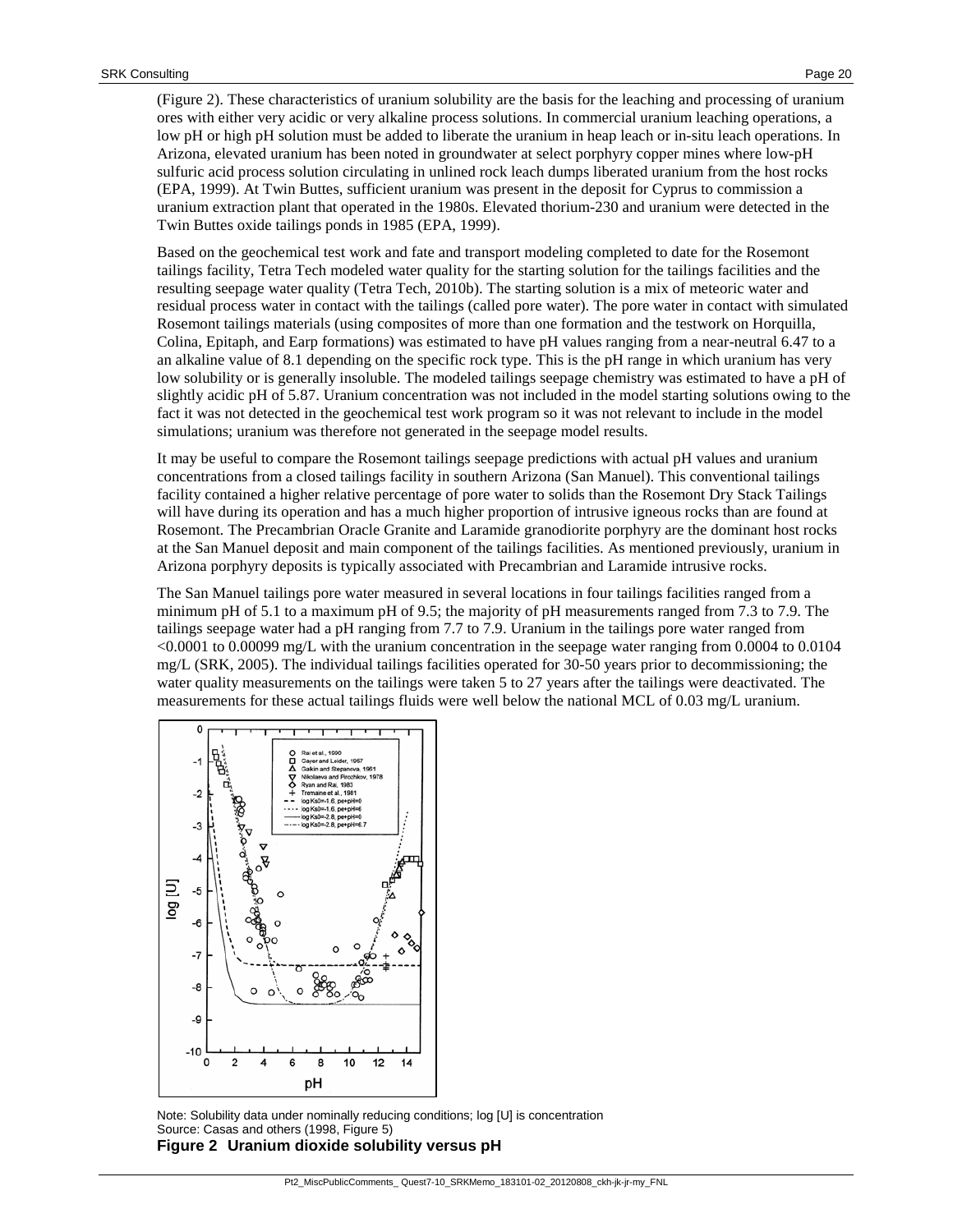## **3.1 Assessment of TENORM Potential in Dry Stack Tailings**

In SRK's professional opinion, the potential for TENORM to be present in the Rosemont tailings was minimally, but adequately, evaluated in the geochemical model for tailings. This opinion is based upon the fact that uranium concentration in the major host rocks and tailings materials at Rosemont is expected to be very low or below average crustal abundance as documented by analysis of other limestone units in southern Arizona. Uranium results were below the detection limit in most of the samples analyzed. The concentration generated during geochemical testwork was primarily below detection so the fate and transport model or the facilities did not include uranium in the starting solution for water in contact with tailings. The total uranium content in solids is also well under the Arizona non-residential soil remediation limit of 200 mg/L for chemical toxicity.

Several factors contribute to the low potential for TENORM to be of concern at Rosemont. The primary reason for this conclusion is that the rocks that contribute the higher values of uranium (Precambrian granite and Laramide granite or quartz monzonite porphyry) are rare at Rosemont. The majority of the rock mass (91 percent) proposed to be mined at Rosemont is carbonate, which has very low background concentrations of uranium. Most of the analyses for radionuclides and uranium that were conducted on rocks from Rosemont confirm that the mineralized samples of carbonates are generally below detection limits (0.002 mg/kg or ppm) or are less than the average crustal abundance of uranium (1-3 ppm). The radioactivity of the tailings solids and the total uranium content during the life of mine are expected to be low. A trace uranium constituent may be present in extremely low amounts in the local host rocks and tailings solids, but the mobility of this uranium in contact with near-neutral to slightly alkaline pore water in the Dry Stack Tailings is expected to be *de minimus* based on mobility evaluations performed by McClelland Laboratories.

Routine compliance groundwater monitoring and reporting for radionuclides is specified in Rosemont's Aquifer Protection Permit No. P-106100 issued by the Arizona Department of Environmental Quality. Gross alpha particle activity (pCi/L), radium 226+Radium 228 (pCi/L), total uranium (mg/L), uranium isotopes (pCi/L) are all required on a biennial basis from the seven point of compliance wells.

In SRK's opinion, the unmineralized and mineralized rocks present at the Rosemont site will not generate detectable TENORM concentrations. Because of the very low concentration of uranium and radionuclides in the host rock, the concentration process that produces tailings will only technologically enhance the ratio of uranium and radionuclides by a very slight amount. The amount of technological enhancement is expected to be *de minimus*.

# <span id="page-20-0"></span>**4 References**

- American Society for Testing and Materials (ASTM), 2002, Standard test method for column percolation extraction of mine rock by the Meteoric Water Mobility Procedure, Designation D2242-02: ASTM, Conshohocken, PA, 7 p.
- Bradford, J.J., and Ferguson, C.A., 2007, Geological map of the Rosemont area, northern Santa Rita Mountains, Pima County, Arizona: Arizona Geological Survey, DGM-59,10 p. text, One color map, scale 1:24,000.
- Center for Science in Public Participation, 2012, Re: Comments on Rosemont Copper Project Draft Environmental Impact Statement: Letter to J. Upchurch, Coronado Forest Service from D.M. Chambers, 9 January 2012, 33 p.
- Drewes, H., 1970, Structural control of geochemical anomalies at the Greaterville Mining District, southeast of Tucson, Arizona: U.S. Geological Survey Bulletin 1312-A, 49 p.
- 1971, Mesozoic stratigraphy of the Santa Rita Mountains, southeast of Tucson, Arizona: U.S. Geological Survey Professional Paper 658-C Mesozoic Stratigraphy in Southeastern Arizona.
	- \_\_\_\_\_, 1972a, Cenozoic rocks of the Santa Rita Mountains, southeast of Tucson, Arizona: U.S. Geological Survey Professional Paper 746, 66 p.
- \_\_\_\_\_, 1972b, Structural geology of the Santa Rita Mountains, southeast of Tucson, Arizona: U.S. Geological Survey Professional Paper 748, 35 p.
- \_\_\_\_\_, 1981, Tectonics of southeastern Arizona: U.S. Geological Survey Professional Paper, 96 p., 10 plates.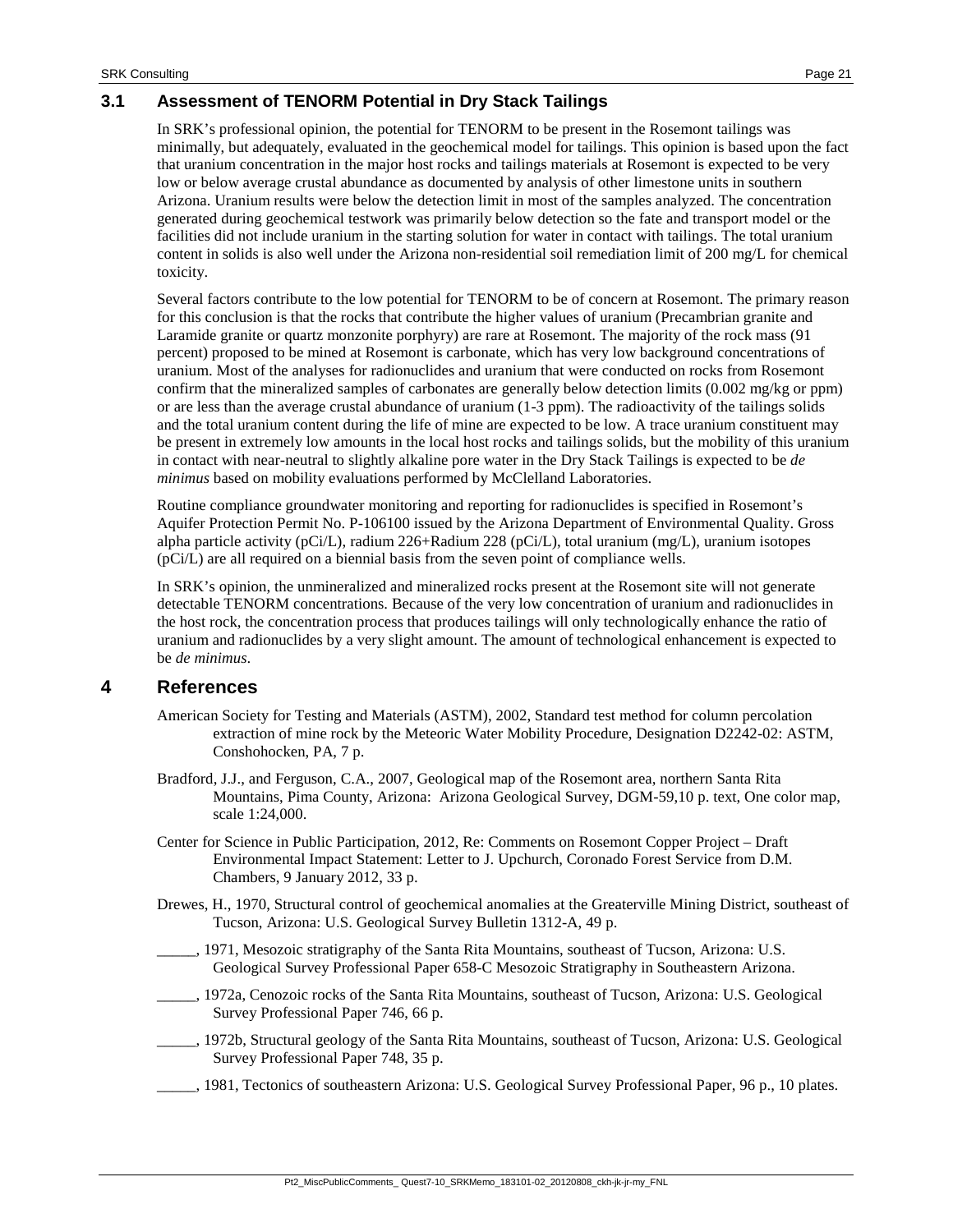- \_\_\_\_\_, 1996, Geology of the Coronado National Forest in du Bray, E.A., ed., Mineral resource potential and geology of Coronado National Forest, southeastern Arizona and southwestern New Mexico: Bulletin 2083-A-K, (pt. B) p. 19-41.
- du Bray, E. A., (ed.) 1996, Mineral resource potential and geology of Coronado National Forest, southeastern Arizona and southwestern New Mexico: Bulletin 2083-A-K, 211 p., 32 plates.
- Geochemical Solutions, LLC, 2012, Response to Forest Service information request: unpubl. technical memorandum by M. Williamson to K. Arnold, Rosemont Copper Company, 9 February 2012, 7 p.
- Gettings, M.W., 1996, Aeromagnetic, radiometric, and gravity data for Coronado National Forest, *in* duBray, E.A., editor, Mineral resource potential and geology of Coronado National Forest, southeastern Arizona and southwestern New Mexico: U.S. Geological Survey Bulletin 2083-D, p. 79-101, plate 20.
- Hansen, D.A., 1975, Geologic applications manual for portable gamma ray spectrometers: EG&G geoMetrics, Sunnyvale, California, 91 p.
- Johnson, S. S., 1991, Natural radiation: Commonwealth of Virginia, Department of Mines, Minerals, and Energy, Virginia minerals, v. 37, no. 1, p. 9-14.
- M3 Engineering & Technology Corporation, 2009, Rosemont Copper Project, Updated Feasibility Study Volume I, NI 43-101 Technical Report: report prepared for Augusta Resource Corporation, Project M3-PN08036, 138 p, 1 appendix.
- McClelland Laboratories, Inc., 2009, Report on kinetic ARD potential evaluation A780-02 Sample and A780-03 Composite, Rosemont Project: McClelland Laboratories, Inc. (MLI) Job No. 3303, August 17, 2009, 13 p. plus laboratory analysis sheets.
- Montgomery & Associates, 2009, Results of Phase 2 hydrogeology and monitoring program, Rosemont Project, Pima County – Vol. 1 Text, tables, and figures: unpublished report for Rosemont Copper Company, October 28, 2009, 4 app.
- \_\_\_\_\_, 2010, Groundwater flow modeling conduced for simulation of proposed Rosemont pit dewatering and post-closure: unpublished report prepared for Rosemont Copper, August 30, 2010, 264 p.
- National Academy of Sciences (NAS), 1999, Evaluation of guidelines for the exposures to technologically enhanced naturally occurring radioactive materials: National Academy Press, January 1999.
- Sobek, A.A., Schuller, W.A., Freeman, J.R., and Smith, R.M., 1978, Field and laboratory methods applicable to overburden and minesoils: U.S. EPA Report EPA-600/2-78-054.
- SRK Consulting, 2005, Appendix E Porewater chemistry results and laboratory certificates in BHP San Manuel Plant Site, Tailings Characterization report: unpubl. report prepared for BHP Copper Inc. and submitted to ADEQ, August 1, 2005, 6 p. 3 attachments.
- \_\_\_\_\_, 2010, Rosemont Copper Project Review of alternatives considered but dismissed: unpublished report prepared for Coronado Forest Service, 10 May 2010, 67 p.
- \_\_\_\_\_, 2012a, Rosemont Copper DEIS Response to EPA geochemistry comments (Final): unpublished memorandum prepared by C. Hoag, M. Sieber, and J. Rasmussen for C. Garrett, SWCA, May 8, 2012, 36 p.
- \_\_\_\_\_, 2012b, Pt. 1 SWCA questions 4 through 6 Professional opinions to assess impacts to cave and karst formations: unpublished memorandum prepared by C. Hoag, W.D. Peachey for C. Garrett, SWCA, August 3, 2012, 53 p., 1 Attachment.
- Tetra Tech, 2009, Bolsa Quartzite Acid-base accounting properties and humidity cell testing results: unpubl. technical memorandum prepared for K. Arnold, Rosemont Copper Company by D. Levy, Document #180/09-320777.5.3, 81 p.
- \_\_\_\_\_, 2010a, Rosemont 2006-2008 tailings material sample sources: unpubl. technical memorandum to K. Arnold (Rosemont Copper Company) from M. Dieckhaus, August 30, 2010.
- \_\_\_\_\_, 2010b, Infiltration, seepage, fate and transport modeling report, Revision 1: unpubl. report for Rosemont Copper Company, Project No. 114-320884, August 30, 2010, 88 p., 6 appendices.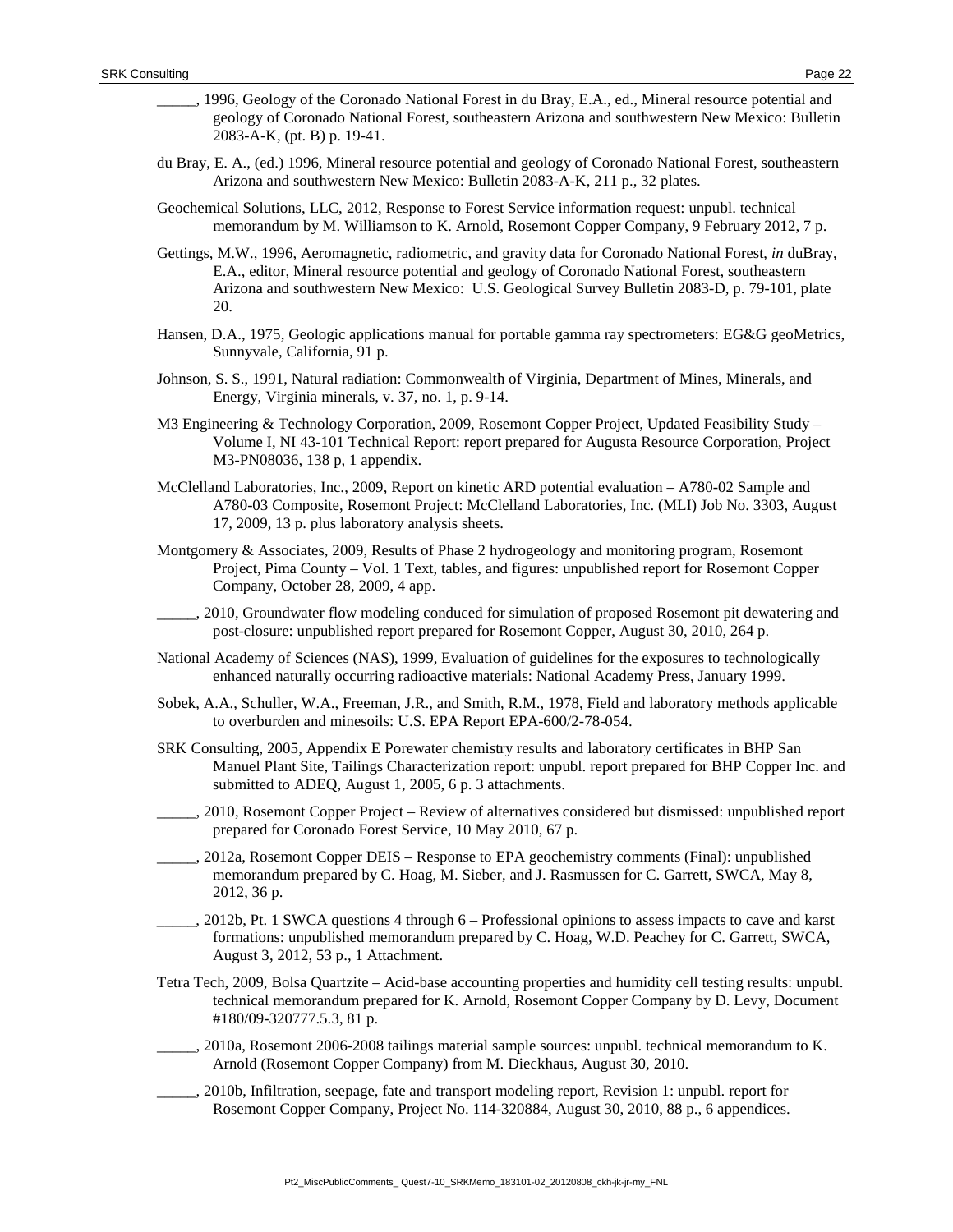- U.S. Environmental Protection Agency, 1994a, Method 1312 Synthetic Precipitation Leaching Procedure, Revision 1, SW-846: online: [http://www.epa.gov/epaoswer/hazwaste/test/pdfs/1312.pdf.](http://www.epa.gov/epaoswer/hazwaste/test/pdfs/1312.pdf)
- \_\_\_\_\_, 1994b, Test method for evaluating solid waste, physical/chemical methods (SW-846), 3rd edition, update 2B: U. S. Environmental Protection Agency, National Center for Environmental Publications, Cincinnati, OH, #EPASW-846.3.2B. URL: http://www.epa.gov/epaoswer/hazwaste/test/sw846.htm.
- 1999, Technologically enhanced naturally occurring radioactive materials in the southwestern copper belt of Arizona: U.S. Environmental Protection Agency, Washington, DC, October 1999, 103 p.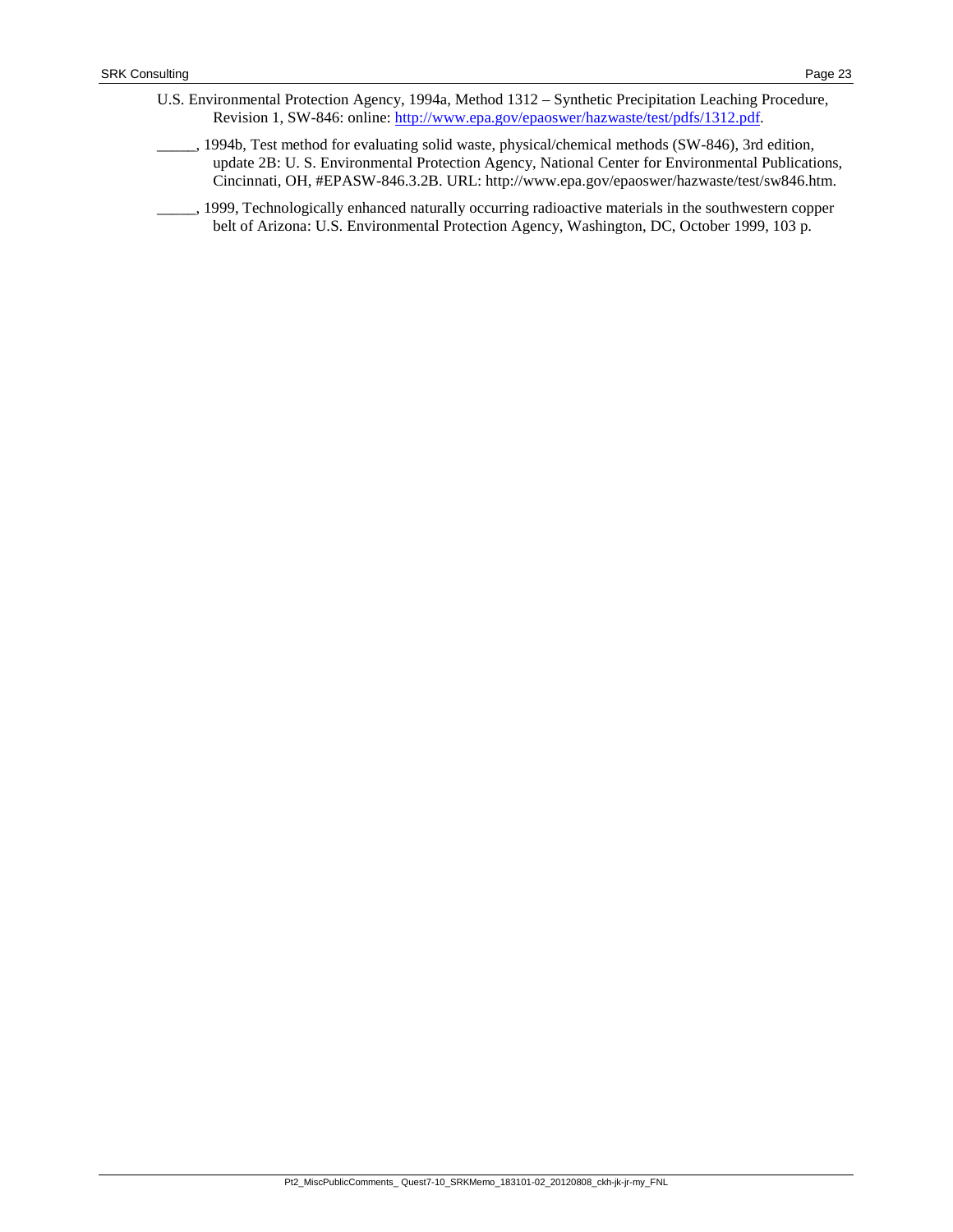Attachment A: Background Water Quality Analyses – Organic Compounds Sampling by Montgomery & Associates (2007-2008) Analyses by ACZ Laboratories, Inc. (2007-2008)

Sampling by Verdad Group (2009-2010) Analyses by Columbia Analytical Services (2009-2010)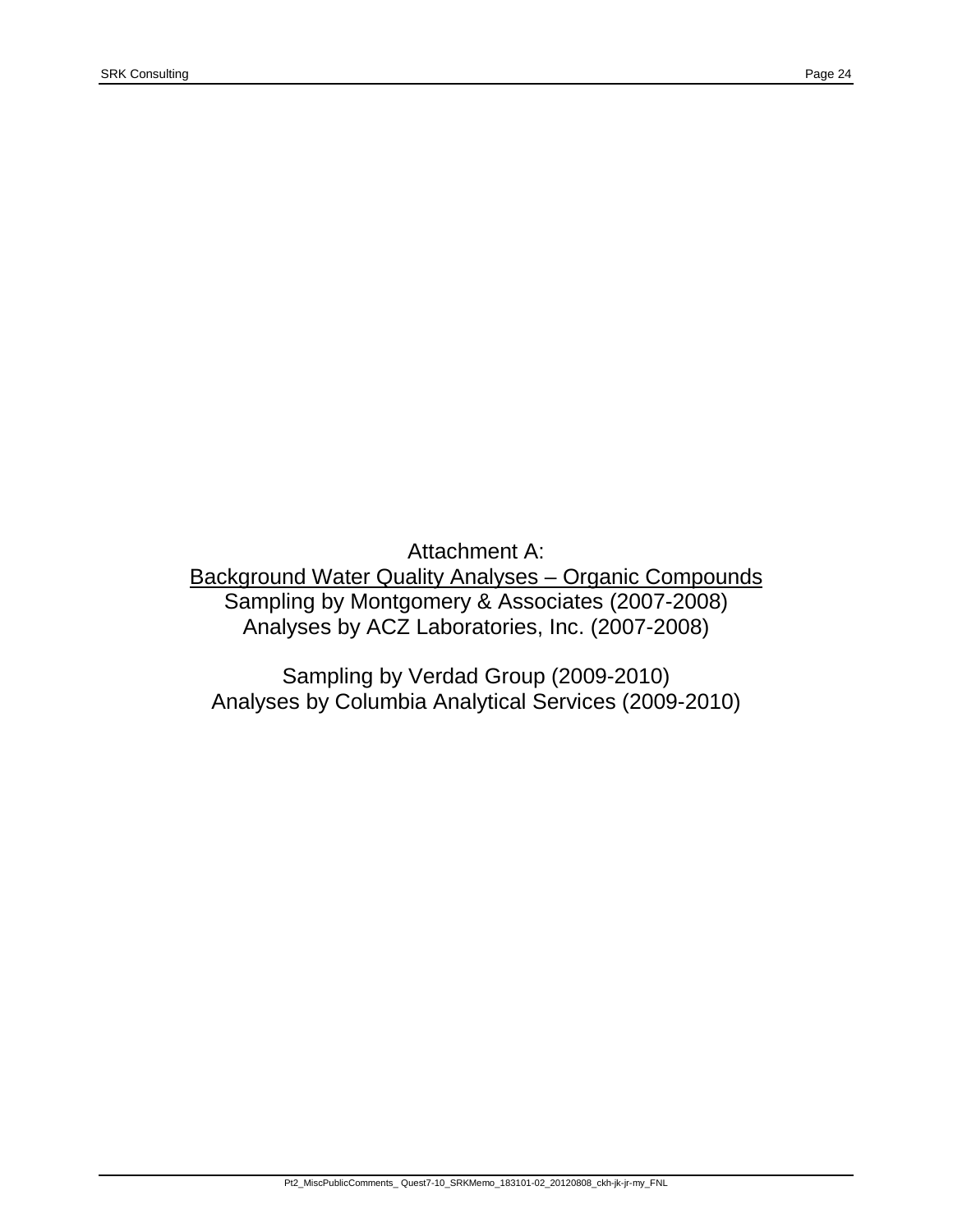# **Table 1 Sampling points and dates, first sample set, 2007-2008**

| <b>Sample Point</b>        | <b>Well Installation Date</b> | <b>Sample Point Description</b>     | <b>Sample Dates</b>      | <b>ACZ</b> Lab ID |
|----------------------------|-------------------------------|-------------------------------------|--------------------------|-------------------|
| <b>TTBH-08-08C</b>         |                               | Piezometer well                     | 23-Jun-08                | L70179            |
| Cienega Creek              | N/A                           | Creek                               | 24-Jun-08                | L70179            |
| <b>Upper Cienega Creek</b> | N/A                           | Creek                               | 24-Jun-08                | L70179            |
|                            |                               |                                     | $29-Apr-08$              | L68953            |
| Deering Spring             | N/A                           | Spring                              | 29-Jul-08                | L70885            |
|                            |                               |                                     | $29-Apr-08$              | L68953            |
| $G-35$                     |                               | Historic well                       | 28-Jul-08                | L70885            |
| $HC-1A$                    | 24-Jul-08                     | Hydrogeologic characterization well | 9-Aug-08                 | L71306            |
| $HC-1B$                    | 22-Jul-08                     | Hydrogeologic characterization well | 15-Aug-08                | L71238            |
| $HC-2A$                    | 26-Jun-08                     | Hydrogeologic characterization well | 03-Jul-08                | L70340            |
| $HC-2B$                    | $22$ -Jun-08                  | Hydrogeologic characterization well | 08-Jul-08                | L70418            |
| HC-3A                      | 29-May-08                     | Hydrogeologic characterization well | 11-Sep-08                | L71827            |
| $HC-3B$                    | 30-Apr-08                     | Hydrogeologic characterization well | 04-Sep-08                | L71623            |
| $HC-3C$                    | 21-May-08                     | Hydrogeologic characterization well | 02-Sep-08                | L71582            |
| $HC-4A$                    | $22-Jun-08$                   | Hydrogeologic characterization well | $22$ -Jul-08             | L70695            |
| $HC-4B$                    | $10$ -Jun- $08$               | Hydrogeologic characterization well | 17-Jul-08                | L70588            |
| $HC-5A$                    | 21-May-08                     | Hydrogeologic characterization well | 18-Jun-08                | L70016            |
| $HC-5B$                    | 16-May-08                     | Hydrogeologic characterization well | 24-Jun-08                | L70124            |
|                            |                               |                                     | 18-Sep-07                | L65117            |
| $HV-1$                     |                               | Historic well                       | 24-Apr-08 24-            | L68913            |
|                            |                               |                                     | $Jul-08$                 | L70755            |
|                            |                               |                                     | 18-Sep-07                | L65117            |
| $HV-2$                     |                               | Historic well                       | 24-Apr-08 24-            | L68913            |
|                            |                               |                                     | $Jul-08$                 | L70755            |
| MC-1 Spring                | $\rm N/A$                     | McCleary No. 1 Spring               | 23-Jul-08                | L70755            |
| MC-2 Spring                | N/A                           | McCleary No. 2 Spring               | 22-Apr-08                | L68853            |
|                            |                               |                                     | $23$ -Jul-08             | L70755            |
| $PC-1$                     | 3-Apr-07                      | Pit characterization well           | $25-May-07$              | L62859            |
|                            |                               |                                     | 16-May-07                | L62687            |
| $PC-2$                     | 25-Feb-07                     | Pit characterization well           | 22-Apr-08<br>25-Jul-08   | L68853<br>L70755  |
| $PC-3$                     | 25-Mar-07                     | Pit characterization well           | $1-Jun-07$               | L62992            |
| $PC-4$                     | 28-Apr-07                     | Pit characterization well           | 18-May-07                | L62751            |
|                            |                               |                                     | 21-Oct-08                | L72632            |
| $PC-5$                     | $16$ -Jun-08                  | Pit characterization well           | 21-Oct-08                | L72639            |
|                            |                               |                                     | 23-Oct-08                | L72677            |
|                            |                               |                                     | 12-Oct-08                | L72438            |
|                            |                               |                                     | 13-Oct-08                | L72463            |
| $PC-6$                     | 31-Aug-08                     | Pit characterization well           | 14-Oct-08                | L72496            |
|                            |                               |                                     | $16$ -Oct-08             | L72561            |
|                            |                               |                                     | $2$ -Oct-08              | L72215            |
| $PC-7$                     | $13$ -Jul-08                  | Pit characterization well           | $3-Oct-08$               | L72248            |
|                            |                               |                                     | $4-Oct-08$               | L72247            |
|                            |                               |                                     | $7-Oct-08$               | L72329            |
|                            |                               |                                     | 23-Sep-08                | L71996            |
| $PC-8$                     | 14-May-08                     | Pit characterization well           | $25-Sep-08$              | L72069            |
|                            |                               |                                     | $27-Sep-08$              | L72094            |
| P-899                      |                               | Pit characterization well           | $21-Apr-08$              | L68853            |
|                            |                               |                                     | $25$ -Jul-08             | L70755            |
| $RP-2A$                    | $18$ -Jul-08                  | Groundwater POC well                | 28-Aug-08                | L71524            |
| $RP-2B$                    | $14$ -Jul-08                  | Groundwater POC well                | 26-Aug-08                | L71459            |
| $RP-2C$                    | $17-Ju1-08$                   | Groundwater POC well                | $22-Aug-08$              | L71404            |
| RP-3A                      | $30$ -Jun-08                  | Groundwater POC well                | 15-Jul-08                | L70535            |
| $RP-3B$                    | $27 - Jun-08$                 | Groundwater POC well                | $12-Jul-08$              | L70472            |
| $RP-4A$                    | $6$ -Jun- $08$                | Groundwater POC well                | $01$ -Jul-08             | L70297            |
| $RP-4B$                    | $3-Jun-08$                    | Groundwater POC well                | 26-Jun-08                | L70195            |
| $RP-5$                     | 30-Jun-08                     | Groundwater monitor well            | $24$ -Jul-08             | L70756            |
| $RP-6$                     | $2-Jul-08$                    | Groundwater monitor well            | 29-Jul-08                | L70855            |
| $RP-7$                     | $15$ -Jul-08                  | Groundwater monitor well            | 05-Aug-08                | L70986            |
| $RP-8$                     | $11$ -Jul-08                  | Groundwater monitor well            | 07-Aug-08                | L71043            |
| $RP-9$                     |                               |                                     | 27-Aug-08                | L71094            |
|                            | 13-Jul-08                     | Groundwater monitor well            | 13-Aug-08<br>$23-Apr-08$ | L71193<br>L68853  |
| Questa Spring              | $\rm N/A$                     | Spring                              | 29-Jul-08                | L70885            |
|                            |                               |                                     | 23-Apr-08                | L68853            |
| <b>Rosemont Spring</b>     | N/A                           | Spring                              | 29-Jul-08                | L70885            |
|                            |                               |                                     |                          |                   |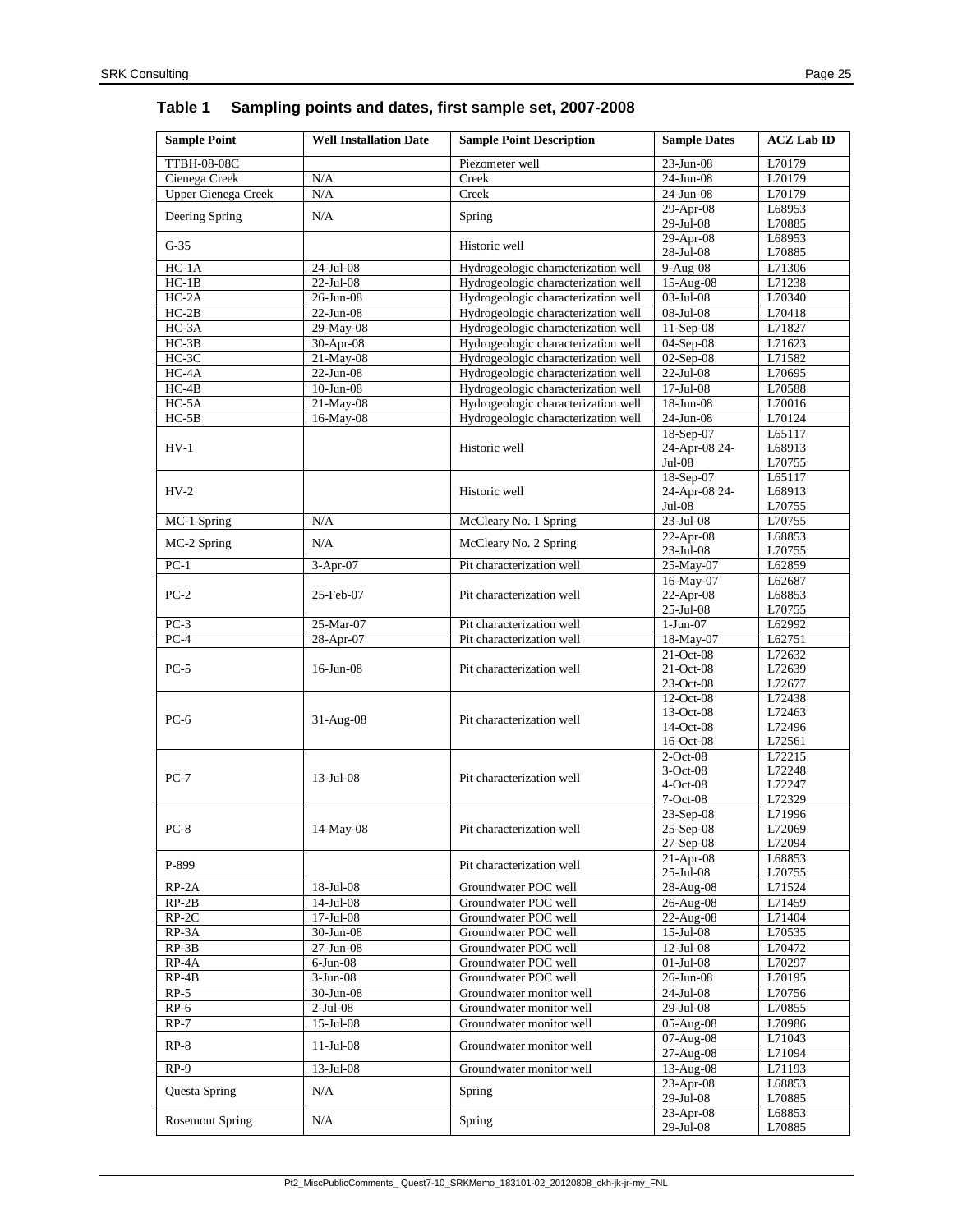#### **Table 1 Sampling points and dates, first sample set, 2007-2008 (continued)**

| <b>Sample Point</b> | <b>Well Installation Date</b> | <b>Sample Point Description</b> | <b>Sample Dates</b>      | $ACZ$ Lab ID     |
|---------------------|-------------------------------|---------------------------------|--------------------------|------------------|
| Sycamore Spring     | N/A                           | Spring                          | $30 - \frac{1}{11} - 08$ | L70885           |
| $(D-19-16)17ddd$    | 1982                          | Historic well                   | $25-Apr-08$<br>24-Jul-08 | L68913<br>L70755 |
| (D-19-16)18ddb      | 1995                          | Historic well                   | $25-Apr-08$<br>24-Jul-08 | L68913<br>L70755 |

Source: Compiled by SRK, 2012 from records provided by Montgomery & Associates

#### **Table 2 Sampling points and dates, second sample set, 2009-2010**

| Sample point          | <b>Sample Point Description</b> | <b>Sample Dates</b> | Columbia Lab ID |
|-----------------------|---------------------------------|---------------------|-----------------|
| Trip Blank            | Groundwater monitor well        | $22$ -Jun-09        | 09060364-01     |
| Equipment Blank RP-3B | Groundwater monitor well        | $22$ -Jun-09        | 09060364-02     |
| $RP-3B$               | Groundwater monitor well        | $22$ -Jun-09        | 09060364-03     |
| Field Blank RP-3B     | Groundwater monitor well        | $22$ -Jun-09        | 09060364-04     |
| Trip Blank            | Groundwater monitor well        | 23-Jun-09           | 09060396-01     |
| $RP-2C$               | Groundwater monitor well        | 24-Jun-09           | 09060396-02     |
| $RP-2B$               | Groundwater monitor well        | 23-Jun-09           | 09060396-03     |
| $RP-2B$ dup           | Groundwater monitor well        | 23-Jun-09           | 09060396-04     |
| RP-3A                 | Groundwater monitor well        | 24-Jun-09           | 09060396-05     |
| Trip Blank            | Groundwater monitor well        | $25$ -Jun-09        | 09060423-01     |
| $RP-4B$               | Groundwater monitor well        | 25-Jun-09           | 09060423-02     |
| RP-4A                 | Groundwater monitor well        | 25-Jun-09           | 09060423-03     |
| Trip Blank            | Groundwater monitor well        | 24-Aug-09           | 09080453-01     |
| Equipment Blank RP-3A | Groundwater monitor well        | 24-Aug-09           | 09080453-02     |
| RP-3A                 | Groundwater monitor well        | 24-Aug-09           | 09080453-04     |
| Field Blank RP-3A     | Groundwater monitor well        | 24-Aug-09           | 09060468-01     |
| RP-3A                 | Groundwater monitor well        | 24-Jun-09           | 09060468-02     |
| Trip Blank            | Groundwater monitor well        | 25-Aug-09           | 09080473-01     |
| $RP-2B$               | Groundwater monitor well        | 25-Aug-09           | 09080473-02     |
| Trip Blank            | Groundwater monitor well        | 26-Aug-09           | 09080491-01     |
| $RP-2C$               | Groundwater monitor well        | 26-Aug-09           | 09080491-02     |
| $RP-2B$               | Groundwater monitor well        | 26-Aug-09           | 09080491-03     |
| Trip Blank            | Groundwater monitor well        | 27-Aug-09           | 09080520-01     |
| $RP-4B$               | Groundwater monitor well        | 27-Aug-09           | 09080520-02     |
| RP-4A                 | Groundwater monitor well        | 27-Aug-09           | 09080520-03     |
| Trip Blank            | Groundwater monitor well        | $09-Sep-09$         | 09090144-01     |
| Equipment Blank RP-3A | Groundwater monitor well        | $09-Sep-09$         | 09090144-02     |
| Field Blank RP-3A     | Groundwater monitor well        | $09-Sep-09$         | 09090144-03     |
| RP-3A                 | Groundwater monitor well        | $09-Sep-09$         | 09090144-04     |
| RP-3A dup             | Groundwater monitor well        | $09-Sep-09$         | 09090144-05     |
| Trip Blank            | Groundwater monitor well        | 27-Oct-09           | 09090473-01     |
| RP-3A                 | Groundwater monitor well        | $27-Oct-09$         | 09090473-02     |
| $RP-3B$               | Groundwater monitor well        | $27-Oct-09$         | 09090473-03     |
| Trip Blank            | Groundwater monitor well        | 28-Oct-09           | 09100513-01     |
| $RP-2C$               | Groundwater monitor well        | 28-Oct-09           | 09100513-02     |
| $RP-2B$               | Groundwater monitor well        | 28-Oct-09           | 09100513-03     |
| Trip Blank            | Groundwater monitor well        | 29-Oct-09           | 09100550-01     |
| $RP-5$                | Groundwater monitor well        | 29-Oct-09           | 09100550-02     |
| $RP-4B$               | Groundwater monitor well        | 29-Oct-09           | 09100550-03     |
| Trip Blank            | Groundwater monitor well        | 10-Dec-09           | 09120195-01     |
| Equipment Blank RP-5  | Groundwater monitor well        | 09-Dec-09           | 09120195-02     |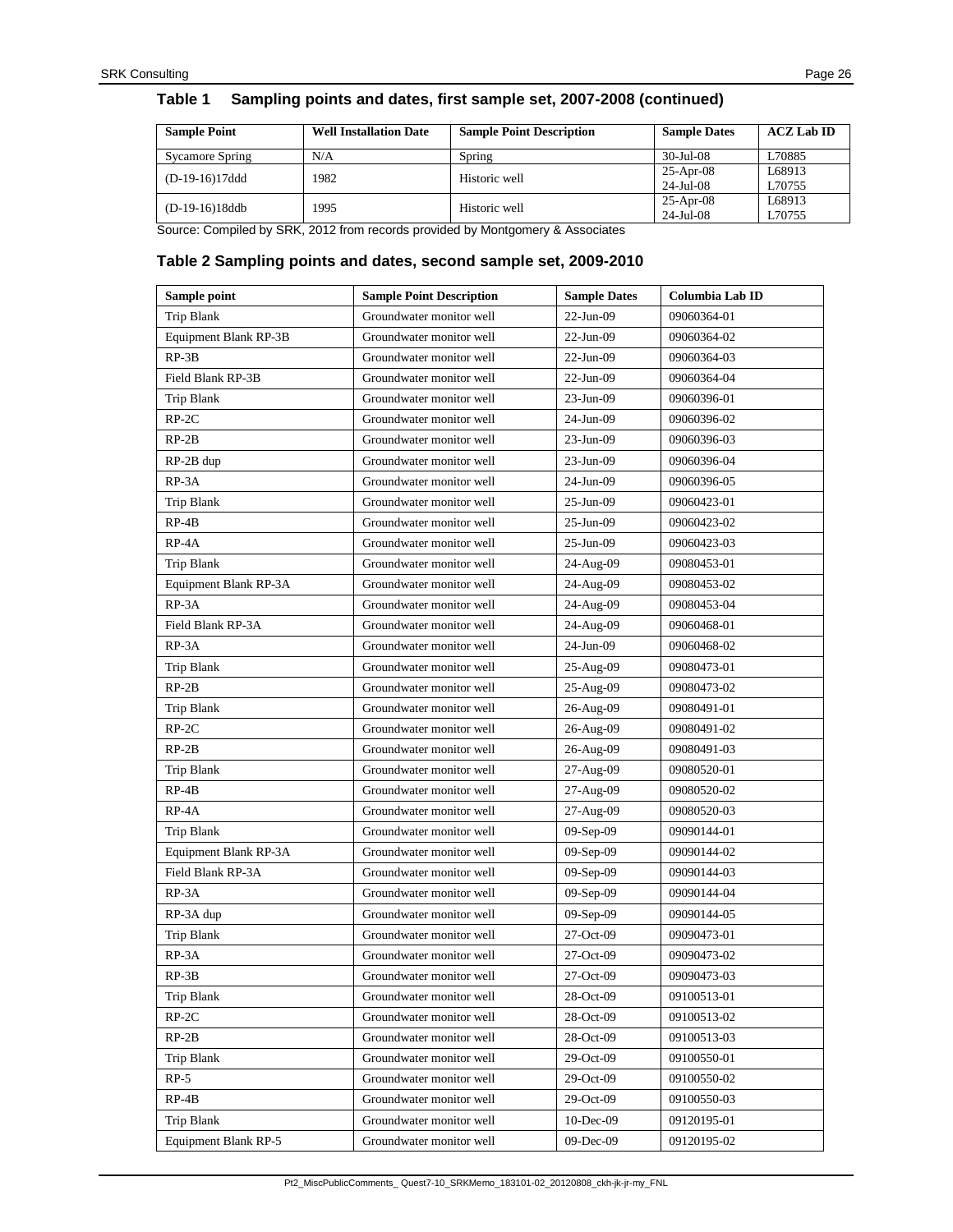| Sample point          | <b>Sample Point Description</b> | <b>Sample Dates</b> | Columbia Lab ID |
|-----------------------|---------------------------------|---------------------|-----------------|
| Field Blank RP-5      | Groundwater monitor well        | 09-Dec-09           | 09120195-03     |
| $RP-5$                | Groundwater monitor well        | 09-Dec-09           | 09120195-04     |
| Trip Blank            | Groundwater monitor well        | $10$ -Dec-09        | 09120222-01     |
| RP-4A                 | Groundwater monitor well        | $10$ -Dec-09        | 09120222-02     |
| Trip Blank            | Groundwater monitor well        | 11-Dec-09           | 09120243-01     |
| $RP-4B$               | Groundwater monitor well        | 11-Dec-09           | 09120243-02     |
| $RP-3B$               | Groundwater monitor well        | 11-Dec-09           | 09120243-03     |
| RP-3A                 | Groundwater monitor well        | 11-Dec-09           | 09120243-04     |
| Trip Blank            | Groundwater monitor well        | 14-Dec-09           | 09120260-01     |
| $RP-2C$               | Groundwater monitor well        | 14-Dec-09           | 09120260-02     |
| $RP-2B$               | Groundwater monitor well        | 14-Dec-09           | 09120260-03     |
| Trip Blank            | Groundwater monitor well        | $17$ -Feb- $10$     | 09120317-01     |
| Field Blank RP-5      | Groundwater monitor well        | $17$ -Feb- $10$     | 09120317-02     |
| Equipment Blank RP-5  | Groundwater monitor well        | $17$ -Feb- $10$     | 09120317-03     |
| $RP-5$                | Groundwater monitor well        | $17$ -Feb- $10$     | 09120317-04     |
| Trip Blank            | Groundwater monitor well        | 18-Feb-10           | 09120345-01     |
| $RP-3B$               | Groundwater monitor well        | 18-Feb-10           | 09120345-02     |
| RP-3A                 | Groundwater monitor well        | 18-Feb-10           | 09120345-03     |
| $RP-4B$               | Groundwater monitor well        | 18-Feb-10           | 09120345-04     |
| Trip Blank            | Groundwater monitor well        | 19-Feb-10           | 09120349-01     |
| $RP-2C$               | Groundwater monitor well        | $19$ -Feb- $10$     | 09120349-02     |
| $RP-2B$               | Groundwater monitor well        | 19-Feb-10           | 09120349-03     |
| Equipment Blank RP-4A | Groundwater monitor well        | $25-May-10$         | 10050447-01     |
| Field Blank RP-4A     | Groundwater monitor well        | 25-May-10           | 10050447-02     |
| RP-4A                 | Groundwater monitor well        | $25-May-10$         | 10050447-03     |
| RP-4A dup             | Groundwater monitor well        | $25-May-10$         | 10050447-04     |
| Trip Blank            | Groundwater monitor well        | 26-May-10           | 10050482-01     |
| $RP-4B$               | Groundwater monitor well        | $26$ -May- $10$     | 10050482-02     |
| Trip Blank            | Groundwater monitor well        | $27-May-10$         | 10050516-01     |
| $RP-2C$               | Groundwater monitor well        | 27-May-10           | 10050516-02     |
| $RP-2B$               | Groundwater monitor well        | $27-May-10$         | 10050516-03     |
| $RP-5$                | Groundwater monitor well        | $27-May-10$         | 10050516-04     |
| Trip Blank            | Groundwater monitor well        | 28-May-10           | 10050534-01     |
| $RP-3B$               | Groundwater monitor well        | 28-May-10           | 10050534-02     |
| $RP-3A$               | Groundwater monitor well        | 28-May-10           | 10050534-03     |

Source: Compiled by SRK, 2012 from records provided by Montgomery & Associates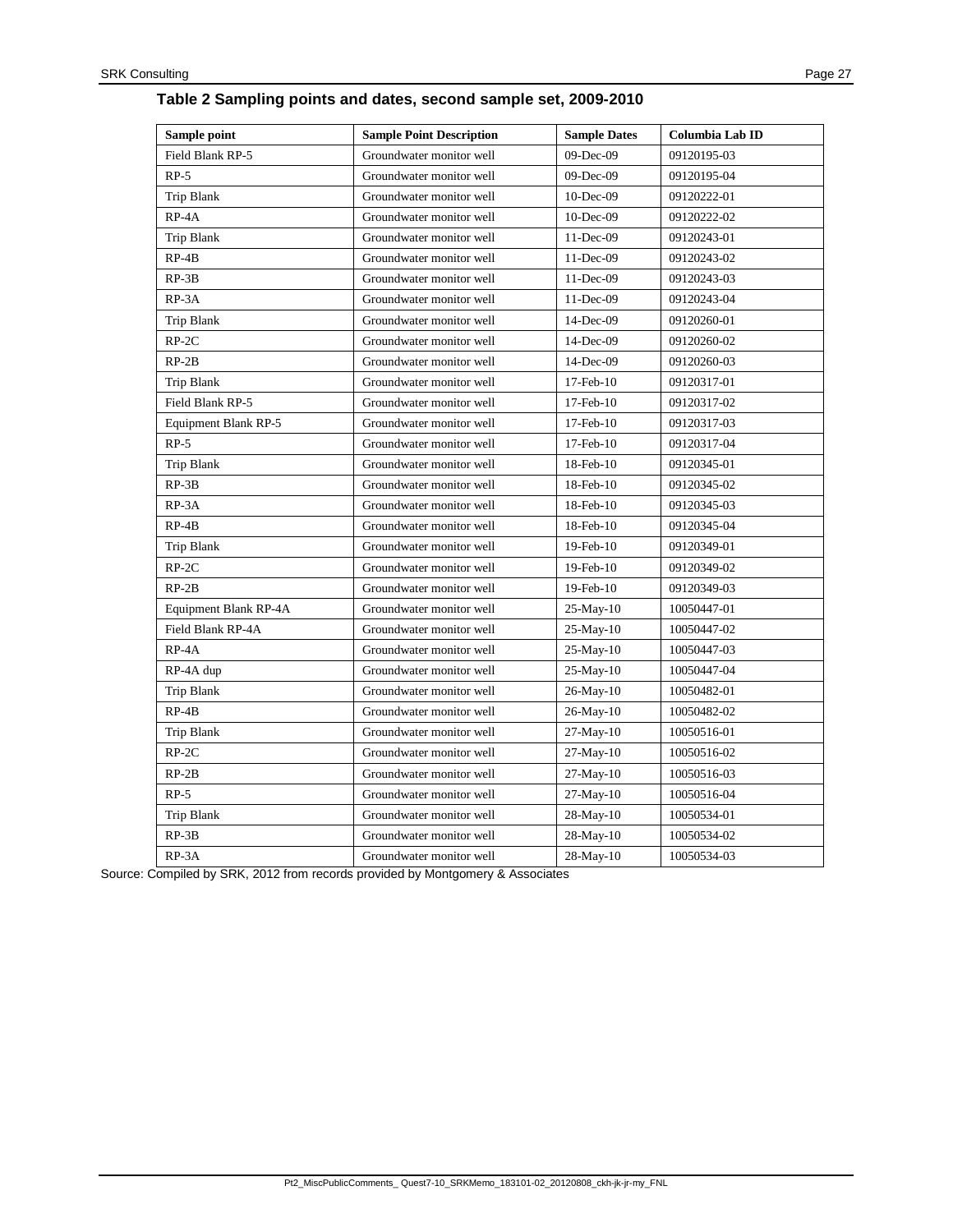#### **Table 3 Tabulation of water quality analysis for organic compounds – First sample set**

| <b>Parameter</b>               | <b>TTBH-08-08C</b> | <b>Upper</b><br>Cienega<br><b>Creek dup</b> | $HC-4B$    | $HC-4B$ dup | $HC-5B$    | $HC-5B$<br>trip blank |
|--------------------------------|--------------------|---------------------------------------------|------------|-------------|------------|-----------------------|
| $(\mu g/L)$                    | 06/23/2008         | 06/24/2008                                  | 07/17/2008 | 07/17/2008  | 06/24/2008 | 06/24/2008            |
| 2-Butanone                     |                    |                                             |            |             |            |                       |
| Acetone                        | 50                 | 30                                          | 80         | 60          |            |                       |
| Benzoic acid                   |                    |                                             | 65         |             | 70         |                       |
| Bis(2-ethylhexyl)<br>phthalate |                    |                                             |            |             |            |                       |
| Diethylphthalate               |                    |                                             |            |             |            |                       |
| Hexachlorobutadiene            |                    |                                             |            |             | 12         | 14                    |
| Toluene                        |                    |                                             | 92         | 87          |            |                       |
| Laboratory                     | ACZ                | ACZ                                         | ACZ        | ACZ         | <b>ACZ</b> | <b>ACZ</b>            |
| Laboratory ID                  | L70179-01          | L70179-04                                   | L70588-01  | L70588-02   | L70124-01  | L70124-02             |

| <b>Parameter</b>               | $PC-2$     | $PC-2$     | $PC-3$     | $PC-4$     | PC-5-TOTAL | PC-5-1516-<br>LP |
|--------------------------------|------------|------------|------------|------------|------------|------------------|
| $(\mu g/L)$                    | 04/22/2008 | 07/25/2008 | 06/01/2007 | 05/18/2007 | 10/21/2008 | 10/23/2008       |
| 2-Butanone                     | 60         |            |            |            |            |                  |
| Acetone                        |            | 60         | 60         |            |            |                  |
| Benzoic acid                   |            |            |            |            |            |                  |
| Bis(2-ethylhexyl)<br>phthalate |            |            |            |            |            |                  |
| Diethylphthalate               |            |            |            |            | 9          |                  |
| Hexachlorobutadiene            |            |            |            |            |            |                  |
| Toluene                        |            |            | 34         | 46         |            | 59               |
| Laboratory                     | ACZ        | <b>ACZ</b> | <b>ACZ</b> | <b>ACZ</b> | <b>ACZ</b> | <b>ACZ</b>       |
| Laboratory ID                  | L68853-02  | L70755-07  | L62992-01  | L62751-01  | L72632-01  | L72677-01        |

| <b>Parameter</b>                                  | $RP-2A$                                                       | $RP-2B$                  | $RP-7$                                      | $RP-8$     | $RP-9$     |
|---------------------------------------------------|---------------------------------------------------------------|--------------------------|---------------------------------------------|------------|------------|
| $(\mu g/L)$                                       | 08/28/2008                                                    | 08/26/2008               | 08/05/2008                                  | 08/07/2008 | 08/13/2008 |
| 2-Butanone                                        |                                                               |                          |                                             |            |            |
| Acetone                                           |                                                               |                          |                                             |            |            |
| Benzoic acid                                      |                                                               |                          |                                             |            |            |
| Bis(2-ethylhexyl)<br>phthalate                    |                                                               |                          | 42                                          | 31         | 21         |
|                                                   |                                                               |                          |                                             |            |            |
| Diethylphthalate                                  |                                                               |                          |                                             |            |            |
| Hexachlorobutadiene                               |                                                               |                          |                                             |            |            |
| Toluene                                           | 141                                                           | 10                       | 36                                          |            |            |
| Laboratory                                        | ACZ                                                           | <b>ACZ</b>               | ACZ                                         | <b>ACZ</b> | ACZ        |
| Laboratory ID<br>-<br>$\cdots$ $\cdots$<br>$\sim$ | L71524-01<br>$\sim$ $\sim$ $\sim$ $\sim$ $\sim$ $\sim$ $\sim$ | L71459-01<br>.<br>$\sim$ | L70986-01<br>$\sim$ $\sim$<br>$\sim$ $\sim$ | L71043-01  | L71193-01  |

Source: Compiled by SRK, 2012 from records provided by Montgomery & Associates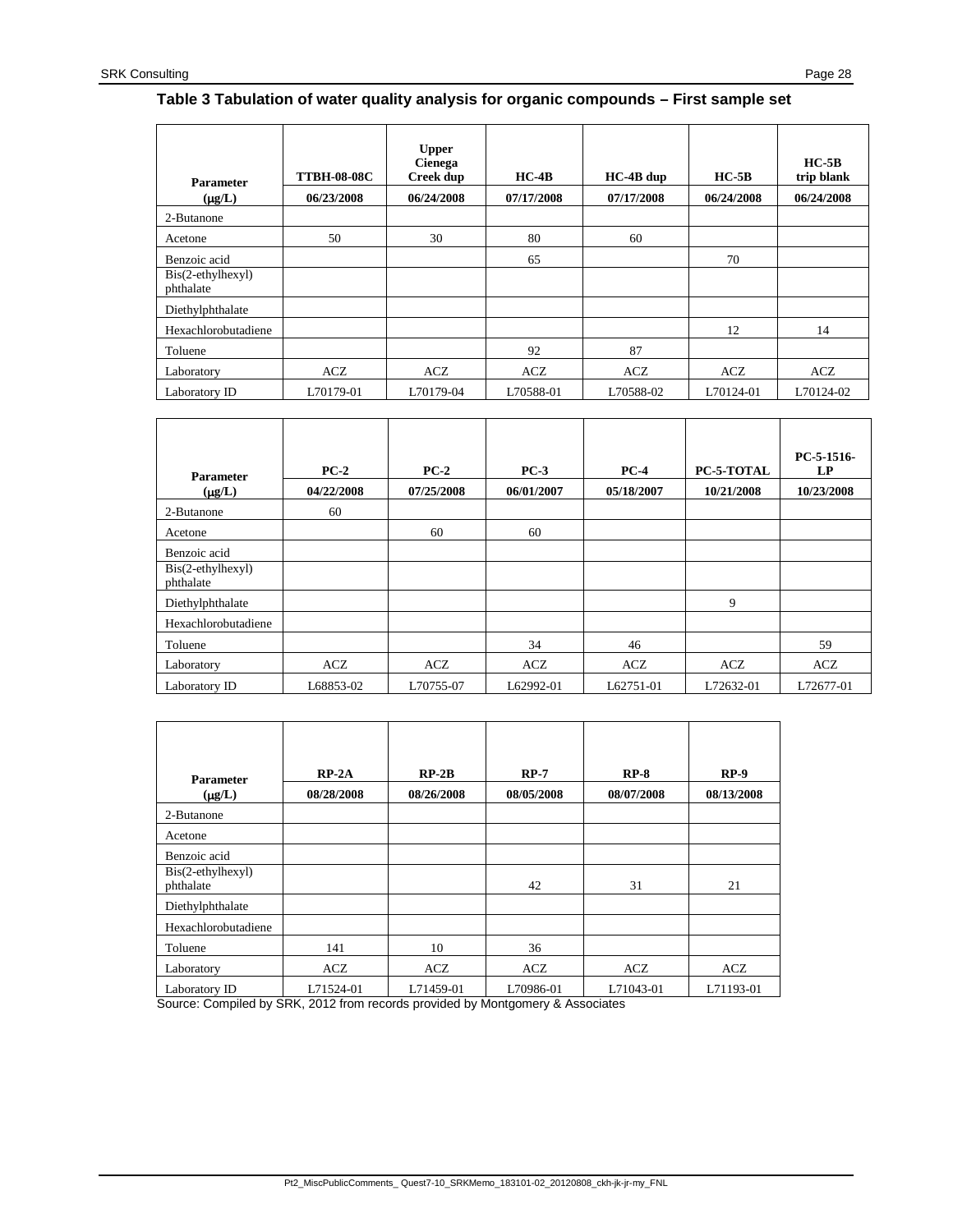#### **Table 4 Tabulation of water quality analysis for organic compounds – Second sample set**

| <b>Parameter</b><br>$(\mu g/L)$ | Equipment<br><b>Blank</b><br>$RP-3B$<br>6/22/2009 | <b>Field Blank</b><br>$RP-3B$<br>6/22/2009 | <b>Trip Blank</b><br>6/23/2009 | $RP-2C$<br>6/24/2009 | <b>Trip Blank</b><br>6/25/2009 | $RP-4B$<br>6/25/2009 |
|---------------------------------|---------------------------------------------------|--------------------------------------------|--------------------------------|----------------------|--------------------------------|----------------------|
| 1,2,4-trimethylbenzene          |                                                   |                                            |                                |                      |                                |                      |
| 1,3,5-trimethylbenzene          |                                                   |                                            |                                |                      |                                |                      |
| 4-isopropyltoluene              |                                                   | 16.6                                       |                                |                      |                                |                      |
| bromoform                       | 0.7                                               | 0.6                                        |                                |                      |                                |                      |
| chloroethane                    |                                                   |                                            |                                |                      |                                |                      |
| naphtalene                      |                                                   |                                            |                                |                      |                                | 1.2                  |
| toluene                         |                                                   |                                            | 0.6                            | 0.5                  | 0.5                            |                      |
| total trihalomethanes           | 0.7                                               | 0.6                                        |                                |                      |                                |                      |
| xylenes, total                  |                                                   |                                            |                                |                      |                                |                      |
| Laboratory                      | Columbia                                          | Columbia                                   | Columbia                       | Columbia             | Columbia                       | Columbia             |
| Laboratory ID                   | 09060364-02                                       | 09060364-04                                | 09060396-01                    | 09060396-02          | 09060423-01                    | 09060423-02          |

| <b>Parameter</b>       | <b>Field Blank</b><br>$RP-3A$ | Equipment<br><b>Blank</b><br>$RP-3A$ | $RP-4B$     | Equipment<br><b>Blank</b><br>$RP-3A$ | <b>Field Blank</b><br>$RP-3A$ | $RP-3B$     |
|------------------------|-------------------------------|--------------------------------------|-------------|--------------------------------------|-------------------------------|-------------|
| $(\mu g/L)$            | 8/24/2009                     | 8/24/2009                            | 8/27/2009   | 9/9/2009                             | 9/9/2009                      | 10/27/2009  |
| 1,2,4-trimethylbenzene |                               |                                      | 0.5         |                                      |                               |             |
| 1,3,5-trimethylbenzene |                               |                                      | 0.5         |                                      |                               |             |
| 4-isopropyltoluene     |                               |                                      |             |                                      |                               |             |
| <b>bromoform</b>       | 0.9                           | 0.6                                  |             | 0.6                                  | 0.6                           |             |
| chloroethane           |                               |                                      |             |                                      |                               | 0.6         |
| naphtalene             |                               |                                      | 1.1         |                                      |                               |             |
| toluene                |                               |                                      |             |                                      |                               |             |
| total trihalomethanes  |                               |                                      |             | 0.6                                  | 0.6                           |             |
| xylenes, total         |                               | 0.6                                  | 0.7         |                                      |                               |             |
| Laboratory             | Columbia                      | Columbia                             | Columbia    | Columbia                             | Columbia                      | Columbia    |
| Laboratory ID          | 09060468-01                   | 09080453-02                          | 09080520-02 | 09090144-02                          | 09090144-03                   | 09090473-03 |

| <b>Parameter</b>                              | $RP-4B$<br>10/29/2009 | <b>Field Blank</b><br>$RP-5$<br>12/9/2009 | <b>Field Blank</b><br>$RP-6$<br>2/17/2010 | Equipment<br><b>Blank</b><br>$RP-5$<br>2/17/2010 | Equipment<br><b>Blank</b><br>$RP-4A$<br>5/25/2010 | <b>Field Blank</b><br>$RP-4A$<br>5/25/2010 |
|-----------------------------------------------|-----------------------|-------------------------------------------|-------------------------------------------|--------------------------------------------------|---------------------------------------------------|--------------------------------------------|
| $(\mu g/L)$                                   |                       |                                           |                                           |                                                  |                                                   |                                            |
| 1,2,4-trimethylbenzene                        |                       |                                           |                                           |                                                  |                                                   |                                            |
| 1,3,5-trimethylbenzene                        |                       |                                           |                                           |                                                  |                                                   |                                            |
| 4-isopropyltoluene                            |                       |                                           |                                           |                                                  |                                                   |                                            |
| bromoform                                     |                       | 1.1                                       | 2.8                                       | 2.6                                              | 1.9                                               | 1.6                                        |
| chloroethane                                  |                       |                                           |                                           |                                                  |                                                   |                                            |
| naphtalene                                    | 0.6                   |                                           |                                           |                                                  |                                                   |                                            |
| toluene                                       |                       |                                           |                                           |                                                  |                                                   |                                            |
| total trihalomethanes                         |                       |                                           | 2.8                                       | 2.6                                              |                                                   |                                            |
| xylenes, total                                |                       |                                           |                                           |                                                  |                                                   |                                            |
| Laboratory                                    | Columbia              | Columbia                                  | Columbia                                  | Columbia                                         | Columbia                                          | Columbia                                   |
| Laboratory ID<br>$\cdots$ $\cdots$<br>$- - -$ | 09100550-03           | 09120195-03                               | 09120317-02                               | 09120317-03                                      | 10050447-01                                       | 10050447-02                                |

Source: Compiled by SRK, 2012 from records provided by Montgomery & Associates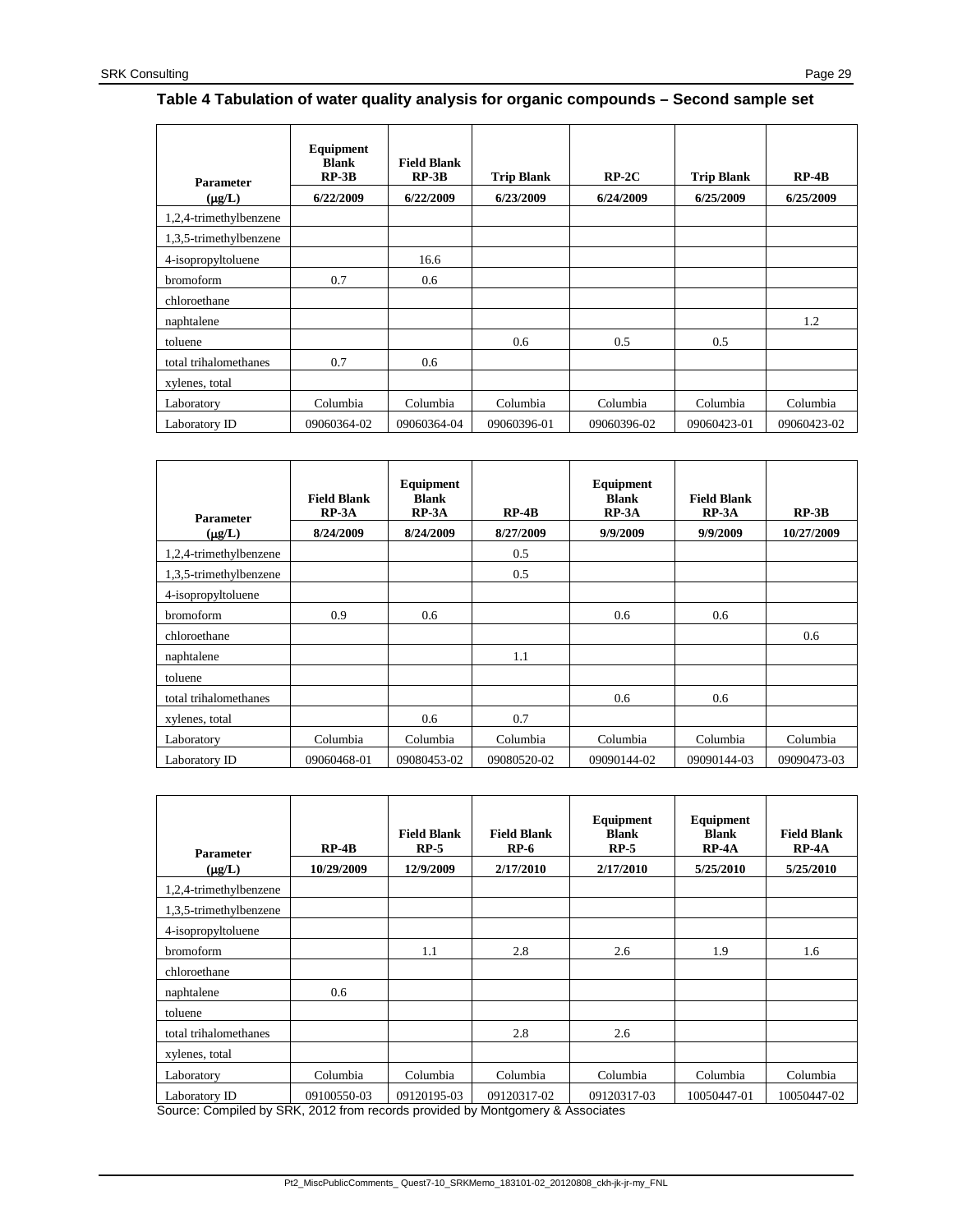# <span id="page-29-0"></span>**Table 5 Analysis of bis(2-ethylhexyl) phthalate**

| <b>Laboratory ID</b> | Sample Identifier       | <b>Sample Date</b> | Date Parameter Analyzed | Value<br>$(\mu g/L)$ | Qualifier    |
|----------------------|-------------------------|--------------------|-------------------------|----------------------|--------------|
| L62687-01            | PC-2                    | 05/16/2007         | 05/30/2007              | < 4                  | U            |
| L62751-01            | PC-4                    | 05/18/2007         | 05/31/2007              | < 4                  | U            |
| -62859-01            | <b>PC-1</b>             | 05/25/2007         | 06/12/2007              | < 4                  | U            |
| -62992-01            | PC-3                    | 06/01/2007         | 06/13/2007              | < 4                  | U            |
| -68853-01            | P-899                   | 04/21/2008         | 05/05/2008              | < 4                  | U            |
| -68853-02            | PC-2                    | 04/22/2008         | 05/05/2008              | < 4                  | U            |
| -68853-03            | MC-2 Spring             | 04/22/2008         | 05/05/2008              | < 4                  | U            |
| -68853-04            | Questa Spring           | 04/23/2008         | 05/05/2008              | < 4                  | U            |
| -68853-05            | <b>Rosemont Spring</b>  | 04/23/2008         | 05/05/2008              | $\lt 4$              | U            |
| -68913-01            | $HV-2$                  | 04/24/2008         | 06/04/2008              | $\lt 4$              | U            |
| -68913-02            | $HV-1$                  | 04/24/2008         | 06/04/2008              | $\lt 4$              | U            |
| -68913-03            | Field Blank for PC-3    | 04/24/2008         | 06/04/2008              | $\lt 4$              | U            |
| -68913-04            | HV-1 dup                | 04/24/2008         | 06/04/2008              | $\lt 4$              | U            |
| -68913-05            | (D-19-16)18ddb          | 04/25/2008         | 06/04/2008              | $\lt 4$              | U            |
| -68913-06            | (D-19-16)17ddd          | 04/25/2008         | 06/04/2008              | $\lt 4$              | U            |
| -68913-07            | (D-19-16)17ddd dup      | 04/25/2008         | 06/04/2008              | $\lt 4$              | U            |
| -68953-01            | Deering Spring          | 04/29/2008         | 06/04/2008              | $\lt 4$              | U            |
| -68953-02            | Field Blank for G-35    | 04/29/2008         | 06/04/2008              | $\lt 4$              | U            |
| -68953-03            | $G-35$                  | 04/29/2008         | 06/04/2008              | $\lt 4$              | U            |
| L70016-01            | HC-5A                   | 06/18/2008         | 07/21/2008              | $\lt 4$              | U            |
| L70124-01            | $HC-5B$                 | 06/24/2008         | 07/20/2008              | $\lt 4$              | U            |
| L70179-01            | $C-13$                  | 06/23/2008         | 07/21/2008              | $\lt 4$              | U            |
| L70179-03            | Upper Cienega Creek     | 06/24/2008         | 07/21/2008              | 6                    | J            |
| L70179-04            | Upper Cienega Creek dup | 06/24/2008         | 07/21/2008              | $\lt 4$              | U            |
| L70179-05            | <b>Field Blank</b>      | 06/24/2008         | 07/21/2008              | $\lt 4$              | U            |
| L70195-01            | RP-4B                   | 06/26/2008         | 07/21/2008              | $\lt 4$              | U            |
| L70297-01            | RP-4A                   | 07/01/2008         | 07/20/2008              | $\lt 4$              | U            |
| L70340-01            | HC-2A                   | 07/03/2008         | 07/23/2008              | $\lt 4$              | U            |
| L70418-01            | $HC-2B$                 | 07/08/2008         | 07/21/2008              | $\lt 4$              | U            |
| L70472-01            | RP-3B                   | 07/12/2008         | 07/21/2008              | $\lt 4$              | U            |
| L70535-01            | RP-3A                   | 07/15/2008         | 08/01/2008              | $\lt 4$              | U            |
| L70588-01            | HC-4B                   | 07/17/2008         | 08/01/2008              | $\lt 4$              | U            |
| L70695-01            | HC-4A                   | 07/22/2008         | 08/04/2008              | $\lt 4$              | U            |
| L70755-01            | MC-1 Spring             | 07/23/2008         | 08/04/2008              | $\lt 4$              | U            |
| L70755-02            | MC-2 Spring             | 07/23/2008         | 08/05/2008              | < 4                  | U            |
| L70755-03            | (D-19-16)18ddb          | 07/24/2008         | 08/05/2008              | < 4                  | $\mathbf{U}$ |
| L70755-04            | (D-19-16)17ddd          | 07/24/2008         | 08/05/2008              | $\lt 4$              | U            |
| L70755-05            | HV-2                    | 07/24/2008         | 08/05/2008              | $\lt 4$              | U            |
| L70755-06            | $HV-1$                  | 07/24/2008         | 08/05/2008              | 4                    | J            |
| L70755-07            | PC-2                    | 07/25/2008         | 08/05/2008              | $\lt 4$              | U            |
| L70755-08            | P-899                   | 07/25/2008         | 08/08/2008              | $\lt 4$              | U            |
| L70755-09            | <b>Field Blank</b>      | 07/25/2008         | 08/08/2008              | $\lt 4$              | U            |
| L70756-01            | <b>RP-5</b>             | 07/24/2008         | 08/08/2008              | < 4                  | U            |
| L70855-01            | RP-6                    | 07/29/2008         | 08/13/2008              | 9                    | J, B1        |
| L70885-01            | $G-35$                  | 07/28/2008         | 08/13/2008              | 10                   | J, B1        |
| L70885-02            | G-36 dup                | 07/28/2008         | 08/13/2008              | 8                    | J, B1        |
| L70885-03            | Deering Spring          | 07/29/2008         | 08/13/2008              | 12                   | J, B1        |
| L70885-04            | <b>Rosemont Spring</b>  | 07/29/2008         | 08/13/2008              | 10                   | J, B1        |
| L70885-05            | Questa Spring           | 07/29/2008         | 08/13/2008              | 11                   | J, B1        |
| L70885-06            | Sycamore Spring         | 07/30/2008         | 08/15/2008              | 12                   | J, B1        |
| L70885-07            | Sycamore Spring dup     | 07/30/2008         | 08/15/2008              | 14                   | J, B1        |
| L70986-01            | RP-7                    | 08/05/2008         | 09/04/2008              | 42                   | <b>B1</b>    |
| L71043-01            | RP-8                    | 08/07/2008         | 09/04/2008              | 31                   | <b>B1</b>    |